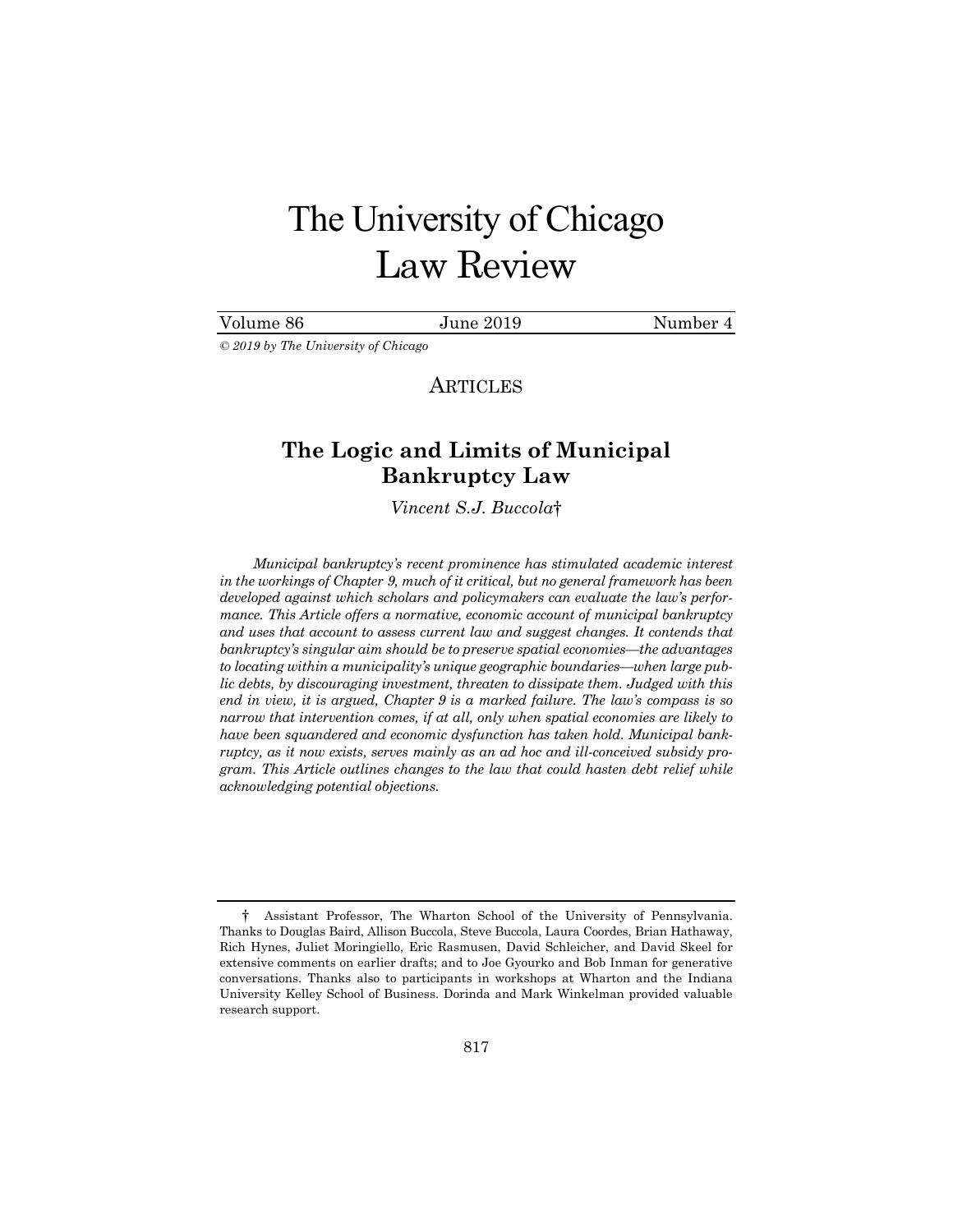| L.             |                                                                         |  |
|----------------|-------------------------------------------------------------------------|--|
| А.             |                                                                         |  |
|                | 1.                                                                      |  |
|                | 2.                                                                      |  |
| B.             |                                                                         |  |
| H.             |                                                                         |  |
| $\mathsf{A}$ . |                                                                         |  |
| B.             |                                                                         |  |
| C.             | Municipal Economic Distress: Productivity Shock $\rightarrow$ Debt  840 |  |
| D.             |                                                                         |  |
|                | $\mathbf{1}$ .                                                          |  |
|                | 2.                                                                      |  |
|                |                                                                         |  |
| А.             | The Prospect of Debt Relief: General Considerations 855                 |  |
| B.             | Municipal Capital Structures and the Design of Chapter 9 858            |  |
| $\mathcal{C}$  |                                                                         |  |
|                |                                                                         |  |

#### **INTRODUCTION**

Cities and towns across the country face debt burdens of a magnitude not seen since the Great Depression. Four of the five largest municipal bankruptcies in history have been filed in the last decade,<sup>1</sup> and more are bound to come.<sup>2</sup> The perilous financial

<sup>&</sup>lt;sup>1</sup> The four are Detroit, Michigan (2013); Jefferson County, Alabama (2011); and Stockton and San Bernardino, California (both 2012). The fifth is Orange County, California (1994). James Spiotto and Jeff Garceau, *Chapter 9 Municipal Bankruptcy Statistics: Use by Number, Type and Year* (MuniNet Guide, June 14, 2018), archived at http://perma.cc/6YGK-XJ83. Puerto Rico is omitted from this list because its financial restructuring is happening under a law designed specifically for the island, the Puerto Rico Oversight, Management, and Economic Stability Act (PROMESA), Pub L No 114-187, 130 Stat 549 (2016), codified at 48 USC § 2101 et seq, not under the Bankruptcy Reform Act of 1978 (Bankruptcy Code), Pub L No 95-598, 92 Stat 2549, codified as amended at 11 USC § 101 et seq. That law does, however, borrow many features from Chapter 9, and the economic problems Puerto Rico faces are similar in many respects to those confronting municipalities on the mainland. For a comparison of PROMESA and Chapter 9, see Stephen J. Lubben, *PROMESA and the Bankruptcy Clause: A Reminder about Uniformity*, 12 Brooklyn J Corp, Fin & Comm L 53, 59–63 (2017).

<sup>&</sup>lt;sup>2</sup> I leave it for the soothsayers to say where the next big bankruptcies are most likely. But it is worth noting that major municipalities are at risk of default when the next macroeconomic downturn comes. Hartford narrowly avoided bankruptcy in late 2017 when Connecticut's state government increased assistance in the near term, but its bonds are still junk-rated. See generally Jenna Carlesso, *Moody's: Threat of Bankruptcy Removed, but Hartford Remains "High Risk"* (Hartford Courant, Nov 1, 2017), archived at http://perma.cc/P6R4-2WMC. Bonds issued by Chicago and the Chicago Public School District are likewise junk-rated. See *Rating Action: Moody's Confirms Chicago, IL's GO at Ba1; Outlook Negative* (Moody's Investor Service, Sept 5, 2017), online at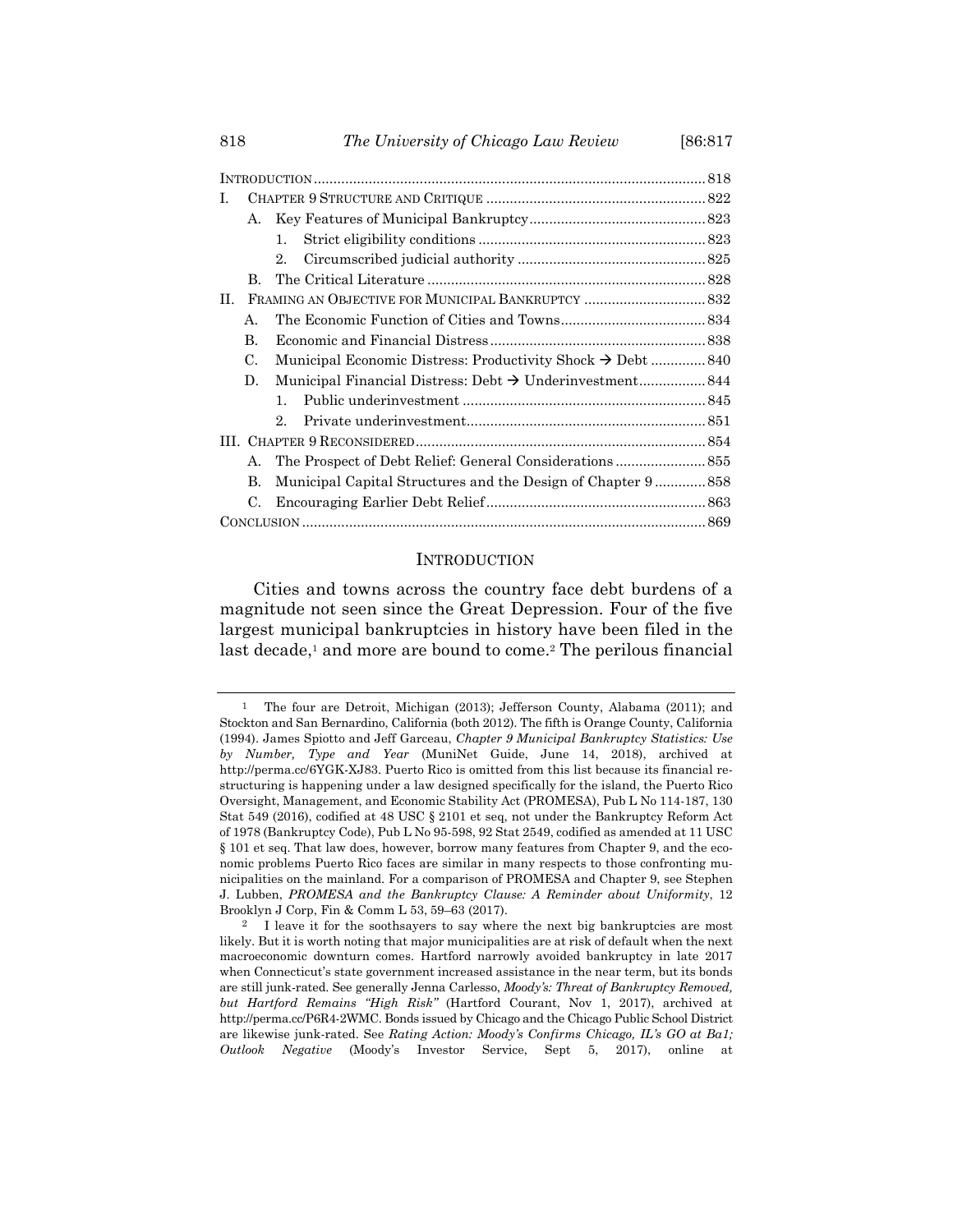condition of so many local governments has, among other things, stimulated academic interest in municipal bankruptcy. Scholars with a critical attitude have expressed dissatisfaction with the narrow compass of Chapter 9, the part of the Bankruptcy Code<sup>3</sup> that deals with government debtors,<sup>4</sup> and have suggested useful, incremental remedies to the law's perceived defects.5 Missing from the academic literature, however, is a general theoretical framework against which the law, as well as suggested reforms, can be assessed. Put in other words, the literature has not sufficiently grappled with the question: What is municipal bankruptcy for?

This Article develops and applies a normative account that seeks to do for municipal bankruptcy what the "creditors' bargain" rubric has done for the law of corporate reorganization. The creditors' bargain, which Professor Thomas Jackson pioneered in the 1980s<sup>6</sup> and developed most prominently with Professor Douglas Baird, addressed a simple question: Given that state commercial law defines a complete set of creditor rights and remedies, what good is a corporate bankruptcy law? What economic function might it play? The answer Baird and Jackson gave was that bankruptcy might forestall a wasteful "race of diligence," a scenario in which each of multiple creditors finds private advantage in foreclosing on her claim before others do, resulting in the piecemeal destruction of an operationally sound business.7 Bankruptcy law

http://www.moodys.com/research/Moodys-Confirms-Chicago-ILs-GO-at-Ba1-Outlook-

Negative--PR\_904205228 (visited Nov 5, 2018) (Perma archive unavailable). For discussion of the plight of Chicago Public Schools in particular, see generally Douglas G. Baird, *Statutory Interpretation, Three Ways: The "Best Interests of Creditors" Test in Chapter 9* (unpublished manuscript, 2018) (on file with author). See also generally Aurelia Chaudhury, Adam J. Levitin, and David Schleicher, *Junk Cities: Resolving Insolvency Crises in Overlapping Municipalities*, 107 Cal L Rev (forthcoming 2019) (on file with author) (discussing Chicago Public Schools and the City of Chicago as examples of an overlap problem in Chapter 9).

<sup>3</sup> Pub L No 95-598, 92 Stat 2549, codified at 11 USC § 101 et seq.

<sup>4</sup> See 11 USC §§ 901–46.

<sup>5</sup> See Part I.B.

<sup>6</sup> The seminal article is Thomas H. Jackson, *Bankruptcy, Non-bankruptcy Entitlements, and the Creditors' Bargain*, 91 Yale L J 857 (1982). See notes 64–65 and accompanying text.

<sup>7</sup> See, for example, Douglas G. Baird and Thomas H. Jackson, *Corporate Reorganizations*  and the Treatment of Diverse Ownership Interests: A Comment on Adequate Protection of *Secured Creditors in Bankruptcy*, 51 U Chi L Rev 97, 101–09 & n 40 (1984); Jackson, 91 Yale L J at  $859-71$  (cited in note 6).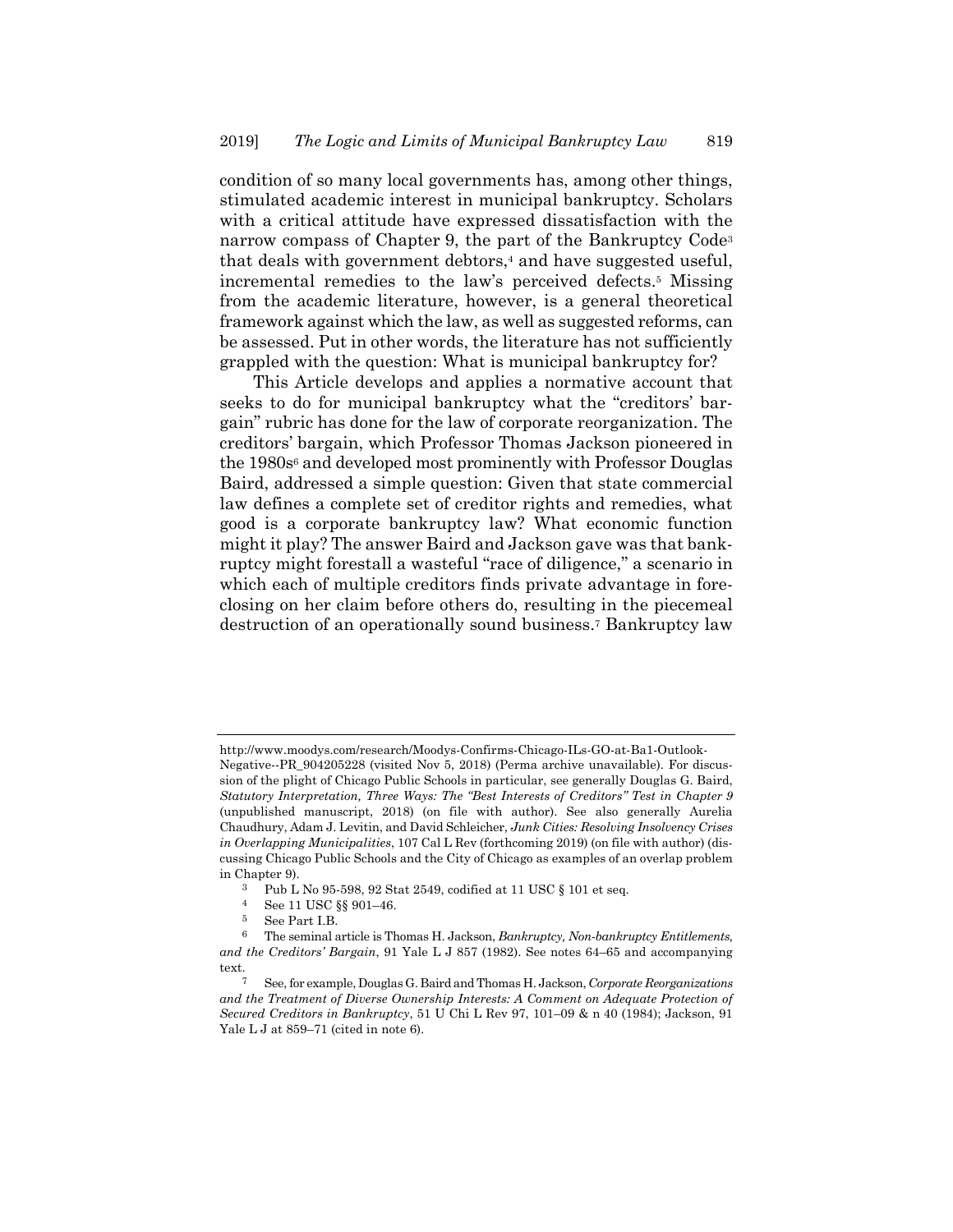mandates a collective proceeding so that valuable firms will not be torn apart.<sup>8</sup>

A rationale for municipal bankruptcy must necessarily look very different. As Professors Michael McConnell and Randal Picker pointed out in their foundational "introduction" to the subject more than twenty-five years ago, the race of diligence has no analog in the municipal context.9 Creditors have exceedingly weak remedies under state law. They cannot foreclose on municipal property in any meaningful sense, so bankruptcy's utility, if it has any, must lie in its capacity to do something other than coordinate collection efforts. Moreover, the economic logic of the municipality is quite unlike that of most commercial firms. A municipality's value is tied to the fruits of its unique geographic territory. Its business model, so to speak, turns on the preservation and cultivation of that territory's spatial economies, by which I mean the properties of a physical location that make people and firms want to locate there.<sup>10</sup> Municipal governments provide infrastructure and ensure social conditions that encourage people to exploit these properties. Thus the residual beneficiaries of successful municipal government are not investors in that government (as shareholders are investors in a commercial firm) but rather are the owners of land under its authority. The significance of debt—and, indeed, the whole notion of the balance sheet—is different. The title of Jackson's seminal book on Chapter 11 bankruptcy11 is this Article's point of reference, then, not because its diagnosis and prescriptions can be translated mechanically to the municipal context—they cannot—but in homage to its method.

In the three decades since Jackson first wrote, scholars working in the creditors' bargain tradition have identified additional problems of investor coordination that bankruptcy might ameliorate. See generally, for example, Kenneth Ayotte and David A. Skeel Jr, *Bankruptcy Law as a Liquidity Provider*, 80 U Chi L Rev 1557 (2013) (arguing that bankruptcy can remedy illiquidity caused by debt overhang and information asymmetries). 9 Michael W. McConnell and Randal C. Picker, *When Cities Go Broke: A Conceptual* 

*Introduction to Municipal Bankruptcy*, 60 U Chi L Rev 425, 429–50 (1993).

<sup>10</sup> Economic geographers and urban economists typically distinguish two generic kinds of spatial economy. What in this Article I call a "natural economy" refers to the savings occasioned by locating economic activity near a valuable natural resource, broadly defined. The port city's proximity to a harbor is thus a natural economy. But so, too, in my usage, is a factory's proximity to a railroad, even though railroads are a product of human, and not strictly natural, design. What in this Article I call a "density economy" refers to the savings occasioned by locating complementary people and activities near one another. The technology firm's proximity to a stable of programming talent is an example. This distinction between natural and density economy is offered as a heuristic, but notice that it is only that. As the railroad example shows, the distinction turns ultimately on an arbitrary classification. For elaboration, see Part II.A.

<sup>11</sup> Thomas H. Jackson, *The Logic and Limits of Bankruptcy Law* (Harvard 1986).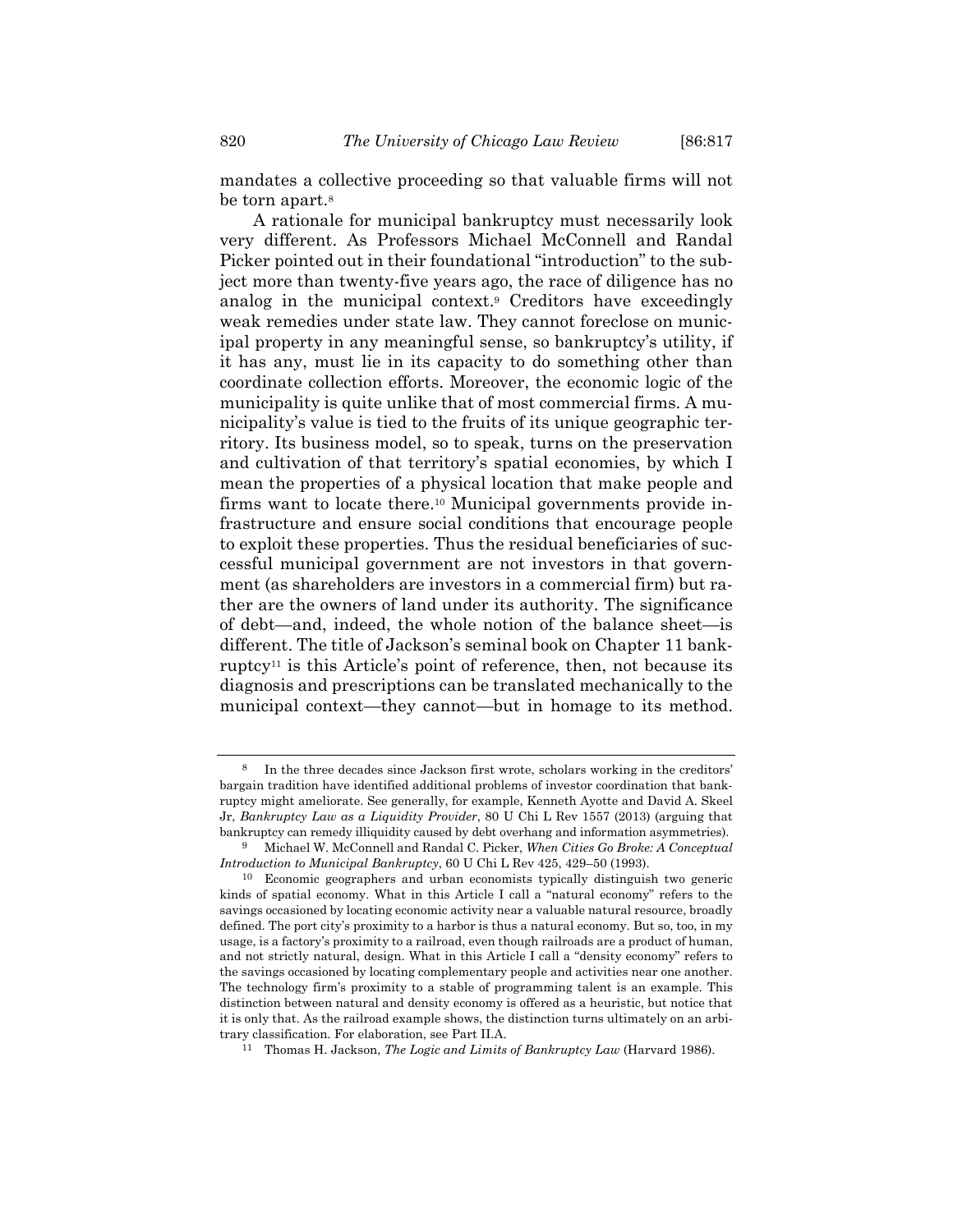The task is to identify, in a peculiar institutional setting, how the existence of debt is apt to pervert allocative decisions and then to articulate a role for a (federal) debt relief law that is proportionate to the disease.

My core normative claim is that municipal bankruptcy law ought to aim at preserving spatial economies when public debt otherwise threatens to dissipate them. Large municipal debts can discourage local investment, public and private alike—investment that is needed both to efficiently exploit and to sustain spatial economies.12 Chronic underinvestment erodes the value of the land under a municipality's jurisdiction. And because locations implicitly compete for resources, underinvestment can provoke irreversible capital flight. What bankruptcy can do, at least in principle, is to rationalize investment decisions by removing the distortive effects of debt.<sup>13</sup>

This account can be brought to bear on current law as well as prospective reforms. And it explains why so many observers have the critical intuition that Chapter 9 is of little moment. Under current law, bankruptcy intervenes too late. Debt relief comes, if at all, only when a municipality can no longer service its debts in the near term.14 Its spatial economies are by then likely to have been squandered, and there may be no reason for investment to return. If municipal bankruptcy is to achieve its end, I argue, it must allow write-downs, and indeed encourage them, before public debt can undermine investment and precipitate economic decline. This Article outlines some ways the law could be amended

<sup>12</sup> That government debt can discourage investment is not a novel observation. McConnell and Picker themselves saw that municipal bankruptcy may be grounded on a "fresh start" policy. They put the point this way: "The theory of Chapter 9 is that the burden of debt service, if sufficiently high, will affect the taxpayers of a city as it would a debtridden individual: it will sap initiative and depress money-generating activity." McConnell and Picker, 60 U Chi L Rev at 468–70 (cited in note 9). Their observation, that what the finance literature calls debt overhang is connected to municipal bankruptcy, is right as far as it goes. But because their aim was not to state a comprehensive agenda for municipal bankruptcy, they had no occasion to consider in detail the relationship between investment and public debt. The truth is that debt does not act on a municipality as it does on an individual. Municipal fiscal policy is reflected, or "capitalized," in the value of local real estate. Because that property is valuable quite apart from municipal activity, landowners have reason to pay down inefficiently large public debts or to substitute private investment for public investment. These dynamics are discussed at length in Part II.D.

<sup>13</sup> What bankruptcy cannot do is remedy economic dysfunction—cases in which for whatever reason, *including chronic underinvestment*, a municipality can no longer sustainably generate revenues sufficient to cover the costs of maintaining basic infrastructure and providing basic services. See notes 96–102 and accompanying text.

<sup>14</sup> See notes 27–31 and accompanying text.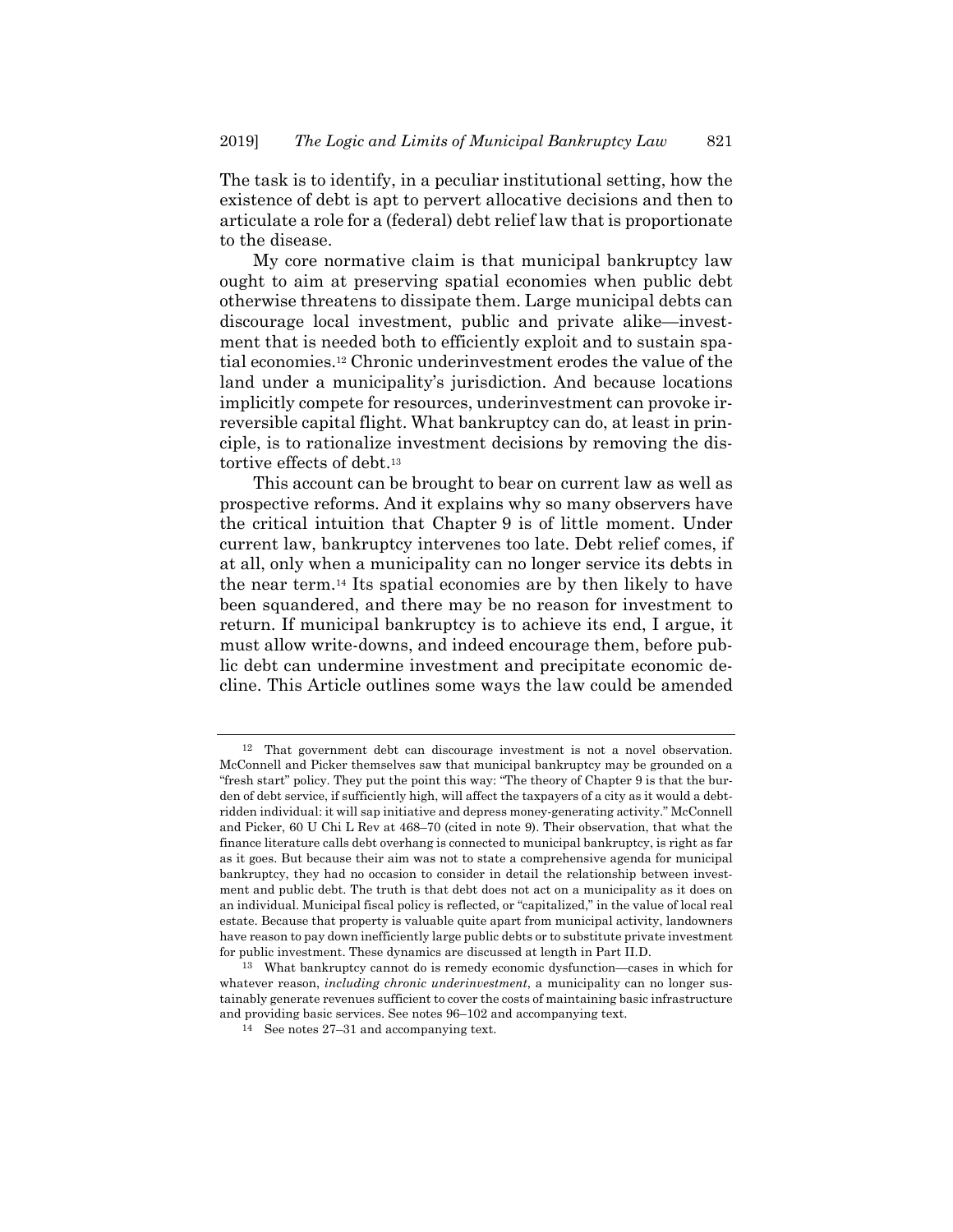to better accomplish its aim. It acknowledges that practical objections might, in the final analysis, make such amendments unwise. In particular, a policy of liberal debt relief can in some specifications tighten lending ex ante, provoking a choice between scenarios the costs and benefits of which are imperfectly known. A definitive resolution is impossible here, but this Article makes a start by developing plausible alternatives and setting out their competing considerations.

The balance of this Article is arranged in three parts. Part I introduces the features of municipal bankruptcy law pertinent to the main analysis and reviews the extant critical literature. Parts II and III form the Article's analytical core. Part II develops a normative framework for evaluating municipal bankruptcy law. Incorporating findings from economic geography and urban economics, it draws a conceptual distinction between two kinds of debt-burdened municipalities, one suffering economic dysfunction and the other facing merely financial distress; and it argues that bankruptcy, in its ideal form, is suited to remedy the latter but not the former. Part III applies this theoretical framework to critique existing law and to develop practical means by which bankruptcy law's promise might be realized. It outlines rule changes that would stimulate earlier debt relief—thereby better preserving spatial economies—and discusses potential drawbacks inherent in such changes.

# I. CHAPTER 9 STRUCTURE AND CRITIQUE

Municipal bankruptcy differs in key respects from bankruptcy's individual and business varieties, and understanding the thrust of these differences is important to grasping criticisms of existing law and concrete possibilities for reform. To that end, this Part furnishes background on the structure of municipal bankruptcy law needed to grasp the significance of the argument to come. It then describes the scholarly, critical literature. As a descriptive matter, the remarkable feature of municipal bankruptcy is its limited domain. Its strict eligibility conditions ensure that Chapter 9 is rarely invoked. When it is invoked, the court's authority to alter debtor policy, to say nothing of the governance parameters under which policy is formulated, is sharply curtailed. Most critical work has bracketed eligibility. Instead, the literature has been mainly concerned with the appropriate balance of power, in bankruptcy, between the federal judge overseeing the case and the local officials whom state law charges with managing municipal affairs in the ordinary course. What is almost entirely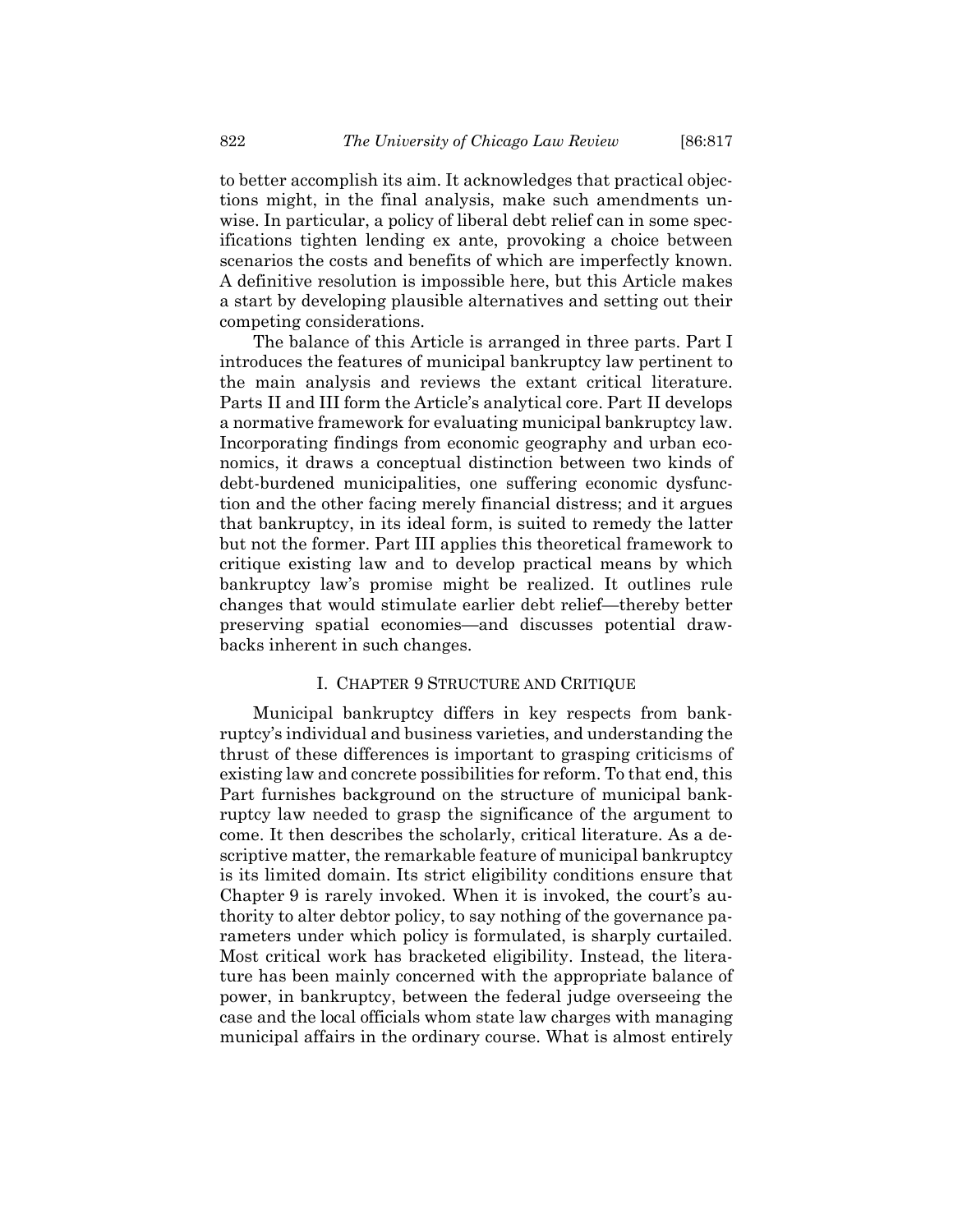missing from academic discourse, oddly enough, is debate about what a municipal bankruptcy law is for in the first place.

# A. Key Features of Municipal Bankruptcy

# 1. Strict eligibility conditions.

The most striking fact about Chapter 9 is how little used it is. Recent years have seen a marked increase in municipal bankruptcy's salience and economic importance. Still, filings under Chapter 9 are historically rare and remain uncommon today. To give a rough indication of its infrequency, consider that, in the 35 years between 1980 and 2015, only 293 Chapter 9 cases were filed in total.15 The most recent census counts roughly ninety thousand local government entities,<sup>16</sup> meaning that only 0.3 percent of municipalities sought bankruptcy protection during an interval that included four national recessions. Moreover, those municipalities that do file are disproportionately "special purpose" entities utilities; hospitals; water, sewer, and school districts; and the like.17 Only fifty-three of approximately thirty-nine thousand "general purpose" cities, towns, and counties entered bankruptcy over the same thirty-five year period.18

Multiple factors plausibly contribute to the infrequency of municipal bankruptcy. But surely part of the story, and probably a big part, is the strictness of eligibility criteria. Chapter 9 limits who will be a debtor in three important ways.<sup>19</sup> First, no municipality can be a debtor unless its state "specifically authorize[s]" it to become one.20 States vary in their approach to authorization.

<sup>15</sup> See Spiotto and Garceau, *Chapter 9 Municipal Bankruptcy Statistics* (cited in note 1).

<sup>16</sup> *Local Governments in Individual County-Type Areas: 2012 Census of Governments* (US Census Bureau, Sept 26, 2013), online at http://factfinder.census.gov/faces/tableservices/jsf/pages/productview.xhtml?pid=COG\_2012\_ORG014&prodType=table (visited Nov 6, 2018) (Perma archive unavailable) (providing a table of local governments by type and state).

<sup>17</sup> See Spiotto and Garceau, *Chapter 9 Municipal Bankruptcy Statistics* (cited in note 1) (showing that 58 percent of all Chapter 9 filings since 1980 have been filed by utilities and special districts).

<sup>18</sup> Id; *2012 Census of Governments* (cited in note 16).

<sup>19</sup> These do not exhaust the statutory requirements but reflect the most important structural barriers to bankruptcy court jurisdiction. For discussion of the full suite of eligibility criteria, see Laura N. Coordes, *Gatekeepers Gone Wrong: Reforming the Chapter 9 Eligibility Rules*, 94 Wash U L Rev 1191, 1216–28 (2017).

<sup>&</sup>lt;sup>20</sup> 11 USC § 109(c)(2) (conditioning eligibility for bankruptcy relief on authorization under state law). This is an opt-in provision. The law originally allowed states to opt *out*, but the default rule was toggled in 1994. See Bankruptcy Reform Act of 1994, Pub L No 103-394, 108 Stat 4106, codified in various sections of Title 11.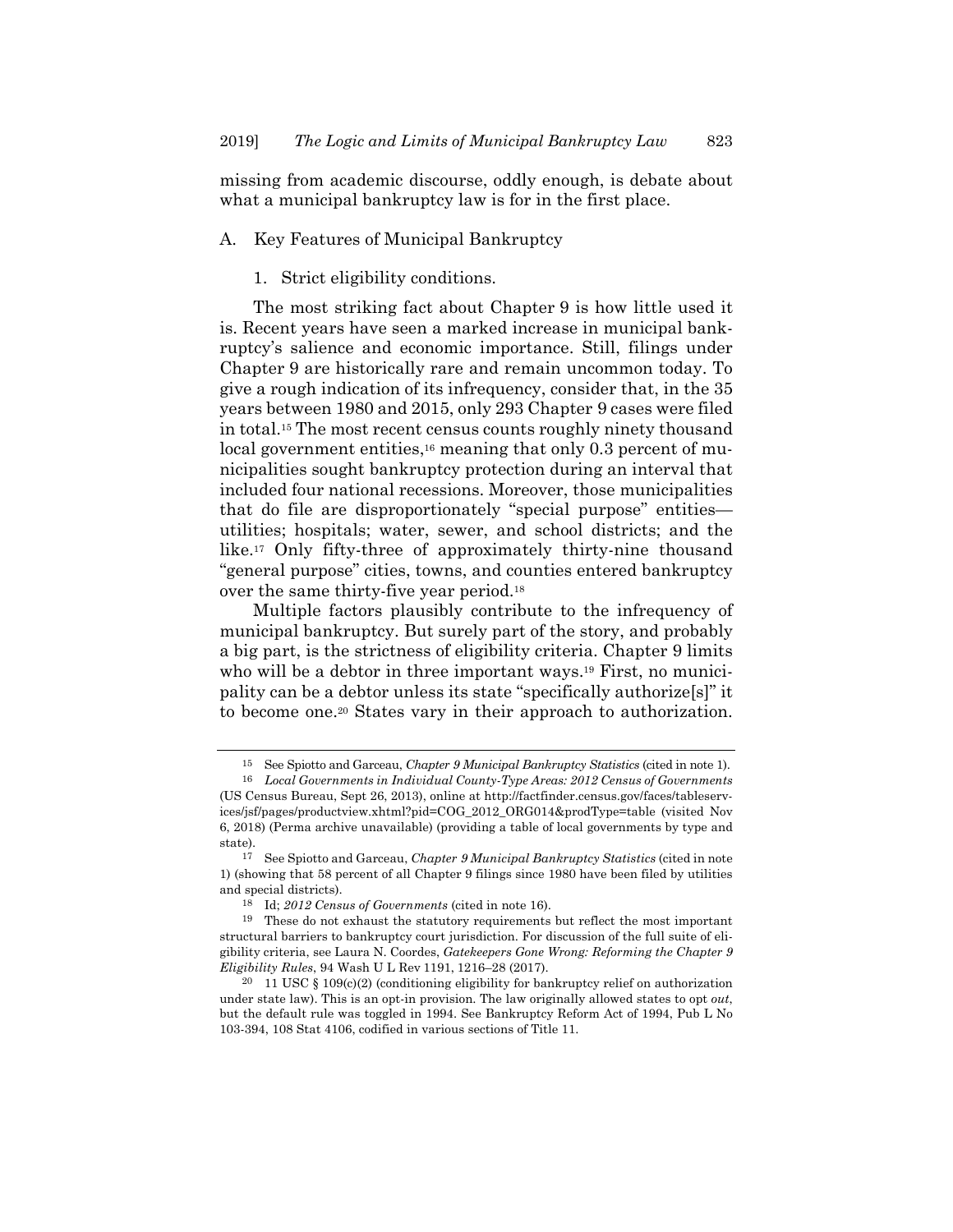The most permissive states authorize the governing body of any municipality to file a petition on its own initiative.<sup>21</sup> The most restrictive deny eligibility outright to all municipalities.<sup>22</sup> Between these polar approaches, many states limit eligibility to specified classes of municipality or condition eligibility on the approval of the governor, a tax commissioner, or some other representative of the state's general interests.23 Depending on how one counts, only around half of the states currently provide a route to bankruptcy. The significance of state law contrasts sharply with consumer and business modes of bankruptcy. In these other, more familiar modes, state law frequently determines substantive recovery rules,24 but it has no bearing on whether a mandatory collective proceeding is to be initiated.

Second, municipalities enter bankruptcy on a voluntary basis only.25 This does not mean Chapter 9 necessarily depends on the consent of a municipality's residents or even its elected officials. State law might vest municipal power—entirely or with respect to fiscal matters only—in an emergency manager or control board, and these could invoke bankruptcy irrespective of local will. What the requirement of a voluntary petition means, rather, is that long-term creditors cannot force a municipality to confront what may be unsustainable debts. They must wait. To be sure, municipal creditors today would have little use for an involuntary mechanism because, as I discuss below, current law vests municipal debtors with broad discretion in bankruptcy over the use and disposition of property. But the lack of an involuntary mechanism, coupled as it is with weak creditor-collection rights, has important implications for the utility of proposed law reforms that seek only to alter the conduct of cases actually filed.<sup>26</sup>

<sup>21</sup> See, for example, Ala Code § 11-81-3.

<sup>22</sup> See, for example, Ga Code Ann § 36-80-5.

<sup>23</sup> The law firm K&L Gates provides a useful summary table of relevant state laws as of June 2015. See generally *State Statutes Authorizing Municipal Bankruptcy* (K&L Gates, June 26, 2015), archived at http://perma.cc/R579-8EKT.

<sup>24</sup> See *Butner v United States*, 440 US 48, 54–57 (1979).

<sup>25</sup> See 11 USC § 301(a) (providing that Chapter 9 is commenced by the debtor's *voluntary* filing of a petition).

<sup>26</sup> This is especially true for possibilities I suggest in this Article—in particular, bankruptcy-specific priority schemes and creditor-sponsored plans of adjustment. See notes 174–83 and accompanying text.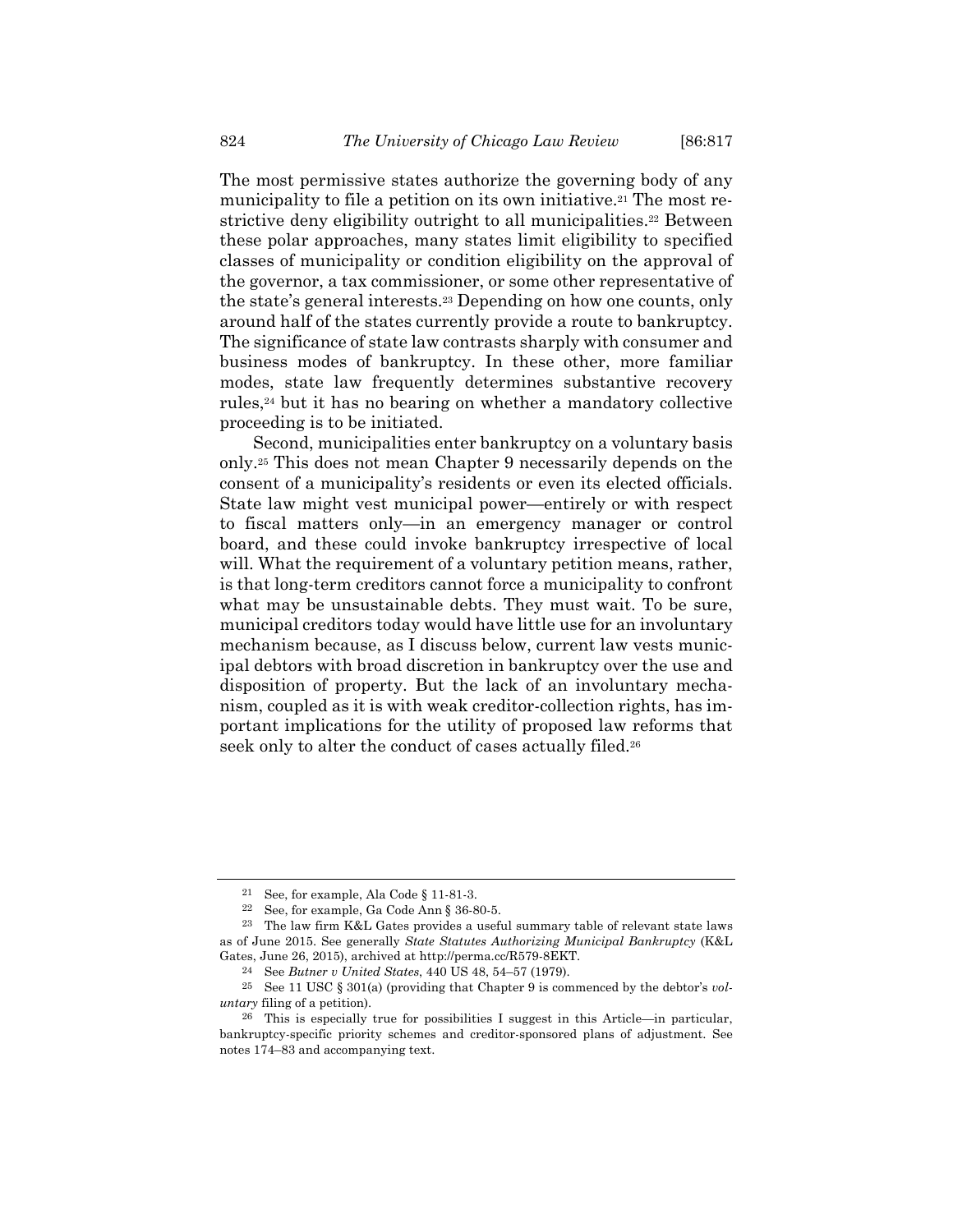Third, a municipality may not invoke Chapter 9 unless it is insolvent.27 And insolvency is narrowly defined in this context.28 A municipal debtor is ineligible for Chapter 9 unless it is "generally not paying its debts as they become due" or is "unable to pay its debts as they become due."29 Courts have read this formulation narrowly.30 Most famously, after Bridgeport, Connecticut, filed a petition in 1991, the court found that the city was not insolvent and hence could not use bankruptcy because, despite its dire financial condition, it was sufficiently liquid to service debts during the coming fiscal year.31 Just how much of a municipality's borrowing or taxing capacity it must exhaust before it is "unable" to meet current obligations is uncertain, but the thrust of the law in this area is clear: a city cannot use bankruptcy in a farsighted manner to adjust long-term debts with structural implications but must instead wait until its coffers are near empty.

2. Circumscribed judicial authority.

Aside from its eligibility criteria, two features of Chapter 9 are particularly remarkable: the debtor's broad discretion to use property as it wishes and to control the course of proceedings. Put differently, what distinguishes municipal from individual or business bankruptcy is the court's, and by extension the creditors', relative weakness.

The function of the automatic stay, which goes into effect when a bankruptcy petition is filed, is to block creditors' ordinary

<sup>&</sup>lt;sup>27</sup> 11 USC § 109(c)(3). Consumer and business debtors face no comparable limitation. Under the Bankruptcy Act of 1898, debtors were required to allege either insolvency or inability to pay debts. See Act of July 1, 1898, §§ 3a(5), 3(b), 30 Stat 544, 546, superseded by Bankruptcy Reform Act of 1978, Pub L No 95-598, 92 Stat 2549, codified as amended at 11 USC § 101 et seq. The Bankruptcy Code, enacted in 1978, omitted any such requirement. See, for example, *In re Marshall*, 403 Bankr Rptr 668, 689 (CD Cal 2009) ("[T]here has never been a requirement for a debtor to prove his or her insolvency before taking advantage of the protections of the Bankruptcy Code.").

<sup>&</sup>lt;sup>28</sup> Nothing like a "balance sheet" approach is available. See 11 USC  $\S$  101(32)(A)–(C). For more on the possible meanings of insolvency, see generally J.B. Heaton, *Solvency Tests*, 62 Bus Law 983 (2007).

<sup>29 11</sup> USC § 101(32)(C) (defining municipal insolvency as a "financial condition such that the municipality is—(i) generally not paying its debts as they become due unless such debts are the subject of a bona fide dispute; or (ii) unable to pay its debts as they become due").

<sup>30</sup> See Vincent S.J. Buccola, *Law and Legislation in Municipal Bankruptcy*, 38 Cardozo L Rev 1301, 1329–30 (2017).

<sup>31</sup> *In re City of Bridgeport*, 129 Bankr Rptr 332, 338 (Bankr D Conn 1991). See also *In re Pierce County Housing Authority*, 414 Bankr Rptr 702, 710–11 (Bankr WD Wash 2009) (approving *Bridgeport*'s construction of the insolvency standard); *In re Hamilton Creek Metropolitan District*, 143 F3d 1381, 1386 (10th Cir 1998) (same).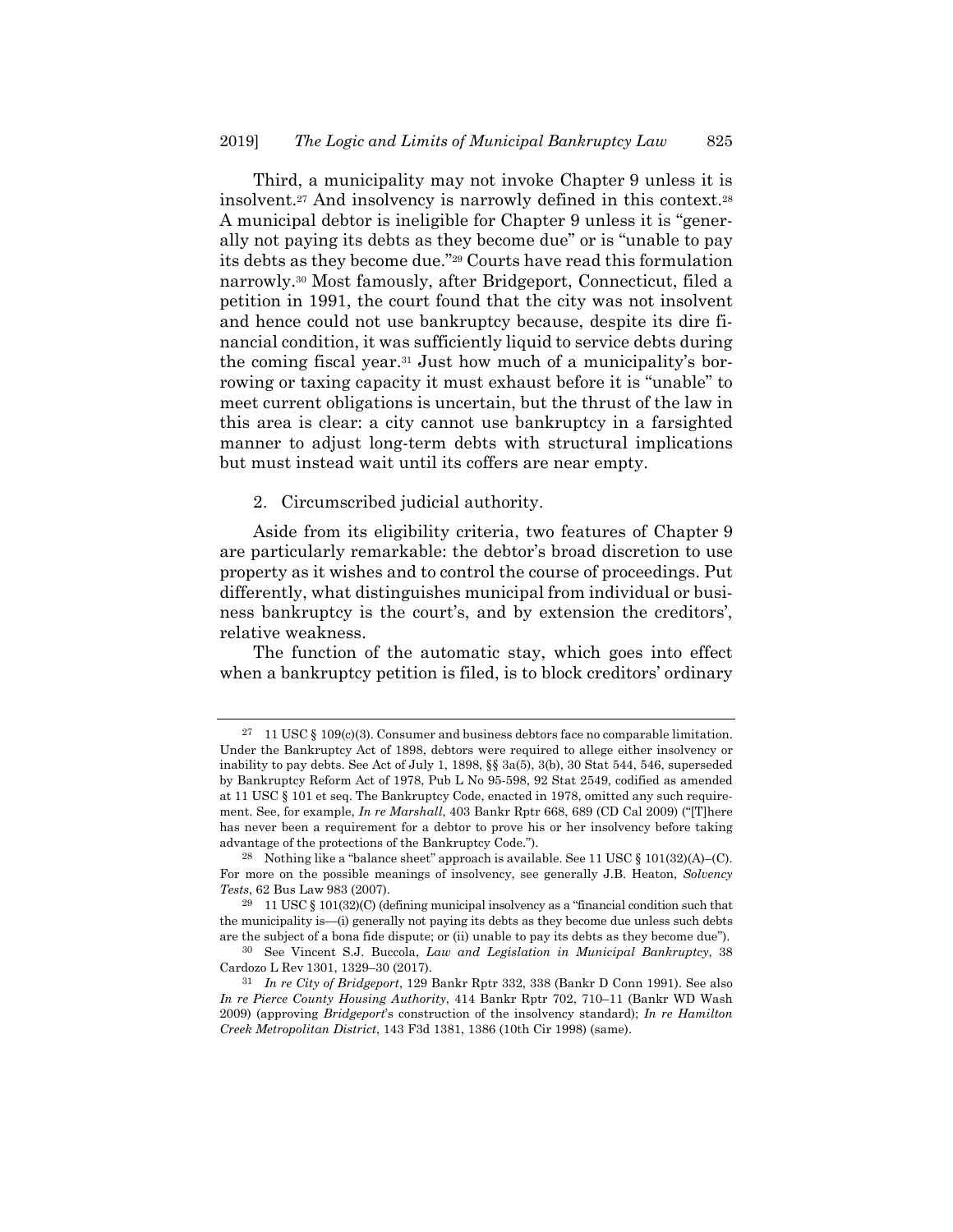remedies under state law.32 In individual and business cases, bankruptcy, having undermined creditor interests with one hand, promises with the other to protect them from debtor malfeasance or neglect by asserting judicial control over contested property. The law does this via the statutorily defined "estate,"33 authority over which is vested in a court-appointed trustee, subject to direct judicial approval of important decisions.34 To be sure, the managers of a business in Chapter 11 typically retain control of day-today matters as debtor-in-possession (just as an individual debtor retains possession of her property in Chapter 13).35 But transactions outside the ordinary course, which have the greatest capacity to upset creditor expectations, require judicial blessing.36 Moreover, the law prevents malingering in bankruptcy by allowing creditors to propose a viable plan if the debtor cannot or will not do so,<sup>37</sup> or to have the case converted to a liquidation.<sup>38</sup> The net effect is a regime in which the bankruptcy judge has final sayso over important dispositions and the debtor is, relative to other interested parties, at best something like the first among equals.

Not so in Chapter 9. A city's filing of its petition stays creditor collection activities but does not create an estate.39 And there is no trustee.40 Rather, the debtor retains during bankruptcy all of its authority to conduct its affairs as it wishes. The Code secures debtor discretion with broad language:

Notwithstanding any power of the court, unless the debtor consents or the plan so provides, the court may not, by any stay, order, or decree, in the case or otherwise, interfere with—

(1) any of the political or governmental powers of the debtor;

(2) any of the property or revenues of the debtor; or

<sup>37</sup> This is true in Chapter 11 but not Chapter 13. See 11 USC  $\S 1121(c)$ –(d) (specifying conditions in which parties other than the debtor may propose a plan of reorganization).

<sup>32</sup> See 11 USC § 362(a).

<sup>33</sup> See 11 USC § 541.

<sup>34</sup> See 11 USC §§ 323(a), 1104(a).

<sup>35</sup> See 11 USC § 1107(a) (giving a debtor-in-possession under Chapter 11 most of the rights and obligations of a trustee); 11 USC § 1303 (granting an individual debtor under Chapter 13 some of the rights of a trustee); 11 USC § 1306(b) (directing that property of the estate remain in debtor's possession).

<sup>&</sup>lt;sup>36</sup> See, for example, 11 USC  $\S$  363 (sale of assets); 11 USC  $\S$  364 (new borrowing); 11 USC § 365 (assumption or rejection of leases and executory contracts).

<sup>38</sup> This is true of both Chapters 11 and 13. See 11 USC §§ 1112(b)(1), 1307(c).

<sup>39 11</sup> USC § 922(a) (describing the automatic stay). See also 11 USC § 901(a) (exclud-

ing by reference § 541, and therefore the concept of the estate, from Chapter 9).

<sup>40</sup> See 11 USC § 902(5) (defining "trustee" as the debtor).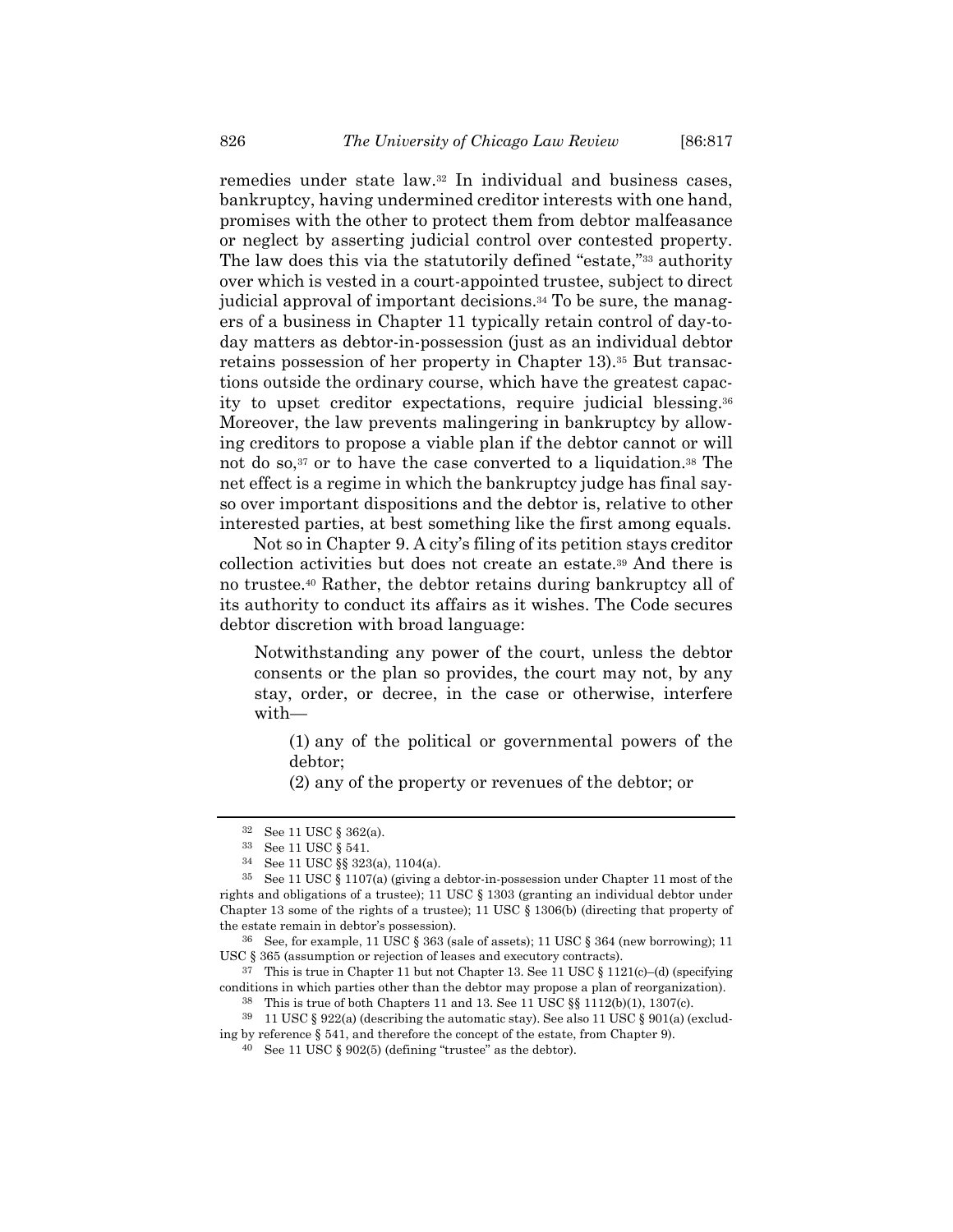(3) the debtor's use or enjoyment of any income-producing property.41

Not only ordinary-course operations are insulated from judicial interference. Municipal debtors are permitted to use or dispose of property outside the ordinary course and to borrow additional funds (unless the new lender would have a priming lien)—all without seeking judicial approval.<sup>42</sup> Only the debtor can propose a plan of adjustment,<sup>43</sup> and the case can't be converted to another chapter because there is no "liquidation" of a municipality.

This is not to say the court is powerless. A municipality enters bankruptcy because it wants a debt adjustment (or in any case, the people acting on its behalf want one), and it is the bankruptcy judge's province to decide whether to approve such an adjustment.44 Some of the criteria the judge is to consider are vague—for example, the requirement that a plan be "in the best interests of creditors and [ ] feasible"45—so she inevitably has latitude to deny relief. If the judge thinks it appropriate, she can dismiss the case outright. As commentators have long pointed out, a judge could leverage her discretion with respect to plan confirmation, turning it into de facto influence over debtor conduct: power exercised with "a wink and a nod."46 So, for example, a bankruptcy judge might be able to cajole municipal authorities into imposing a new tax, even though she is prohibited from imposing one in her own name. But there are obvious limits to such roundabout authority. First, it might be thought inappropriate for a judge to do indirectly what the Code expressly declares she shall not do directly. And unseemliness impairs communication channels, if nothing else.47 Second, municipal officials will bend

<sup>41 11</sup> USC § 904.

<sup>&</sup>lt;sup>42</sup> See 11 USC § 901(a) (excluding by reference §§ 363 and 364(a)–(b)).

 $43$  11 USC  $\S$  941 ("The debtor shall file a plan for the adjustment of the debtor's debts. If such a plan is not filed with the petition, the debtor shall file such a plan at such later time as the court fixes.").

<sup>44</sup> See 11 USC § 943(b) (enumerating criteria judges must apply).

<sup>45 11</sup> USC § 943(b)(7).

<sup>46</sup> See, for example, McConnell and Picker, 60 U Chi L Rev at 474 (cited in note 9).

 $47$  There is a question not only about the advisability, but also about the actuality, of indirect judicial influence. Professor Melissa Jacoby's study of the Detroit case finds judicial influence ubiquitous. See generally Melissa B. Jacoby, *Federalism Form and Function in the Detroit Bankruptcy*, 33 Yale J Reg 55 (2016). See also Laura N. Coordes, *Formalizing Chapter 9's Experts*, 116 Mich L Rev 1249, 1263–74 (2018) (suggesting that bankruptcy judges use mediators and other third-party expertise in part to overcome Chapter 9's formal limitations on judicial power).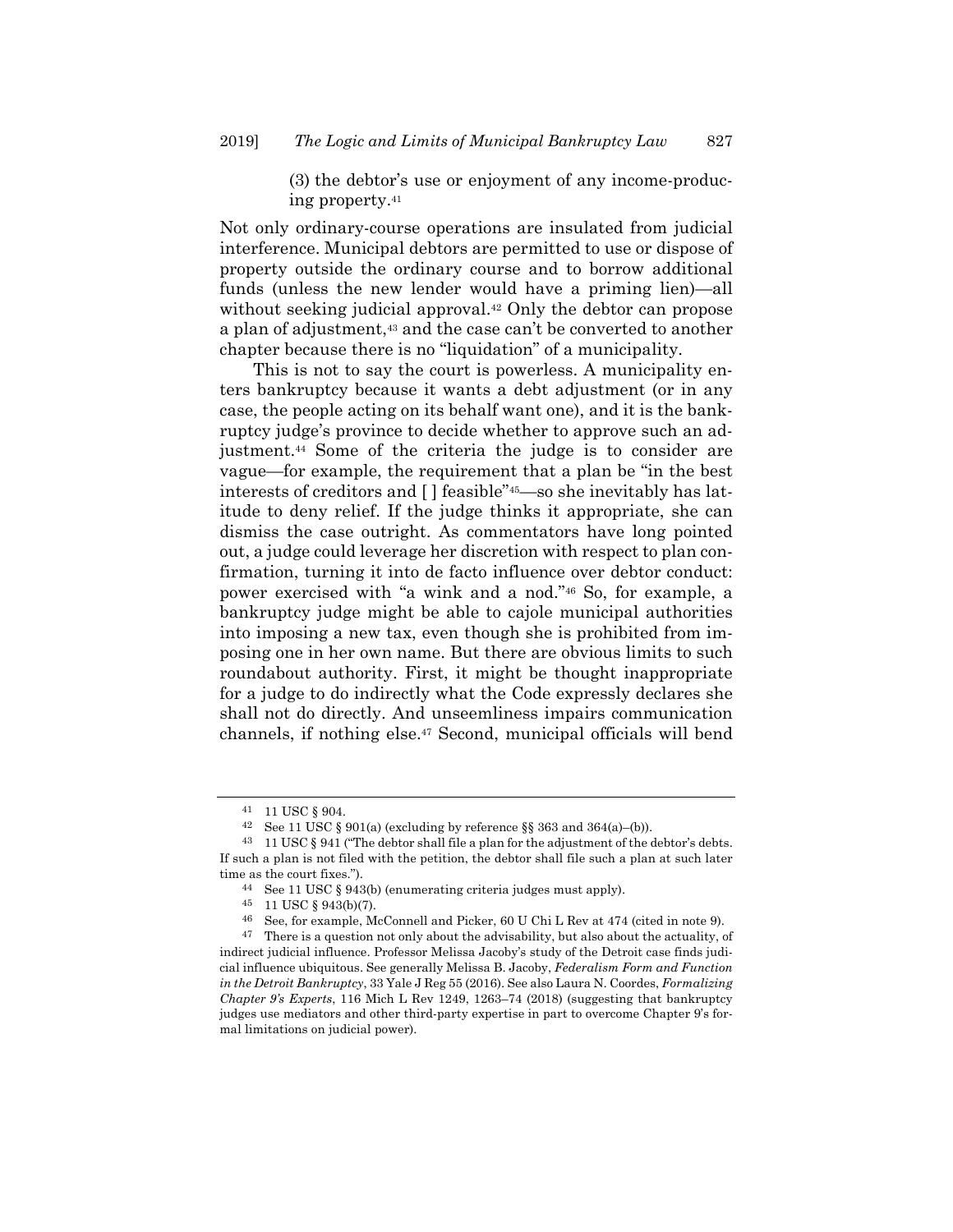only so far. Debt adjustment is worth something but not everything. In a high-profile matter, moreover, dismissal of the case is apt to be viewed as a judicial failure as much as a municipal disappointment. The court might balk, and city officials know this. The situation resembles a bilateral monopoly. Negotiations, so to speak, are unlikely to get the judge just what she wants. The plain fact is that courts in Chapter 9, compared to other forms of bankruptcy, are essentially weak and can do relatively little to influence debtor operations or policy more generally.

#### B. The Critical Literature

The modern scholarly literature on municipal bankruptcy began in the early 1990s, motivated, it seems, by Bridgeport's abortive filing. Professors McConnell and Picker, in particular, set what are still the bounds of academic debate.48 Their contribution was twofold. First, they showed that the economic problem that corporate bankruptcy was thought to solve, the creditors' "race of diligence," has no analog in the municipal context.49 Compared with the frustrated business or, indeed, consumer creditor, McConnell and Picker observed, the municipal creditor has exceedingly weak remedies under state law.50 A municipality cannot be dismembered, so there is no need for bankruptcy to coordinate creditor collections efforts. Second, McConnell and Picker identified two familiar properties of bankruptcy with more promising municipal analogs: its capacity to grant the debtor a "fresh start" and to improve management.51 To the extent a person's debt burden has blunted her incentive to invest in the future, cleaning up her balance sheet can be expected to yield salutary effects.<sup>52</sup> And

<sup>48</sup> McConnell and Picker, 60 U Chi L Rev 425 (cited in note 9). See also generally David L. Dubrow, *Chapter 9 of the Bankruptcy Code: A Viable Option for Municipalities in Fiscal Crisis?*, 24 Urban Law 539 (1992) (discussing the underlying policy and constitutional bounds of Chapter 9 in light of Bridgeport's filing).

 $^{49}$  McConnell and Picker, 60 U Chi L Rev at 429–50 (cited in note 9). Id.

<sup>51</sup> Id at 469–70 ("The theory of Chapter 9 is that the burden of debt service, if sufficiently high, will affect the taxpayers of a city as it would a debt-ridden individual: it will sap initiative and depress money-generating activity."). See also id at 472 ("In most cases, chronic financial difficulty is a sign that ordinary political processes are not functioning properly.") (citation omitted).

<sup>52</sup> Thoughtful observers have understood this economic rationale for the fresh start from as early as the mid-nineteenth century. See, for example, Joseph Story, 3 *Commentaries on the Constitution of the United States* 4–5 (Hilliard 1833) ("The latter course [allowing garnishment without end] obviously destroys all encouragement to industry and enterprise on the part of the unfortunate debtor, by taking from him all the just rewards of his labour, and leaving him a miserable pittance, dependent upon the bounty or forbearance of his creditors.").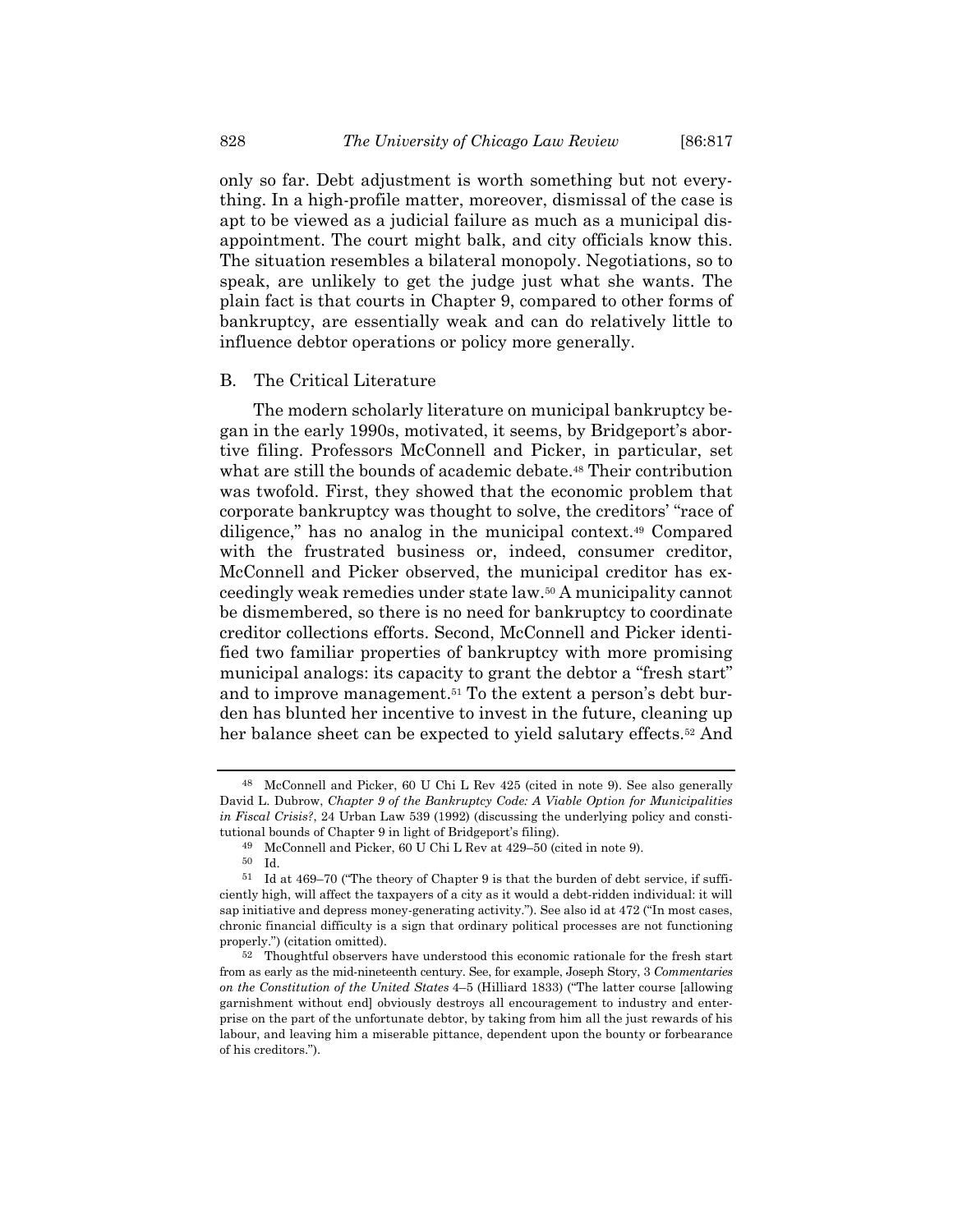to the extent a firm's managers or managerial policies are to blame for its woes, cleaning up the executive suite can do the same.53 The translation of these functions to the municipal sphere is imperfect, McConnell and Picker saw, but they might yet ground the law.

Academic interest in municipal bankruptcy has grown considerably since the Great Recession and the wave of filings that began with Vallejo, California, in 2008. Much of the scholarship has had a descriptive ambition, meant to explicate or clarify existing law rather than to criticize it.54 Because the application of Chapter 9 to sizeable, general purpose municipalities is still a novelty, many interesting and difficult questions of law are yet to be resolved.

Critical scholarship has focused on the second of the two functions McConnell and Picker identified—the law's capacity to improve municipal policy.55 The most prominent critique of Chapter 9 is that it, unlike Chapter 11, lacks direct mechanisms by which the judge and creditors can correct dysfunctional governance

<sup>53</sup> Bankruptcy is not a necessary precondition to either kind of change, but its reckoning may spur action.

<sup>54</sup> See generally, for example, Jacoby, 33 Yale J Reg 55 (cited in note 47) (documenting case administration in the Detroit bankruptcy); David A. Skeel Jr, *From Chrysler and General Motors to Detroit*, 24 Widener L J 121 (2015) (discussing similar, remarkable features of three recent Michigan bankruptcies); Richard M. Hynes and Steven D. Walt, *Fair and Unfair Discrimination in Municipal Bankruptcy*, 37 Campbell L Rev 25 (2015) (discussing equality norms among unsecured creditors); Andrew B. Dawson, *Pensioners, Bondholders, and Unfair Discrimination in Municipal Bankruptcy*, 17 U Pa J Bus L 1 (2014) (discussing the unfair discrimination standard); Vincent S.J. Buccola, *Who Does Bankruptcy? Mapping Pension Impairment in Chapter 9*, 33 Rev Bank & Fin L 585 (2014) (discussing the impact of state law on the status of pension rights); Richard M. Hynes and Steven D. Walt, *Pensions and Property Rights in Municipal Bankruptcy*, 33 Rev Bank & Fin L 609 (2014) (same); Melissa B. Jacoby, *The Detroit Bankruptcy, Pre-eligibility*, 41 Fordham Urban L J 849 (2014) (studying early case administration in the Detroit bankruptcy); C. Scott Pryor, *Municipal Bankruptcy: When Doing Less Is Doing Best*, 88 Am Bankr L J 85 (2014) (discussing contract assumption and plan confirmation standards); David Skeel, *The Meaning of Detroit* (National Affairs, 2015), archived at http://perma.cc/7ZHW-FGVR. See also, for example, David A. Skeel Jr, *What Is a Lien? Lessons from Municipal Bankruptcy*, 2015 U Ill L Rev 675, 682–84 (considering the historical and current capacity of state law to alter creditor priorities).

<sup>55</sup> Notable exceptions include Chaudhury, Levitin, and Schleicher, 107 Cal L Rev at \*52– 84 (cited in note 2) (arguing for a mechanism to ameliorate commons problem among municipal debtors with overlapping territories); Coordes, 116 Mich L Rev at 1263–65, 1274– 78 (cited in note 47); Diane L. Dick, *Bondholders vs. Retirees in Municipal Bankruptcies: The Political Economy of Chapter 9*, 92 Am Bankr L J 73, 103–10 (2018) (arguing for a corrective to pension administrators' outsized influence); Buccola, 38 Cardozo L Rev at 1303, 1331–37 (cited in note 30) (arguing for reduced number of veto players and for better defined substantive entitlements); Laura N. Coordes, *Restructuring Municipal Bankruptcy*, 2016 Utah L Rev 307, 316–27, 349–50 (arguing for relaxed eligibility conditions).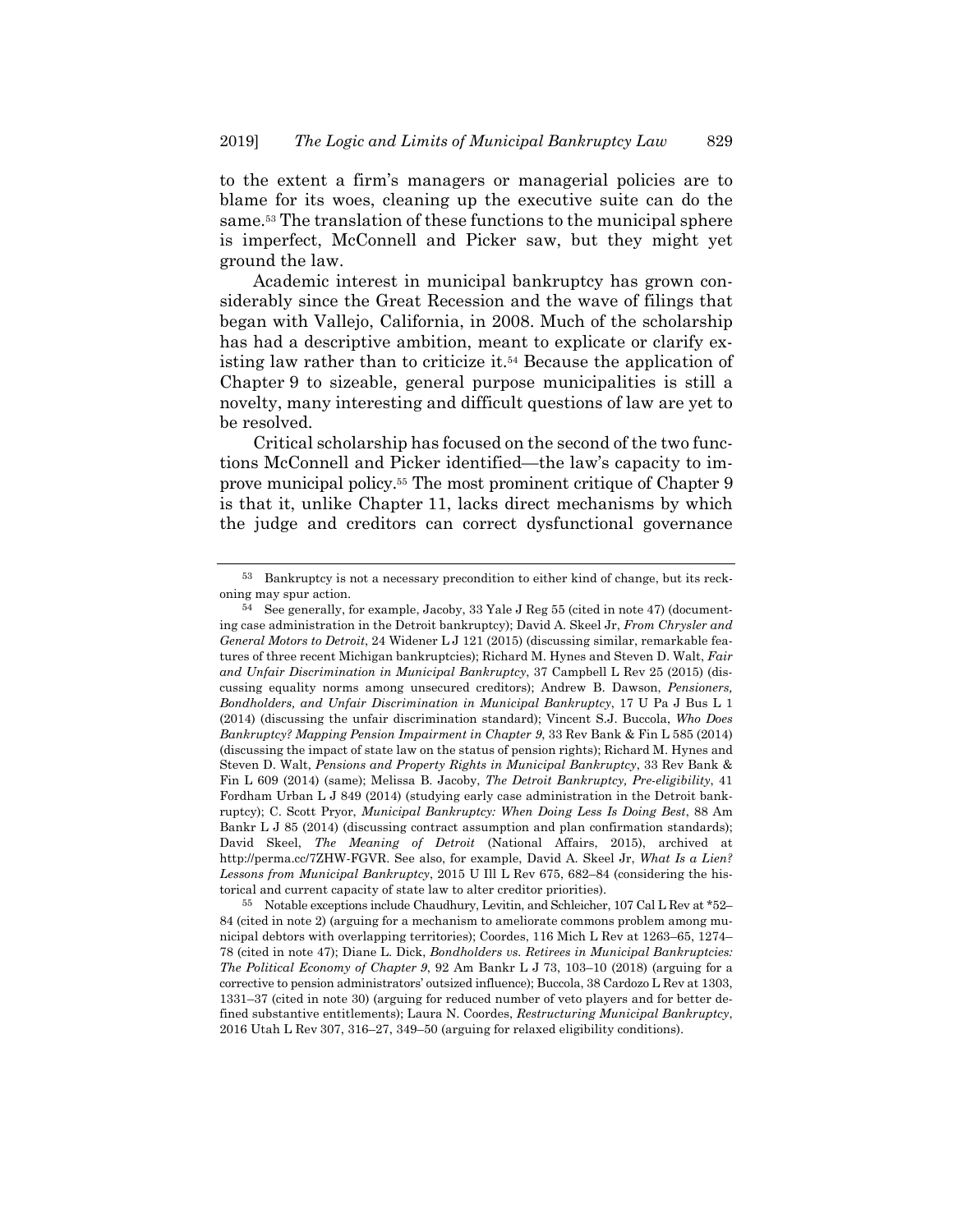norms.56 Much of the literature in this vein starts with the premise that incompetent management and dysfunctional electoral politics (which tend to produce incompetent managers) are to blame for excessive municipal debt.57 It follows that debt relief without a corresponding change in policy or governance is futile and that healthy policy and governance changes can have a big, long-term impact. The question, then, is what, if any, role bankruptcy should play in effecting change.58 At one pole are those who think federal judicial intervention in local governance either inconsistent with law or more generally ill-founded. On this view, state law is the proper source of municipal reform.59 Bankruptcy

<sup>56</sup> See Juliet M. Moringiello, *Goals and Governance in Municipal Bankruptcy*, 71 Wash & Lee L Rev 403, 421–29 (2014) (discussing scholarship critiquing the limited powers that Chapter 9 grants to bankruptcy courts). See also Andrew B. Dawson, *Beyond the Great Divide: Federalism Concerns in Municipal Insolvency*, 11 Harv L & Pol Rev 31, 32– 33 (2017) (noting that relegation of governance to state control is "one of the fundamental bases for much of the criticism of the municipal bankruptcy laws").

<sup>57</sup> See, for example, Dawson, 11 Harv L & Pol Rev at 33 (cited in note 56) ("While financial distress may result from exogenous shocks, it frequently results from poor governance."); Clayton P. Gillette and David A. Skeel Jr, *Governance Reform and the Judicial Role in Municipal Bankruptcy*, 125 Yale L J 1150, 1154 (2016) ("The financial distress of a substantial municipality nearly always signals that its politics are dysfunctional."); McConnell and Picker, 60 U Chi L Rev at 472 (cited in note 9) ("In most cases, chronic financial difficulty is a sign that ordinary political processes are not functioning properly.") (citation omitted).

<sup>58</sup> A narrow question that dates to McConnell and Picker is whether a bankruptcy judge should (and can) impose special taxes or spending cuts as a condition for granting debt relief. McConnell and Picker thought so. McConnell and Picker, 60 U Chi L Rev at 472–81 (cited in note 9). Others have supplemented or doubled down on their analysis. See, for example, John P. Hunt, *Constitutionalized Consent: Preemption of State Tax Limits in Municipal Bankruptcy*, 34 Yale J Reg 391, 424–28 (2017) (arguing that Congress could, if it wished, authorize municipalities in bankruptcy to impose taxes that would exceed the limits of state law); Clayton P. Gillette, *Fiscal Federalism, Political Will, and Strategic Use of Municipal Bankruptcy*, 79 U Chi L Rev 281, 283–84, 326–28 (2012) (arguing that judges should be allowed to impose "resource adjustments" when political pathologies have prevented elected official from doing so). But this is by no means the unanimous view. See generally, for example, Kevin A. Kordana, *Tax Increases in Municipal Bankruptcies*, 83 Va L Rev 1035 (1997) (arguing that bankruptcy judges should not seek to levy additional taxes even if they can as a practical matter).

<sup>59</sup> See, for example, Samir D. Parikh, *A New Fulcrum Point for City Survival*, 57 Wm & Mary L Rev 221, 277–96 (2015) (advocating for further state intervention); Moringiello, 71 Wash & Lee L Rev at 457–71 (cited in note 56) (arguing that Chapter 9 was designed to allow minimal federal intervention); Omer Kimhi, *Chapter 9 of the Bankruptcy Code: A Solution in Search of a Problem*, 27 Yale J Reg 351, 369–85 (2010) (arguing that rationales for bankruptcy do not apply to Chapter 9); Omer Kimhi, *Reviving Cities: Legal Remedies to Municipal Financial Crises*, 88 BU L Rev 633, 660–72 (2008) (comparing the efficacy of state and federal interventions and finding state law superior). See also generally Clayton P. Gillette, *Dictatorships for Democracy: Takeovers of Financially Failed Cities*, 114 Colum L Rev 1373 (2014) (advocating state use of control boards to rationalize municipal policy, but not on the ground that federal intervention would be inherently illegal or inappropriate). See also Austin Murphy, *Bond Pricing in the Biggest City Bankruptcy in History: The*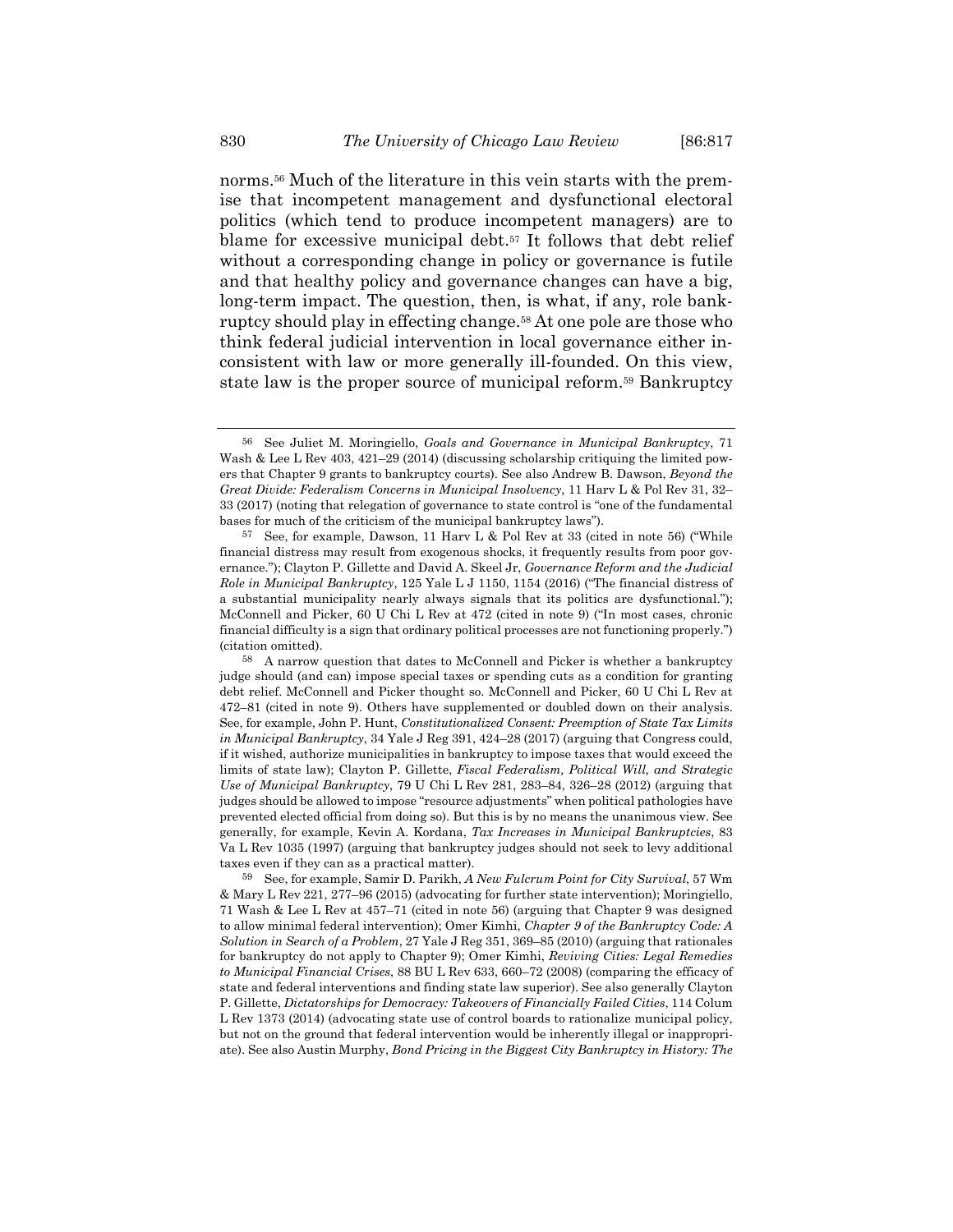ought to serve as, at most, an implement states can use to write down municipal debt notwithstanding the Constitution's Contracts Clause.60 At the other pole, Professors Clayton Gillette and David Skeel argue that judicial intervention in bankruptcy not only is consistent with existing law but frequently is advisable, precisely because the fact of bankruptcy suggests that the levers of reform at the state level are not working.61

Whatever their view on the propriety of federal intervention in municipal governance, those writing critically on Chapter 9 implicitly concede a narrow sphere for municipal bankruptcy. Even Gillette and Skeel, for example, acknowledge that judicial intervention is possible only to the degree an eligible municipality's managers want debt relief.62 If a municipality does not qualify for Chapter 9 or does not ask for a plan of adjustment, there is nothing for a court to do. Normative debate is thus very real, but because eligibility criteria are so strict, the functional significance of that disagreement has been unavoidably slim. Whether for that

61 Gillette and Skeel, 125 YaleLJ at 1153 (cited in note 57). But see Jacoby, 41 Fordham Urban L J at 865 (cited in note 54) (suggesting that bankruptcy judges assert more control already than most have suspected).

62 Gillette and Skeel, 125 Yale L J at 1211 (cited in note 57) ("Once a state does authorize its municipalities to file, only a municipality itself can invoke Chapter 9.").

*Effects of State Emergency Management Laws on Default Risk*, 54 Intl Rev L & Econ 106, 107, 109–15 (2018) (finding evidence that emergency management in Detroit reduced city default risk but may have increased default risk of geographically proximate governments). Although not principally concerned with the scope of bankruptcy law, Professor David Schleicher also has much of interest to say about the connection between state-level policy and the shape of municipal distress. See generally David Schleicher, *Stuck! The Law and Economics of Residential Stagnation*, 127 Yale L J 78 (2017).

<sup>60</sup> See Dawson, 11 Harv L & Pol Rev at 39–42 (cited in note 56) (describing this view and its foundations). The Constitution bars states from "impairing the Obligation of Contracts." US Const Art I, § 10. That power belongs to the federal government alone, by virtue of the Bankruptcy Clause. See US Const Art I, § 8, cl 4 (granting Congress the power to make "uniform Laws on the subject of Bankruptcies throughout the United States"). Thus, on one understanding, Chapter 9 serves only, or primarily, to enable the states effectively to write down their municipalities' debts notwithstanding the Constitution's formal prohibition. Moringiello, 71 Wash & Lee L Rev at 410–15 (cited in note 56) See also generally Juliet M. Moringiello, *Chapter 9 Plan Confirmation Standards and the Role of State Choices*, 37 Campbell L Rev 71 (2015) (arguing for greater deference to state-created priority norms). This end-around works formally because the federal court's confirmation of a plan of adjustment is understood to be the agent of impairment and not the actions of the state that generates a confirmable plan. See Buccola, 33 Rev Bank & Fin L at 591, 600–08 (cited in note 54) ("Impairment is a federal, and not a state, activity."). Whether federal law is a *necessary* aid, as a constitutional matter, is in some doubt. See, for example, Vincent S.J. Buccola, *An Ex Ante Approach to Excessive State Debt*, 64 Duke L J 235, 246–48 (2014). But federal law is surely needed in light of the existing statute. See 11 USC § 903(1) (preempting whatever authority states would otherwise have to compromise municipal debts without creditor consent).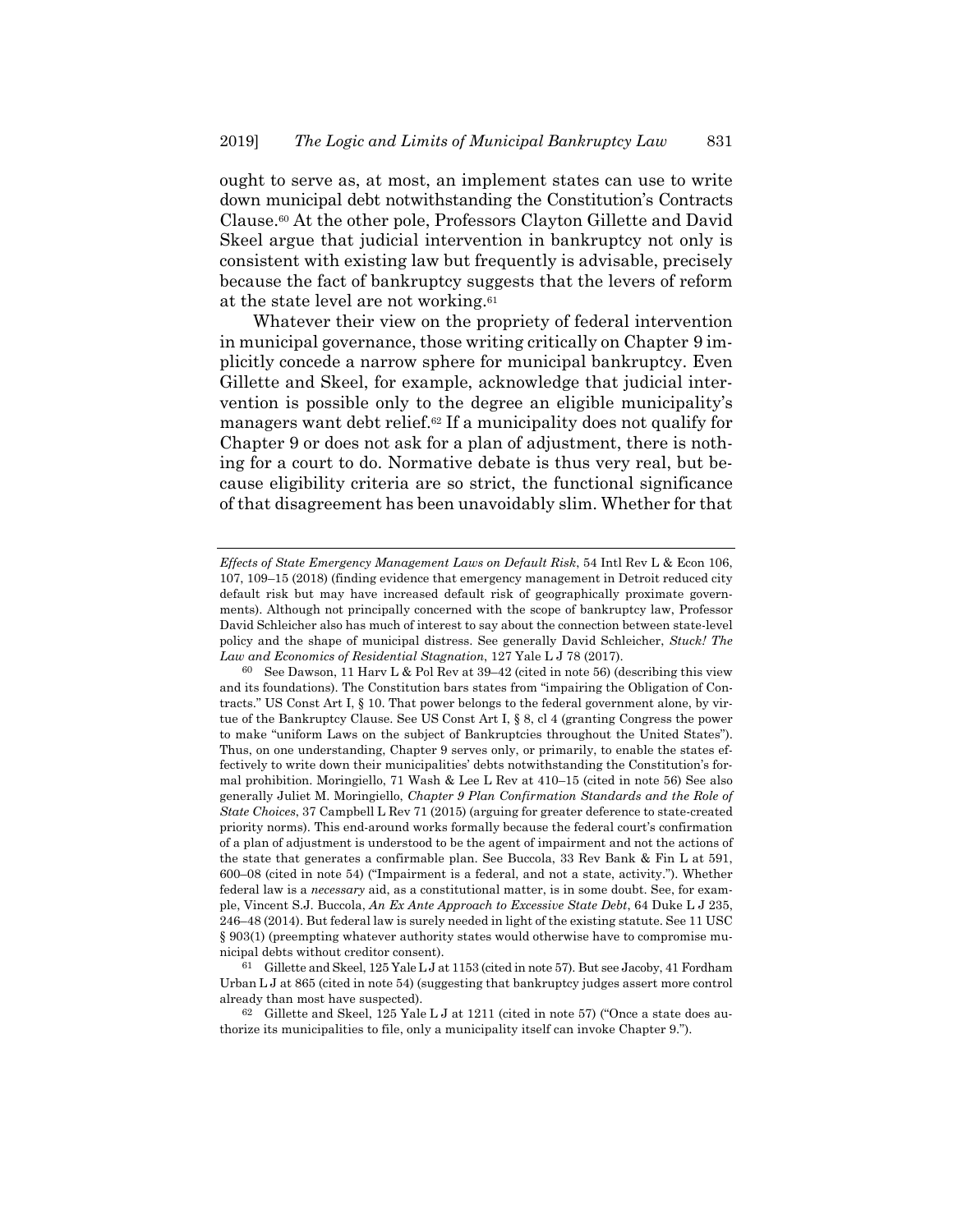reason or another, little scope has been given to the question: What, in principle, might a sensible municipal bankruptcy law achieve?63

#### II. FRAMING AN OBJECTIVE FOR MUNICIPAL BANKRUPTCY

The economic function of bankruptcy, in general, is to cure allocative distortions that follow from high levels of debt. Debt alters behavior, and when it becomes overwhelming, it can induce people to forgo valuable opportunities. In a frictionless world, investors would bargain around debt so as not to leave surplus on the table—the Coasean nirvana—but in the real world they cannot always do so. Bankruptcy cuts the knot. By cleaning up a debtor's balance sheet, it encourages people to make investment decisions in accord with the underlying value of available resources.

The creditors' bargain model, the leading normative framework for understanding corporate bankruptcy, is an application of this insight. The question that model addresses is: How does debt generate allocative inefficiencies *in the corporate setting*? The answer, which Professor Jackson gave and elaborated with Professor Baird in the 1980s, is that a firm's default can lead to a creditor run, dismembering specific investments and thereby destroying joint value.<sup>64</sup> What bankruptcy can do is forestall grab

64 The seminal paper is Jackson, 91 Yale L J 857 (cited in note 6). Important early elaborations include Douglas G. Baird and Thomas H. Jackson, *Bargaining after the Fall* 

<sup>63</sup> Commentators might alternatively have felt constrained by what are often assumed to be narrow constitutional bounds in this domain. See, for example, Gillette, 114 Colum L Rev at 1379–80 (cited in note 59) (advocating for state "takeover boards" because, among other things, "the scope of federal bankruptcy for municipalities may be constrained by federalism and Tenth Amendment considerations"); Gillette, 79 U Chi L Rev at 293 (cited in note 58) ("[S]ome suggest that the noninterference principle preserves the constitutionality of a federal bankruptcy law directed at municipalities by minimizing the role of federal actors in matters best left to state consideration."); McConnell and Picker, 60 U Chi L Rev at 472–81 (cited in note 9) (suggesting that bankruptcy judges might force governance and tax changes by conditioning debt relief but also that, given constitutional doubts, it might be sensible to scrap federal intervention altogether). Even those who are bullish on federal power tend to condition their claims on state consent. See Gillette and Skeel, 125 Yale L J at 1202–06 (cited in note 57) (arguing that bankruptcy judges can, under existing law, condition relief on governance modifications and that such conditioning is consistent with the Constitution *because of* the prerequisite of state consent and the maintenance of state authority over municipal governance); Michelle W. Anderson, *The New Minimal Cities*, 123 Yale L J 1118, 1152 (2014) (suggesting that bankruptcy is not as helpful as it might be because "[f]or Tenth Amendment reasons, this option is available only where the [municipality's] state has 'specifically authorized' the municipality . . . to [ ] file"). See also generally Hunt, 34 Yale J Reg 391 (cited in note 58) (arguing that bankruptcy law could permit judges to impose new taxes and that such power would be consistent with the Constitution *because of* the prerequisite of state consent). My current research, still in progress, finds that Congress has a much freer hand than observers have assumed.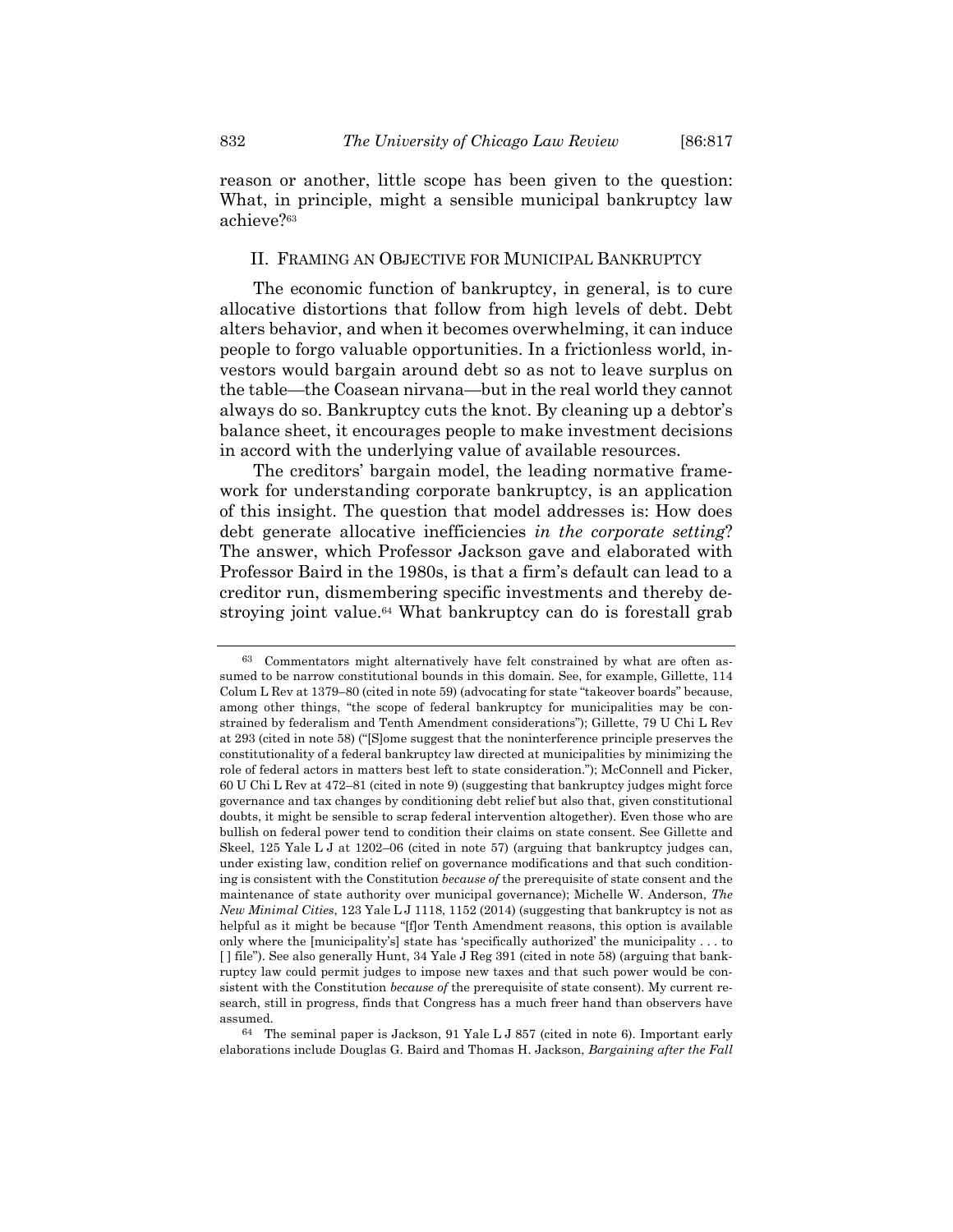races when investors would, if they could coordinate cheaply, opt to keep a firm intact. That is, bankruptcy can help investors not waste the value associated with an indebted firm's peculiar configuration of resources. Here is the law's logic and also its limit.65

This Part identifies a corresponding objective toward which municipal bankruptcy law might be directed. Its motivating question, then, is: How does debt generate allocative inefficiencies *in the municipal setting*? The answer will take some pages to unpack, but in principle it can be simply put: High levels of government debt can lead to underinvestment, both public and private, in infrastructure within a municipality's territorial limits. This in turn threatens to dissipate spatial economies associated with the location.<sup>66</sup> What bankruptcy can do, even if existing law does it poorly, is preserve these economies by writing down debts likely to discourage local investment. What bankruptcy cannot do, on the other hand, is equally clear. Just as surely as debt can cause spatial economies to be dissipated, it can also be a consequence, or symptom, of their natural decay. One city has too much debt; another city has too much debt because the once-prosperous mine near which it sits has become defunct. It is familiar to talk of "disruptive" technologies undermining once-vibrant *businesses*. But the same process, although celebrated with less fanfare, has the capacity to undermine once highly productive *places*, too. When a location cannot generate revenues sufficient to pay for basic social services, it is tragic but not a matter bankruptcy is calibrated to resolve. Law reform should be undertaken with this logic in mind.<sup>67</sup>

*and the Contours of the Absolute Priority Rule*, 55 U Chi L Rev 738 (1988); Douglas G. Baird, *The Uneasy Case for Corporate Reorganizations*, 15 J Legal Stud 127 (1986); Douglas G. Baird and Thomas H. Jackson, *Fraudulent Conveyance Law and Its Proper Domain*, 38 Vand L Rev 829 (1985); Thomas H. Jackson, *Translating Assets and Liabilities to the Bankruptcy Forum*, 14 J Legal Stud 73 (1985); Baird and Jackson, 51 U Chi L Rev 97 (cited in note 7); Thomas H. Jackson, *Avoiding Powers in Bankruptcy*, 36 Stan L Rev 725 (1984); Douglas G. Baird and Thomas H. Jackson, Kovacs *and Toxic Wastes in Bankruptcy*, 36 Stan L Rev 1199 (1984).

<sup>65</sup> Consider Ayotte and Skeel, 80 U Chi L Rev 1557 (cited in note 8) (identifying creditorcoordination problems other than the grab race and arguing that bankruptcy appropriately addresses them, too).

<sup>66</sup> See Part II.D.

<sup>67</sup> Just what kind of policy response locational decline calls for is an open and much debated question, with recent volleys having been launched in the *Yale Law Journal Forum*. Compare generally Schleicher, 127 Yale L J F 78 (cited in note 59), with Naomi Schoenbaum, *Stuck or Rooted? The Costs of Mobility and the Value of Place*, 127 Yale L J F 458 (2017); Michelle W. Anderson, *Losing the War of Attrition: Mobility, Chronic Decline, and Infrastructure*, 127 Yale L J F 522 (2017). For a recent review of the economic rationales for,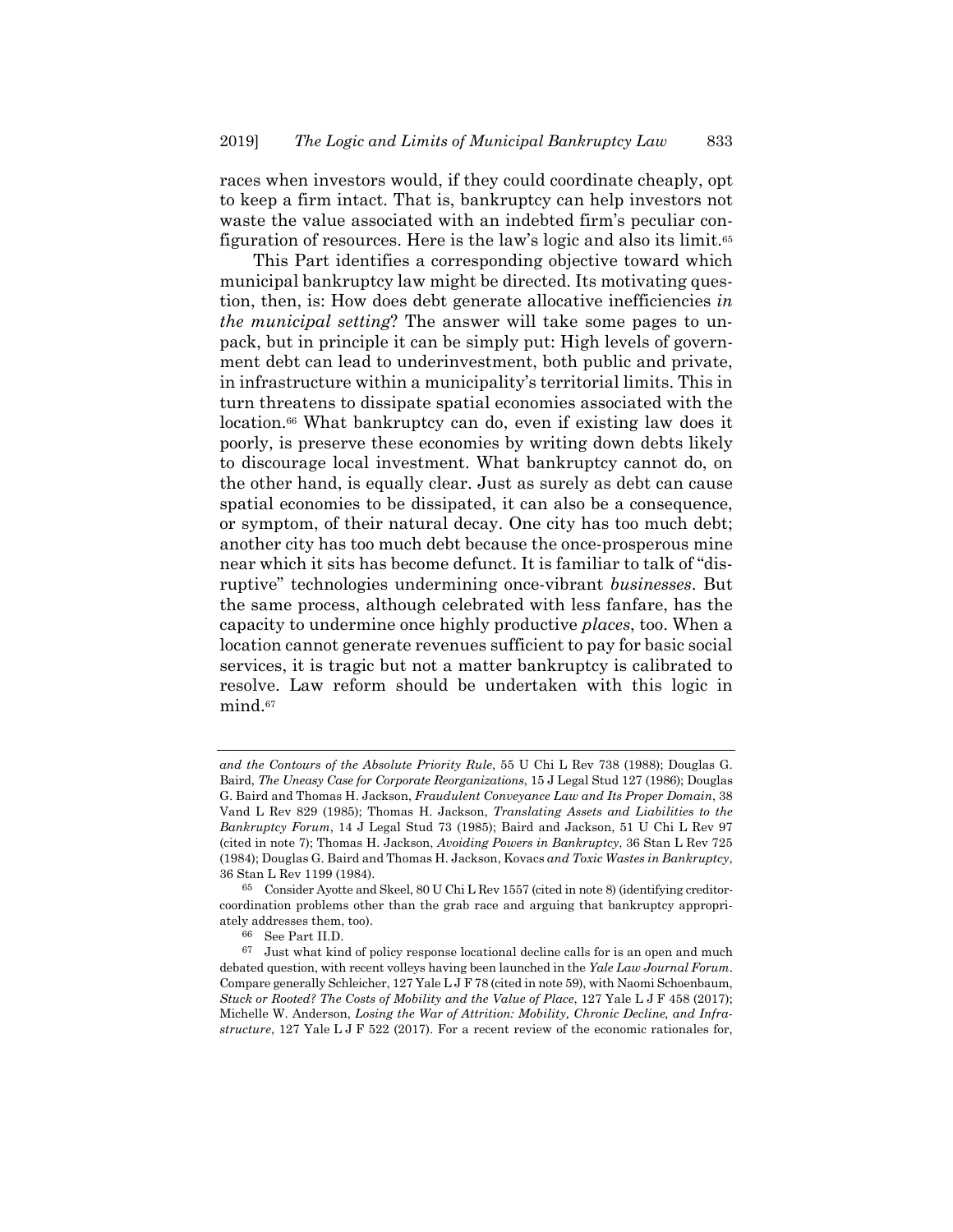#### A. The Economic Function of Cities and Towns

Why do people and firms locate where they do? What is the use of cities and towns? These are the central questions of economic geography and urban economics. Here is not the place to explore the state of the art in those fields, but it will be helpful, in trying to understand the significance of government debt, to bear a few ideas in mind.68 Modern theory on the question of location is usually traced to Alfred Marshall. People and industry tend to concentrate in a particular location, Marshall saw, for two generic reasons—either to exploit natural advantages associated with the place or to benefit from proximity to complementary people and activities.69 I call these reasons "natural" and "density" economies, respectively, and I use the term "spatial" economies to refer generically to either.70

Natural economies refer to the cost savings to be had by locating activity close to valuable natural resources. These resources vary widely in character. They include endowments such as rich soil, proximity to mines or quarries, or access to transportation networks. No exhaustive catalog is possible because what counts as a natural advantage depends ultimately on contingent facts about technology and culture. What is advantageous in one time and place is a function of given modes of production and consumption. Thus, Marshall's illustrations of natural advantage are distinctive of and specific to the England of his time:

Straw plaiting has its chief home in Bedfordshire, where straw has just the right proportion of silex to give strength without brittleness; and Buckinghamshire beeches have afforded the material for the Wycombe chairmaking. The Sheffield cutlery

and efficacy of, place-based subsidies, see generally David Neumark and Helen Simpson, *Place-Based Policies*, in Gilles Duranton, J. Vernon Henderson, and William C. Strange, eds, 5B *Handbook of Regional and Urban Economics* 1197 (Elsevier 2015). My point here is only that bankruptcy, which is expensive, uncertain, and ad hoc, is poorly calibrated to deliver the kind of results proponents of place-based subsidies want.

<sup>68</sup> In discussing the "economic" function of cities and towns, I am neither privileging market-mediated production and consumption activities nor ignoring sentimental and other personal attachments to place. Idiosyncratic attachments to place are a species of spatial amenity, discussed below, albeit a peculiar sort (because they are valued by only a small number of people). I use the descriptor "economic" only to emphasize that the flourishing of a location, like the flourishing of a firm, depends on human choice under conditions of scarcity.

<sup>69</sup> See Alfred Marshall, *Principles of Economics* 269–75 (Macmillian 8th ed 1920). Marshall focused attention on concentration within an industry, but the factors he outlined are useful to explain location decisions more generally.

<sup>70</sup> What I am calling density economies are variously referred to in other literatures as "agglomeration" or "aggregation" economies.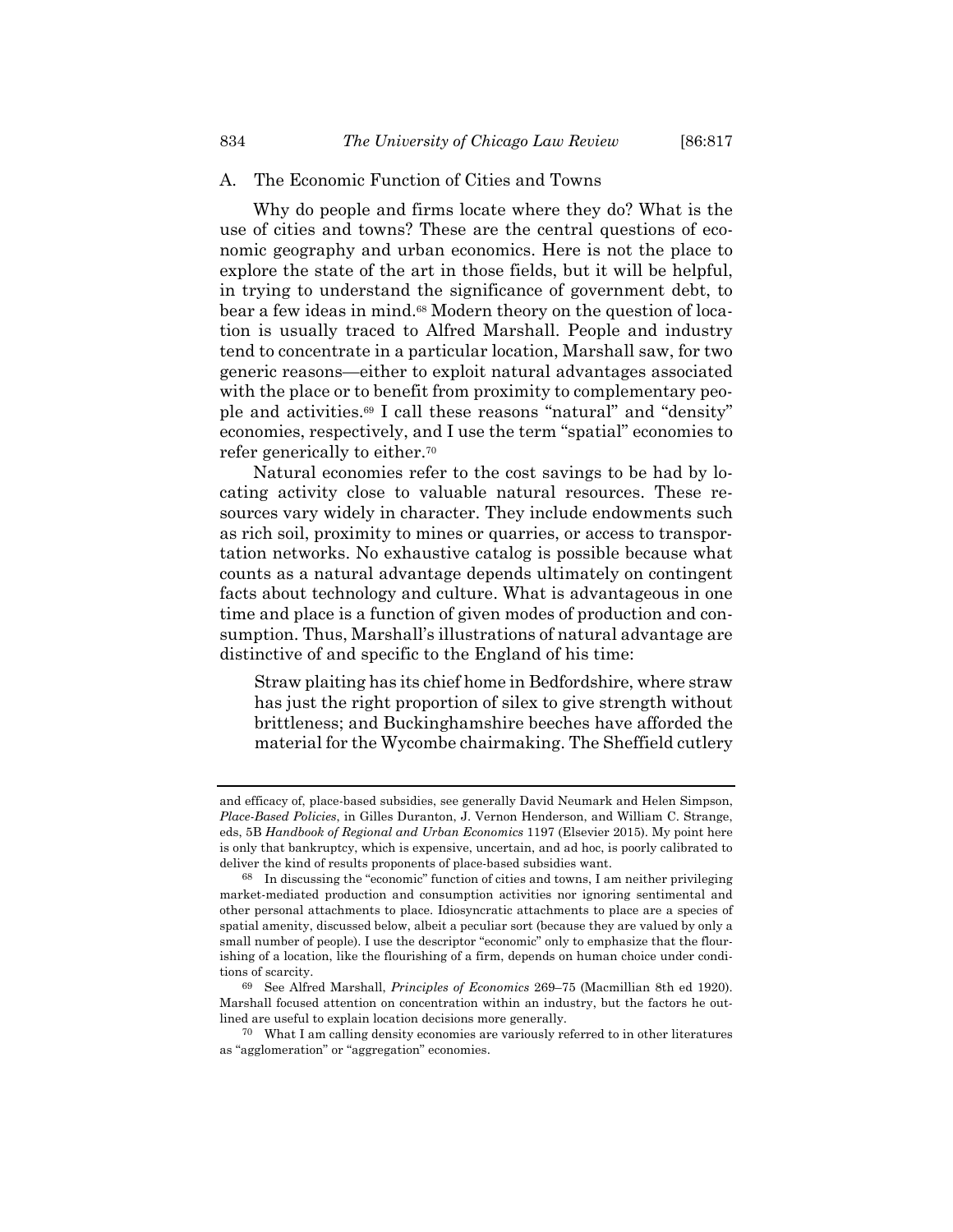trade is due chiefly to the excellent grit of which its grindstones are made.<sup>71</sup>

Natural economies are not only about production strictly understood. Place-based amenities such as fair weather and access to mountains or beaches also help to explain location decisions.72 Again these are defined contingently. For example, temperatures along the Sun Belt in the southern United States became an amenity only with the advent of cheap and reliable air conditioning.

Density economies refer to the savings to be had by locating complementary activities near one another and so reducing transport costs. Marshall posited three advantages to industrial clustering, corresponding to the need of transporting goods, labor, and ideas, respectively.73 These advantages are usually described today as input sharing, labor pooling, and knowledge spillover,74 and empirical investigation confirms the influence of each on observed patterns of industrial concentration.75 Input sharing refers to the capacity of proximately situated firms to split the fixed costs of factors of production on which each relies. Broadly understood, it also describes the process by which a place's residents split the fixed costs of consumption or cultural goods—for example, the costs of maintaining an opera or a football club or an array of dining options. Labor pooling refers to the advantage to firms of having many workers to choose from, and to workers of having many employers to choose from. There are benefits to matching as well as implicit insurance.76 Knowledge spillover refers to the tendency of know-how and the fruits of innovation to spread through informal channels among persons or firms in a place.

<sup>71</sup> Marshall, *Principles of Economics* at 223 (cited in note 69).

 $72$  Consumption amenities cannot be isolated from production processes, as they may affect wage demands.

<sup>73</sup> Marshall, *Principles of Economics* at 269–75 (cited in note 69). I use "density" economies in favor of terms like "agglomeration," "localization," or "urbanization" economies because I wish to avoid adjudicating the subtleties of their technical and nontechnical usages. "Density economy" also emphasizes the source of the surplus—namely, the nearness of economic actors to each other.

<sup>74</sup> See Arthur O'Sullivan, *Urban Economics* 45–64 (McGraw-Hill 8th ed 2012).

<sup>75</sup> See generally Glenn Ellison, Edward L. Glaeser, and William R. Kerr, *What Causes Industry Agglomeration? Evidence from Coagglomeration Patterns*, 100 Am Econ Rev 1195 (2010) (estimating the contribution of each factor to observed agglomeration patterns).

<sup>76</sup> Labor matching is sometimes described as a distinctive advantage to urbanization that cuts across industries. See O'Sullivan, *Urban Economics* at 55–58 (cited in note 74).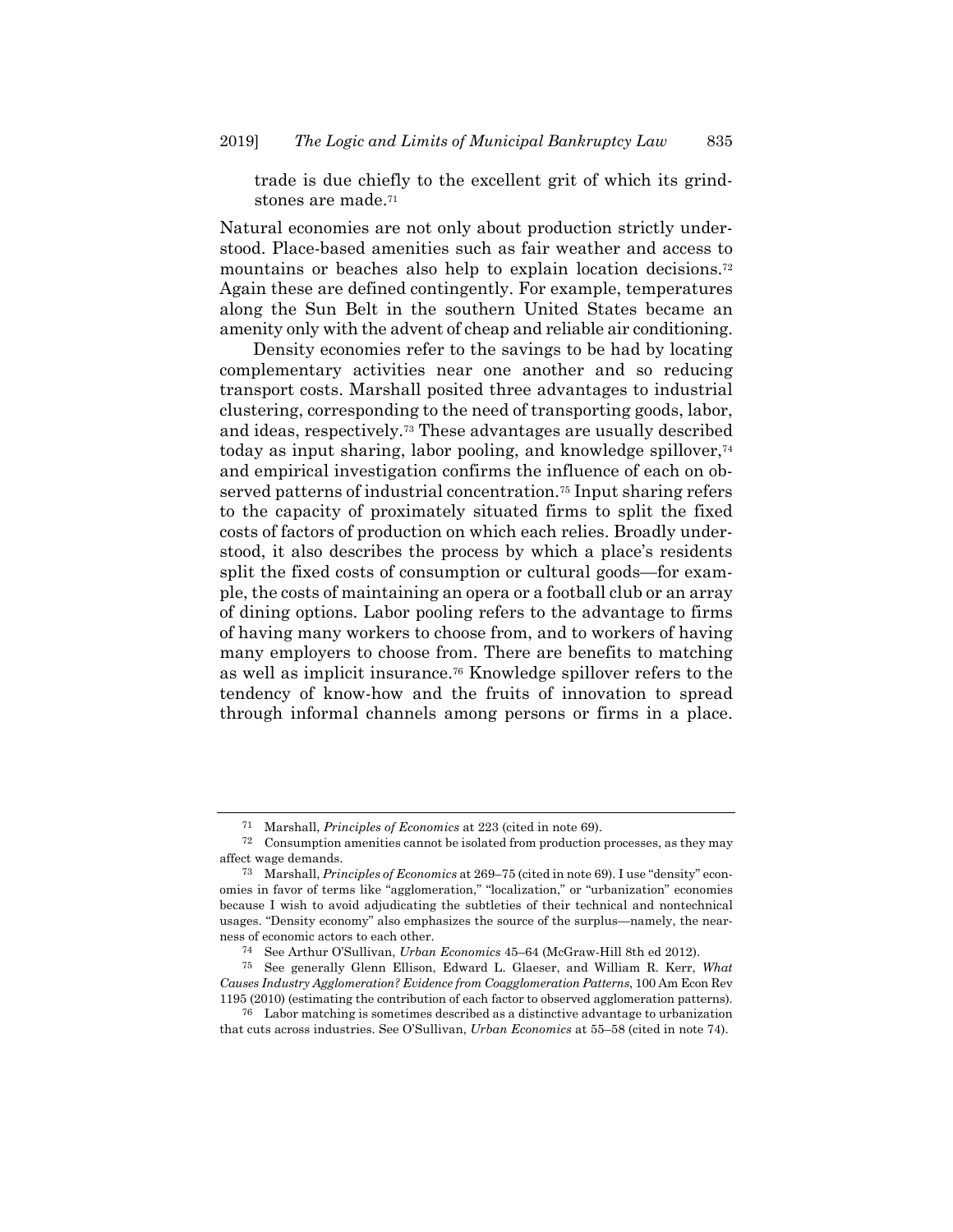Knowledge spillovers are thought to be especially important in explaining technology clusters.<sup>77</sup>

It is not easy, and might be impossible, to pronounce definitively on the relative importance of each source of economy.78 What does seem clear, however, is that path dependence mediates natural and density economies and, in so doing, explains much about the location of thriving cities and towns. Purely natural economies are less of a factor in the modern American economy than they once were. (Movement off the farm and advances in transportation and communication technology ensure that.79) And density economies, by definition, do not depend on a specific location; they require only that *some* place be a focal point of concentration.80 History connects these ideas. In a simple model, people initially cluster in a place endowed with natural advantages—a favorable location on a navigable river, say—and agglomeration persists or accelerates, long after the endowment has become obsolete, on account of the fact of the initial clustering.<sup>81</sup> Put simply, returns to scale may become self-reinforcing up to a point.82 This means, however, that, if the density economies in a place are dissipated, there might be no continuing natural economies on which to fall back.

79 See Edward L. Glaeser, *Agglomeration Economics* 7 (Chicago 2010):

<sup>77</sup> For an overview, see Enrico Moretti, *The New Geography of Jobs* 138–44 (Houghton Mifflin 2012).

<sup>78</sup> One study finds that measured natural advantages explain approximately 20 percent of observed industrial agglomerations and conjectures that, in combination with all that is unmeasured, natural advantages could explain 50 percent. Glenn Ellison and Edward L. Glaeser, *The Geographic Concentration of Industry: Does Natural Advantage Explain Agglomeration?*, 89 Am Econ Rev 311, 315–16 (1999). But estimates of this sort depend as a matter of course on definitions that may prove arbitrary in the final analysis. The determinants of agglomeration economies are likewise elusive. See Patricia C. Melo, Daniel J. Graham, and Robert B. Noland, *A Meta-analysis of Estimates of Urban Agglomeration Economies*, 39 Regional Sci & Urban Econ 332, 332, 337–41 (2009) (finding, among other things, "that agglomeration estimates for any particular empirical context may have little relevance elsewhere").

A century or more ago, when shipping goods was expensive, cities like Chicago and New York formed around ports and rail yards. Over the twentieth century, the cost of moving goods declined enormously, and few modern agglomerations seem built on the easy movement of physical output. Today, the bulk of urban growth, at least in the United States, appears to be in far-flung places that seem to have little advantage in the shipment of goods.

<sup>80</sup> See Hoyt Bleakley and Jeffrey Lin, *History and the Sizes of Cities*, 105 Am Econ Rev 558 (2015) ("Intuitively, if endogenous amenities are important for location decisions, then agglomerations might be possible at *many* sites, especially if they share similar exogenous natural characteristics.").

<sup>81</sup> See id at 558–60. See also generally Hoyt Bleakley and Jeffrey Lin, *Portage and Path Dependence*, 127 Q J Econ <sup>587</sup> (2012). 82 See generally Paul Krugman, *The Self-Organizing Economy* (Blackwell 1996).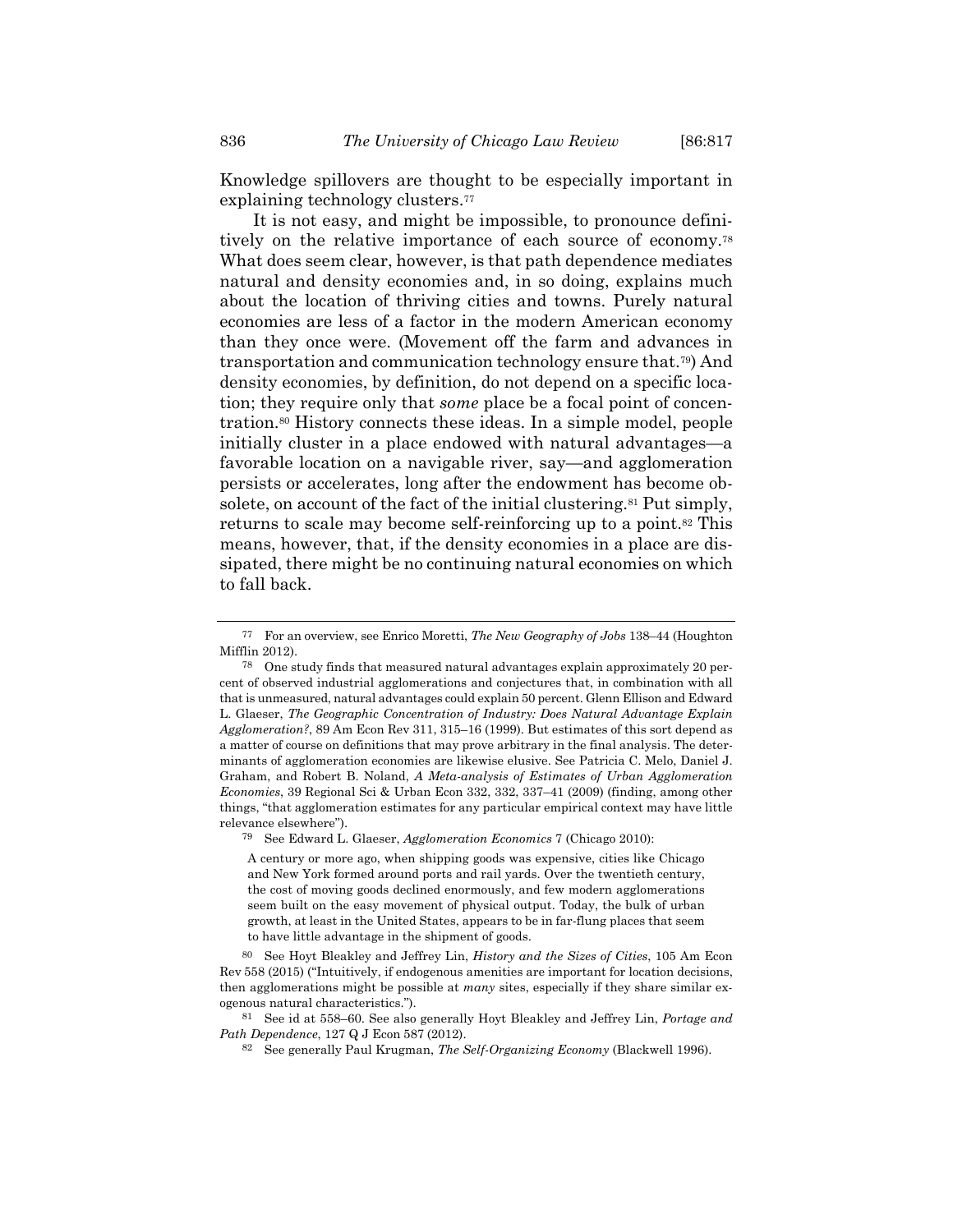The growth of Chicago during the nineteenth century, from a fur-trading outpost to one of the world's leading cities, illustrates the way natural and density economies can depend on one another.83 When the city was founded in 1837, its site at the mouth of the Chicago River was no accident. The harbor there, although poor in absolute terms, was the best to be found in the south part of Lake Michigan, and the River's upstream limit was only about a dozen miles from a ridge separating the watersheds of the Great Lakes from those of the Mississippi. As a portage, Chicago stood to be an obvious trading place for goods moving across the country, from New York to New Orleans. A canal built during the 1840s connected the Atlantic and Gulf by inland waters, in the process expanding Chicago's effective hinterlands and increasing its value as a marketplace. Beginning in the 1850s, the railroads superseded the canal for the shipment of most goods; but the railroads were built to Chicago precisely because it was already a regional center. By the time of the World's Fair in 1893, the economies initially provided by the harbor and river were essentially irrelevant. The city's place at the hub of a hub-and-spokes rail system now defined its endowment, a kind of "second nature," but that system was itself a product of the density economies that could be traced back to the fur trade.

An individual deciding where to locate might reasonably take the existence of spatial economies as given. But as the example of Chicago suggests, only the rawest natural economies are spontaneously generated. For the most part, the development and exploitation of spatial economies requires capital. Investment is needed.

Which brings us, at last, to the municipality. The economic function of municipal government is to develop local spatial economies—by direct investment and by acting as a spur to private investment (supplying social regulation and conditions conducive to investment). In principle, municipal government is unnecessary. In principle, private investment can fund infrastructure. And in principle, state and federal governments can ensure the public safety necessary to make that investment viable.84 But in

<sup>83</sup> This account is drawn from the excellent book by William Cronon, *Nature's Metropolis: Chicago and the Great West* (Norton 1991).

<sup>84</sup> This insight was the basis of Professor Robert Ellickson's discussion of private associations as alternatives to city governments. See generally Robert C. Ellickson, *Cities and Homeowners Associations*, 130 U Pa L Rev 1519 (1982). More recent experiments with the "private city" model are in this vein. For an introduction, see Alex Tabarrok and Shruti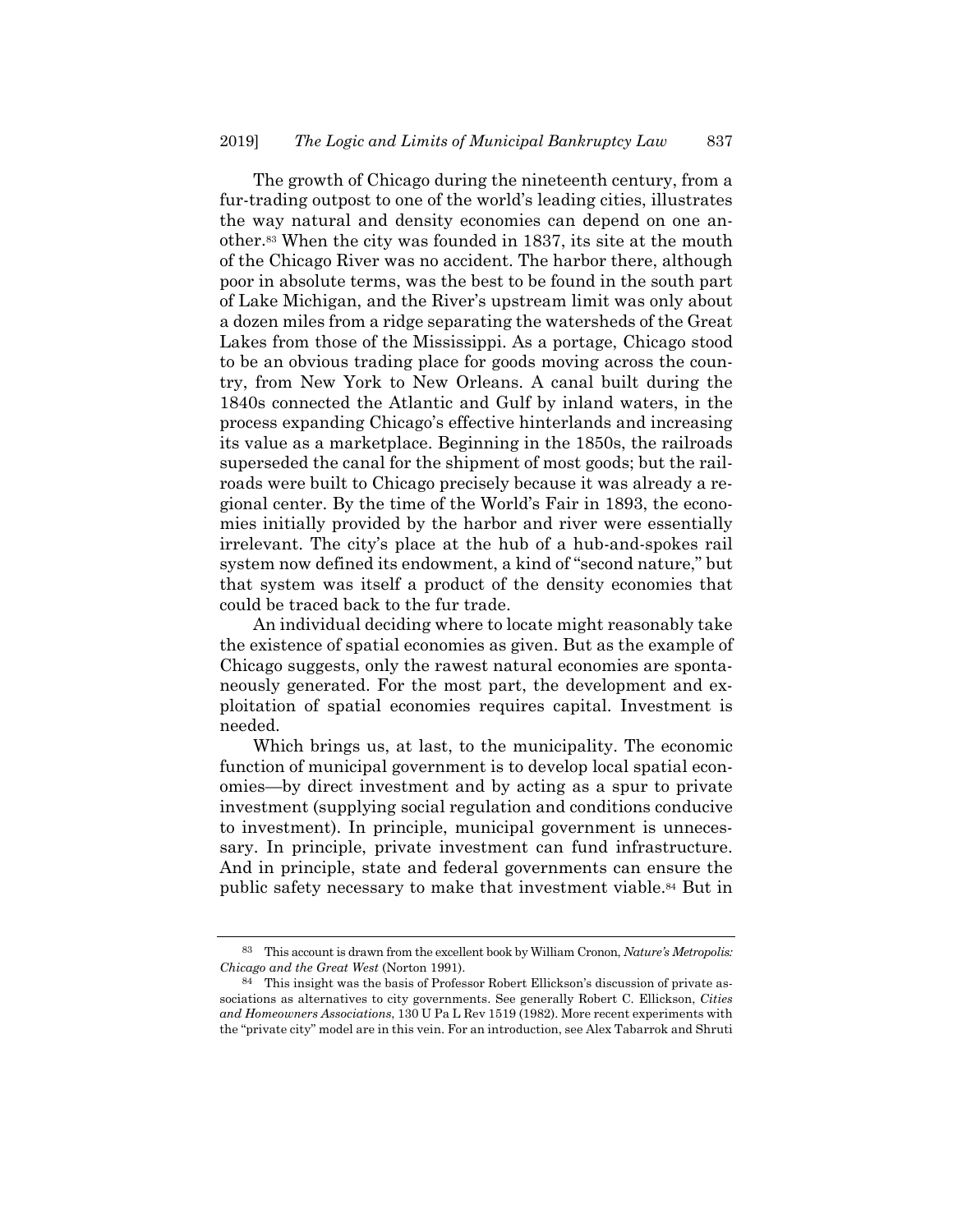fact, at least in the United States, local government has always been intimately tied up in local development.85 And this generally seems a sensible arrangement.<sup>86</sup> Government, with its coercive tax power, has an advantage in solving freeriding problems; and local governments, in particular, are responsive to those who stand to gain (and lose) most from investments in infrastructure.87 As a result, municipal governments are generally well positioned to provide efficient levels of public and quasi-public goods—street repair, sanitation, police and fire protection, and so forth.88 All does not always go well, however, and a municipality may find itself under a mountain of debt.

#### B. Economic and Financial Distress

A central notion in corporate bankruptcy theory, perhaps *the* central notion, is the distinction between economic and financial distress. Economically and financially distressed firms alike face

87 This, at any rate, is the thesis of William A. Fischel, *The Homevoter Hypothesis: How Home Values Influence Local Government Taxation, School Finance, and Land-Use Policies* (Harvard 2001). The same responsiveness means that local governments are also generally well positioned to supply valuable regulation of development. Think tax credits on one hand and zoning on the other.

88 I do not mean to slight other municipal functions or to suggest that municipal governments are strict maximizers. It should go without saying that optimization stories are usually crude models. No complex organization is strictly maximizing along any dimension. But an optimization model can help to explain long-term and general patterns of behavior. Most of what municipal governments do is provide local public goods and other infrastructure. Redistribution efforts at the municipal level can and often do fail, as the taxes needed to fund them spur mobile, wealthy residents to leave. See generally Andrew F. Haughwout and Robert P. Inman, *Fiscal Policies in Open Cities with Firms and Households*, 31 Regional Sci & Urban Econ 147 (2001) (modeling mobility). See also Andrew F. Haughwout, et al, *Local Revenue Hills: Evidence from Four U.S. Cities*, 86 Rev Econ & Stat 570, 575 (2004) (finding that three of four cities studied—Houston, New York, and Philadelphia have nearly revenue-maximizing policies). See also O'Sullivan, *Urban Economics* at 108 (cited in note 74) (observing that tax increases used to fund public services—infrastructure, education, public safety—tend to increase a city's attractiveness, while increases used to fund redistribution tend to reduce a city's attractiveness). See also generally L. Jay Helms, *The Effect of State and Local Taxes on Economic Growth: A Time Series–Cross Section Approach*, 67 Rev Econ & Stat 574 (1985).

Rajagopalan, *Designing Private Cities, Open to All* (NY Times, Mar 16, 2015), archived at http://perma.cc/RV9V-8WLM.

<sup>85</sup> This has been true at least since the mid-nineteenth century, when municipal governments became major sponsors of local railroad construction. The practice caused controversy, not least among lawyers, for many years. See generally, for example, Cecil, *On Municipal Subscriptions to the Stock of Railroad Companies*, 2 Am L Reg 1 (1853); C.A. Kent and S.T., *Municipal Subscriptions and Taxation in Aid of Railroads*, 18 Am L Reg 649 (1870); W.B.J., *County Subscriptions to Railroad Corporations*, 20 Am L Reg 737 (1872).

<sup>86</sup> See Robert P. Inman, *Financing Cities*, in Richard J. Arnott and Daniel P. McMillen, eds, *A Companion to Urban Economics* 311, 313–15 (Blackwell 2006) (making a case for the efficiency of some municipally provided services and infrastructure).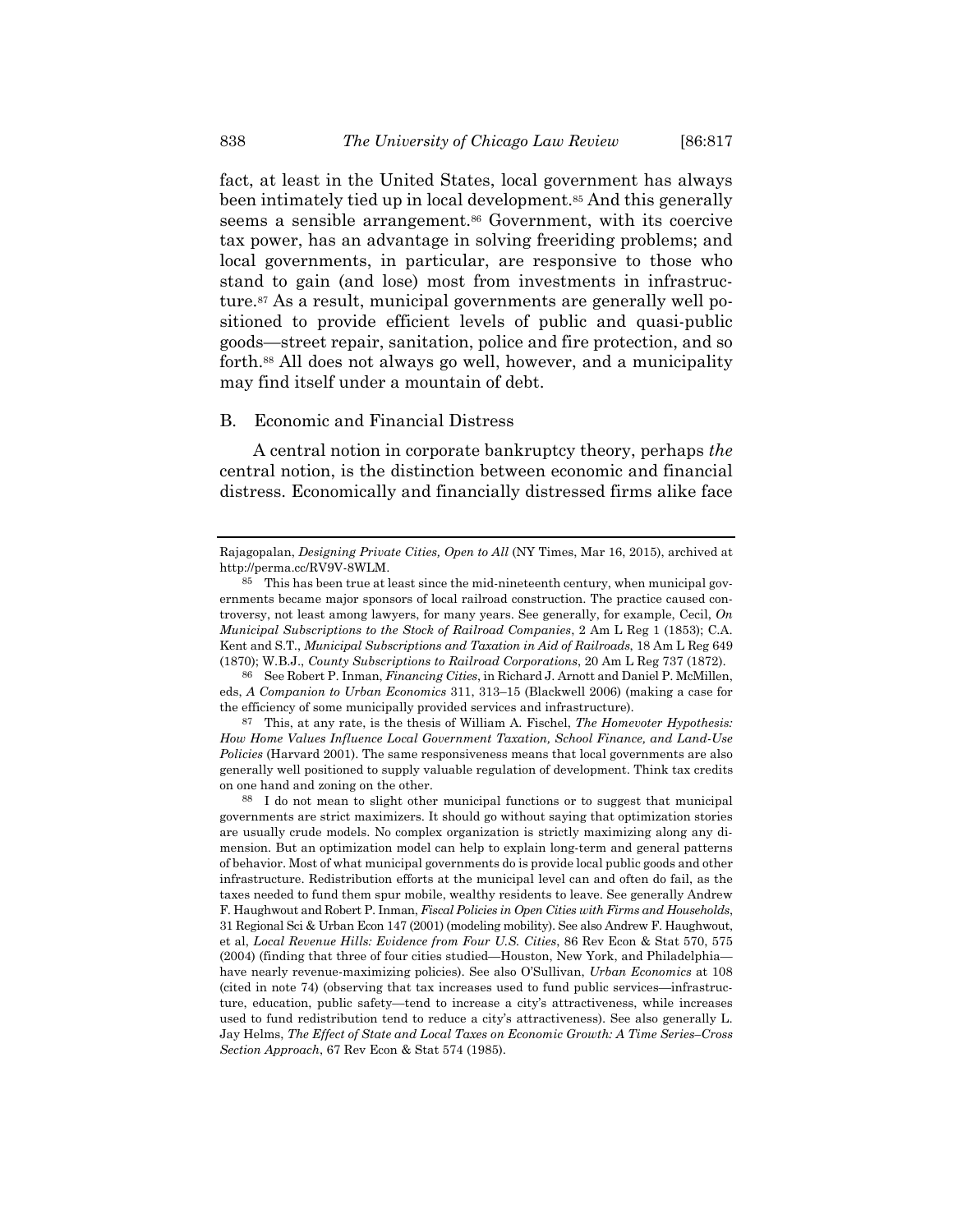unsustainable debts, but the significance of their debts differs. A company in economic distress lacks a viable business model. The demand for its products or services is insufficient to cover costs at anything like current scale. A restaurant that prepares lousy food at high cost is the prototype. Its few loyal (and idiosyncratic) patrons do not eat enough to pay for the labor, rent, ingredients, and so forth that go into the meals, and the disparity between receipts and costs must be covered by borrowing. Even well-managed and once-profitable companies can find themselves in economic distress. The advent of the word processor, for example, spelled the end for typewriter manufacturers of long standing.<sup>89</sup> In a market economy, these firms are doomed. Relief from creditors will not save them. It will at most delay a reckoning, and all bankruptcy can do is to structure the inevitable liquidation and disbursal of proceeds.

A company in financial distress, by contrast, has a viable business model—its revenues are sufficient to cover operating costs—but its cash flows are inadequate to cover costs *and* service outstanding debt. Its balance sheet needs recapitalization, but its peculiar combination of real resources is operationally sound. The nineteenth-century railroads furnish the classic example.90 A struggling railroad's bondholders might value keeping its tracks together even if the railroad's revenues will not satisfy their claims in full. (Railroad ties sold for their second-best use, as firewood, would be unlikely to fetch a superior return.) Because any one impaired lender might nevertheless find it privately advantageous to levy on the wood and steel comprising the railroad, as she was entitled to do under ordinary legal principles, a debt restructuring mechanism could produce value. Fundamentally, bankruptcy can prevent *the fact of debt* from destroying the surplus associated with a particular configuration of assets.91

<sup>89</sup> See, for example, Laurence Zuckerman, *Smith Corona, a Computer Victim, Files for Bankruptcy* (NY Times, July 6, 1995), archived at http://perma.cc/TH4R-W6W8.

<sup>90</sup> Indeed, the logic was so apparent that courts of equity were willing to validate a series of new legal fictions, jointly known as the equity receivership, in order to effect reorganization rather than piecemeal liquidation. For description and analysis of the receivership mechanism, see Stephen J. Lubben, *Railroad Receiverships and Modern Bankruptcy Theory*, 89 Cornell L Rev 1420, 1440–52 (2004); Douglas G. Baird and Robert K. Rasmussen, *Boyd's Legacy and Blackstone's Ghost*, 1999 S Ct Rev 393, 397–408; David A. Skeel Jr, *Debt's Dominion: A History of Bankruptcy Law in America* 56–60 (Princeton 2001).

<sup>91</sup> Note that economic and financial distress are polar concepts, ideal types rather than directly observable conditions. Even the sagest observer confronts a probabilistic landscape. Future cash flows could be greater or lesser than one expects. As a matter of logic, then, the definitive categorization of a distressed firm is impossible—one observer's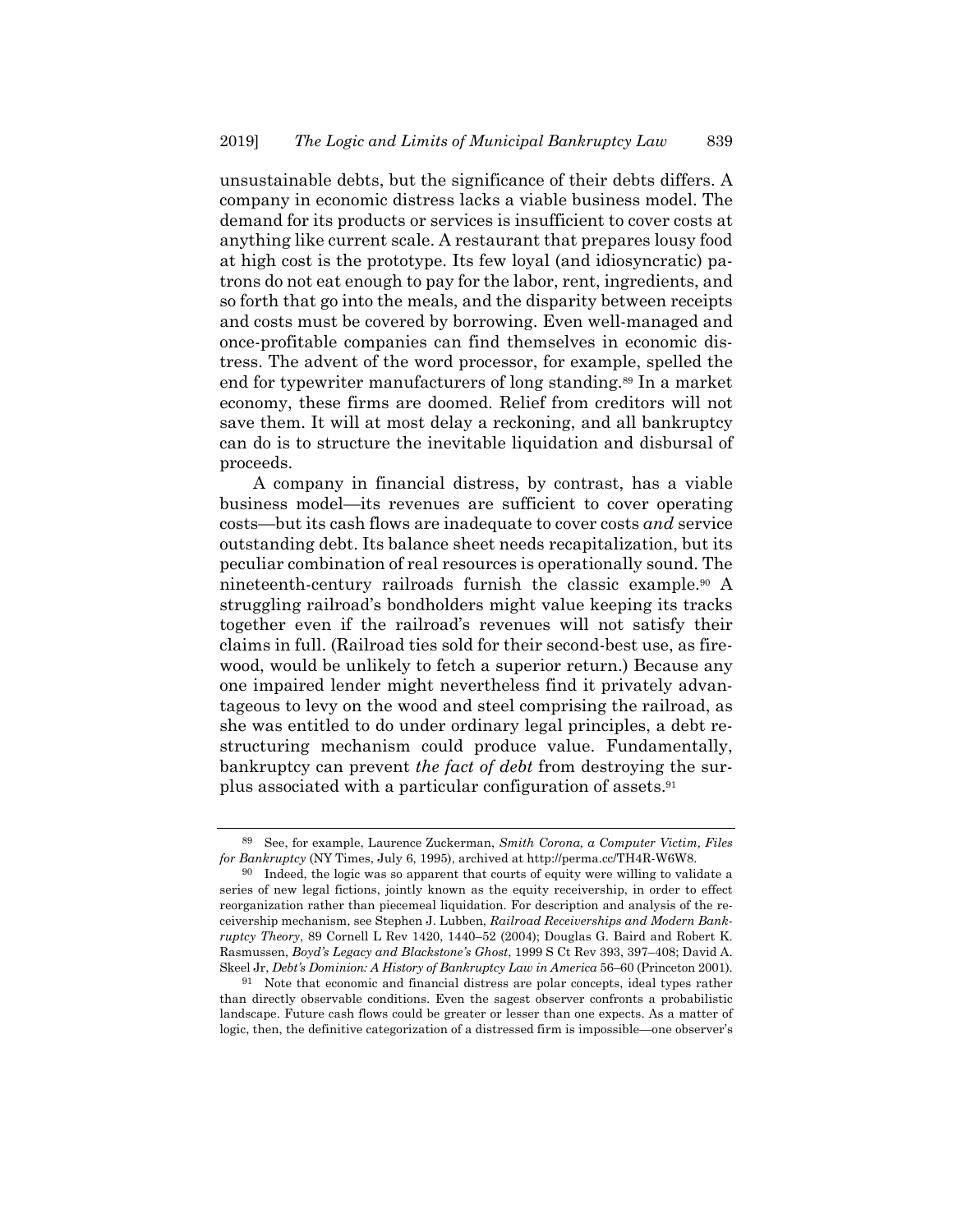The concepts of economic and financial distress map imperfectly onto the municipal context. A city occupies a fixed geographic territory as a matter of law, and creditors cannot in any meaningful sense foreclose on or liquidate its property.92 And while the owners of locally situated real estate are, after a fashion, the residual beneficiaries of municipal policy and action, and in that sense resemble corporate stockholders,93 their property cannot be seized to satisfy entity-level creditors.94 So the particular risk-return profile the residual beneficiaries face is quite different. Nevertheless, it will be useful to effect a conceptual translation, to emphasize a parallel ambiguity in the significance of municipal and corporate debt. A local government, like a company, has a kind of business model.95 It offers a suite of services, charges for them, and can sustain unbalanced budgets only as long as its credit will last. That credit depends, in turn, on the perceived viability of the business model.

#### C. Municipal Economic Distress: Productivity Shock  $\rightarrow$  Debt

A municipality is economically distressed when it is in debt and its sources of revenue—taxes, fees, and reliable grants-in-aid are insufficient to pay for the scale of services it has been known to provide or that most Americans demand unconditionally. Such a municipality cannot increase its long-run revenues because the

insolvency is another's mere illiquidity. As a matter of practical judgment, on the other hand, one or the other label adequately describes many firms. But not all. If a firm's horizons are sufficiently opaque or subject to disagreement, the attempt to classify it as financially or economically distressed is misguided.

<sup>92</sup> For discussion of creditors' remedies under state law, see McConnell and Picker, 60 U Chi L Rev at 427–50 (cited in note 9).

<sup>93</sup> See Joseph Gyourko and Joseph Tracy, *Local Public Sector Rent-Seeking and Its Impact on Local Land Values*, 19 Regional Sci & Urban Econ 493, 495 (1989) ("Landowners are the equity holders in a locality.").

<sup>94</sup> Once upon a time, the New England states allowed municipal creditors to levy on privately held property. See McConnell and Picker, 60 U Chi L Rev at 437–42 (cited in note 9).

<sup>95</sup> Not for nothing, observers have long remarked on the similarity between municipal governments and consumer cooperatives. See, for example, Kordana, 83 Va L Rev at 1055–56 (cited in note 58) ("[A] municipality is, in important ways, similar to a corporation. Or more precisely, a corporation and a municipality represent different ways of achieving a similar task: creating and delivering goods and services more efficiently through the creation of an enterprise."); Ellickson, 130 U Pa L Rev at 1520–26 (cited in note 84) ("Although cities are considered 'public' and homeowners associations 'private,' I discern only one important difference between the two forms of organization—the sometimes involuntary nature of membership in a city versus the perfectly voluntary nature of membership in a homeowners association.").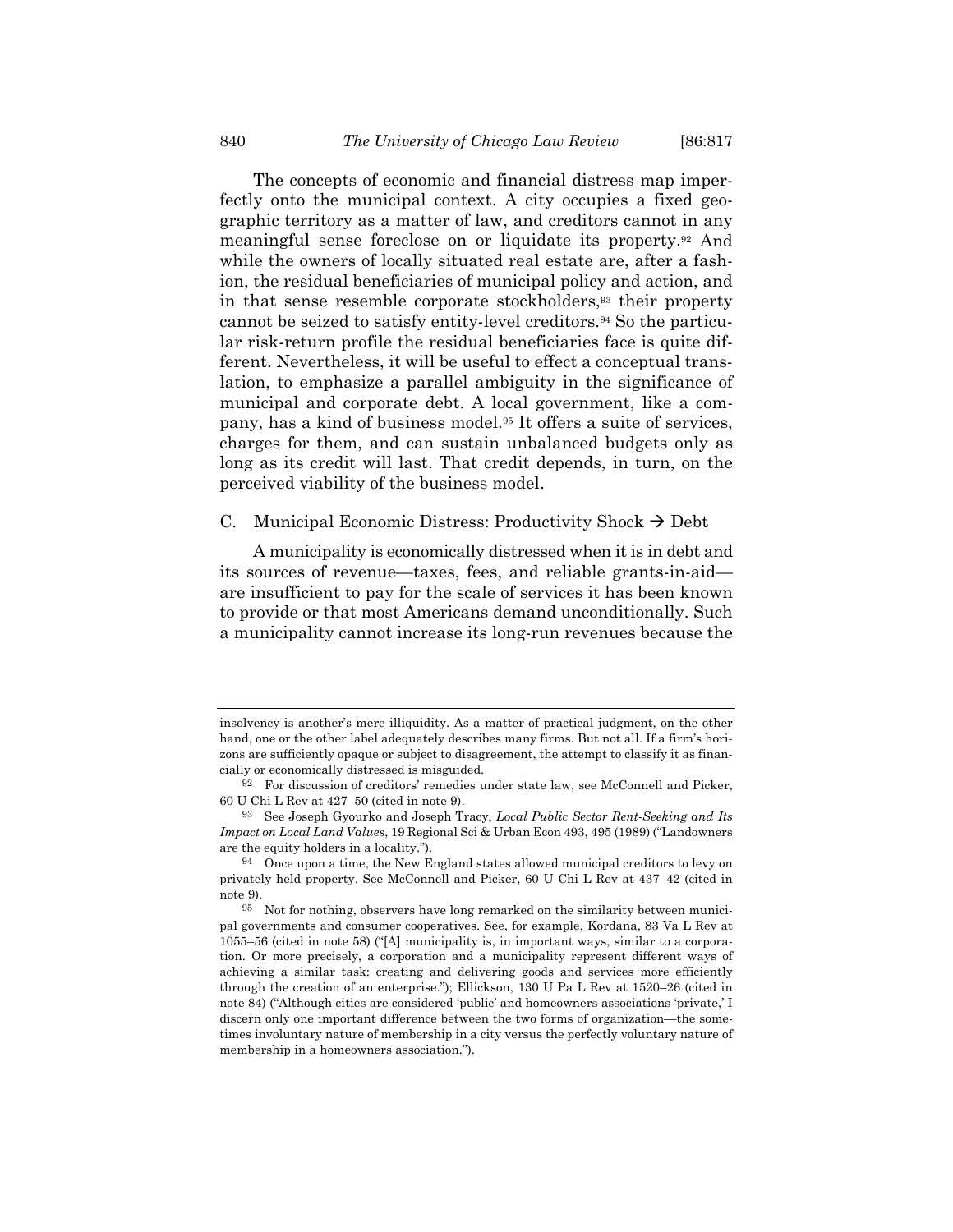act of raising tax rates or imposing new fees will generate offsetting delinquency and flight.96 Nor can it balance its long-run operating budget by reducing services or skimping on capital maintenance because this too will cause flight—and moreover, many municipal services are mandated by state law if not by good conscience. In short, this is a municipality whose business is cooked. Despite what is sure to be cheap real estate, the location no longer attracts economic activity on a scale sufficient to pay the bills.

How does a city or town come to find itself in economic distress? Chronic mismanagement and political dysfunction can do the job. The dominant story is not, however, about malfeasance or even negligence, but about technological and cultural change.97 The world changes in ways that undermine a place's spatial economies, the reasons for people's being there, and debt is a frequent byproduct.

A process culminating in municipal economic distress often begins with a negative productivity shock—a change, whether local or macroeconomic, that makes locating within the municipality less valuable than before. Even a major shock—for example, the exhaustion of an important natural resource—does not cause municipal operations to shutter immediately, however. Local life continues because infrastructure is durable. Professors Edward

<sup>96</sup> The theory is discussed, and four budgets are analyzed in depth, in Haughwout, et al, 86 Rev Econ & Stat 570 (cited in note 88). Land itself cannot flee, of course, and a municipality can foreclose on abandoned property to protect its tax liens. But foreclosures diminish the value of nearby real estate and so can further erode the tax base.

<sup>97</sup> Economic geographers understand the connection between innovation and locational decline. See, for example, Sukkoo Kim and Robert A. Margo, *Historical Perspectives on U.S. Economic Geography*, in J.V. Henderson and J.F. Thisse, eds, 4 *Handbook of Regional and Urban Economics* 2981, 2983 (Elsevier 2004) ("New industries develop and, for technological or other reasons, find it profitable to situate in different locations than old industries. Transportation networks emerge, linking far-flung markets, within and across countries, again potentially altering the spatial distribution of resources."); Paul Krugman, *The Gambler's Ruin of Small Cities (Wonkish)* (NY Times, Dec 30, 2017), archived at http://perma.cc/6RML-3LA5 ("In the modern economy, which has cut loose from the land, any particular small city exists only because of historical contingency that sooner or later loses its relevance."). The relationship has largely escaped notice in the legal literature, a notable exception being Schleicher, 127 Yale L J F at 578–79 (cited in note 67):

Just as we have different firms in the S&P 500 than we did a hundred years ago, the variety and sizes of regions and cities required by a dynamic economy and society change over time. We cannot stop some cities from declining and other cities from growing without stopping the economy or society from changing and improving.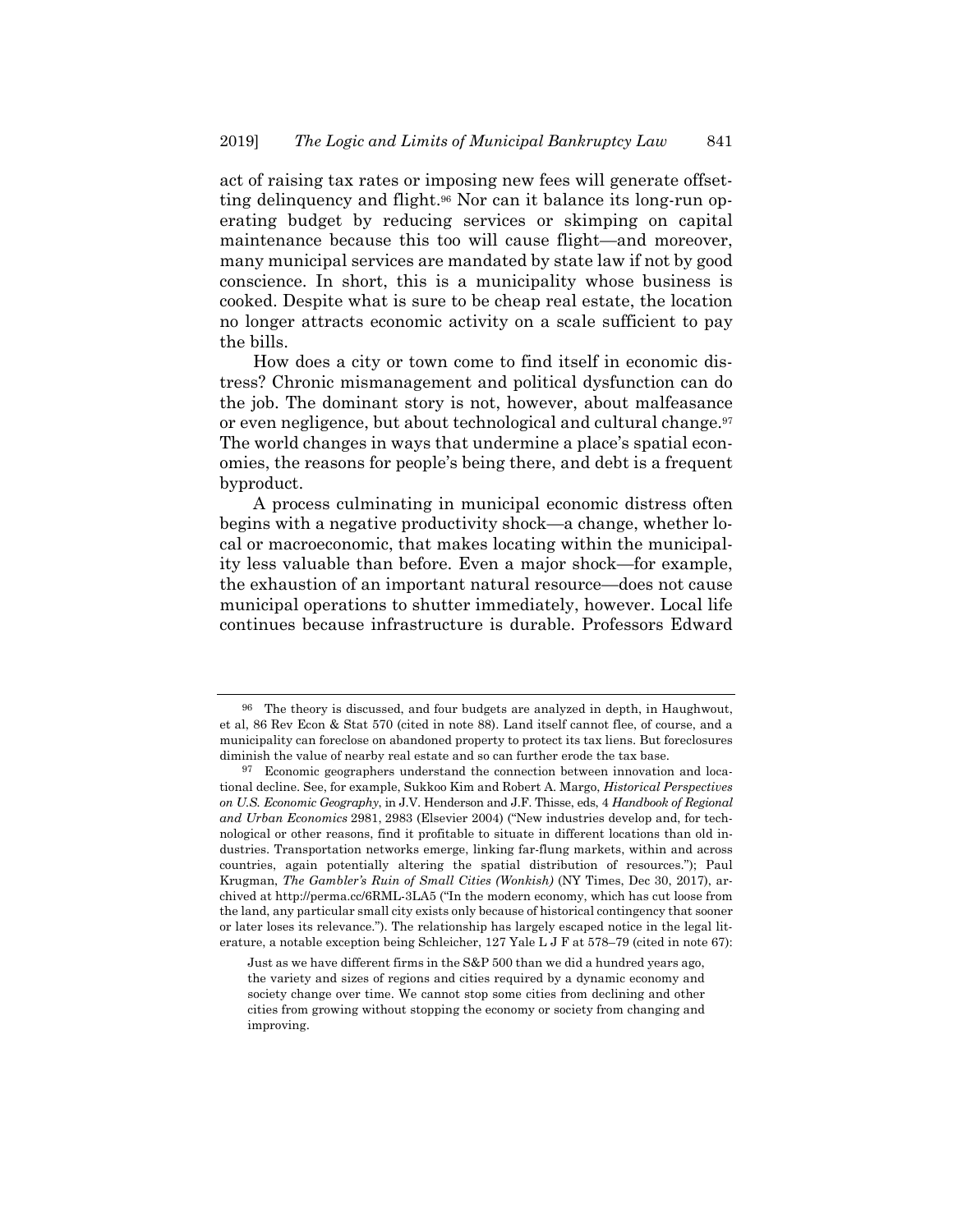Glaeser and Joseph Gyourko capture the dynamic in an important model of urban decline.98 The model's logic starts with the familiar observation that a place's spatial economies are reflected, or "capitalized," in the price of local real estate.99 A negative shock to the magnitude of these economies induces the mobile residents who are most sensitive to the effects of productivity changes to leave for more lucrative opportunities.100 But the population does not immediately decrease. Instead, housing prices are bid down, and new residents, less vulnerable to the effects of productivity loss and more sensitive to housing cost, move in to replace the departed.101 Population declines only as the housing stock and complementary infrastructure are exhausted.102

Versions of this story have played out across the United States for a long time. Sometimes the agent of change is industryspecific and therefore concentrated in particular regions or localities. Reversals in the coal industry hit parts of Appalachia hardest, for example, and the decline of the timber industry disproportionately affected the Pacific Northwest. But other changes alter patterns of clustering more generally. Consider for example the many market towns that once thrived as trading hubs in agricultural regions. When a large fraction of the population was "on the farm" and travel was slow, a relatively large number of relatively small market towns flourished. Developments in agriculture and transportation shocked the spatial equilibrium. As the number of agricultural workers and the cost of travel fell, it became inevitable that many once-vibrant cultural hubs would decline.<sup>103</sup>

<sup>98</sup> See generally Edward L. Glaeser and Joseph Gyourko, *Urban Decline and Durable Housing*, 113 J Polit Econ 345 (2005).

<sup>99</sup> This idea is at the heart of the spatial equilibrium models of Professors Jennifer Roback and Sherwin Rosen. Jennifer Roback, *Wages, Rents, and the Quality of Life*, 90 J Polit Econ 1257, 1259–64 (1982); Sherwin Rosen, *Wage-Based Indexes of Urban Quality of Life*, in Peter Mieszkowski and Mahlon Straszheim, eds, *Current Issues in Urban Economics* 74 (Johns Hopkins 1979).

<sup>100</sup> I focus on productivity shocks, but essentially the same story can be told of shocks to level of amenities. Arguably the move of population from the American Northeast to the South and Southwest is due in large part to an amenity shock. Warm weather became more valuable after air conditioning was perfected. Put differently, the *disamenity* of cold weather was magnified.

<sup>101</sup> See Glaeser and Gyourko, 113 J Polit Econ at 348–53 (cited in note 98) (furnishing evidence for the claim that negative shocks, such as wage decreases, are followed by large decreases in housing prices but little change in population).

<sup>102</sup> See id at 370 ("The supply side of the housing market helps explain why cities decline so slowly even though they can grow at very fast rates. Durable housing can also explain the striking persistence of urban decline.").

<sup>103</sup> Paul Krugman put the idea well in a recent column in the *New York Times*. See Krugman, *The Gambler's Ruin* (cited in note 97) ("[O]nce upon a time dispersed agriculture ensured that small cities serving rural hinterlands would survive. But for generations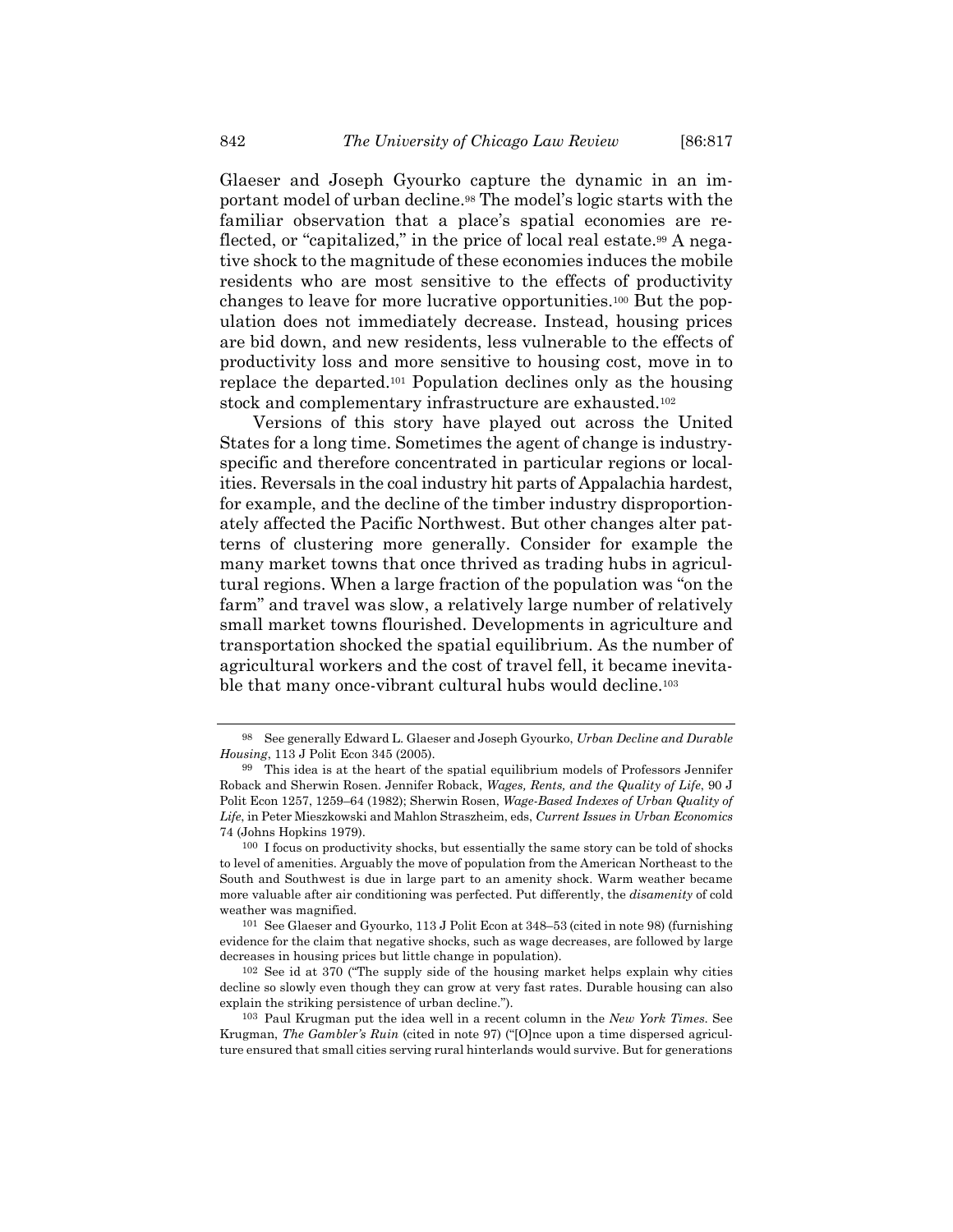The conditions following a major negative productivity shock put pressure on a municipality's budget. Although population remains constant for a time, revenues shrink because the tax base is impaired. Incomes are lower, property worth less, and the dollar volume of taxable transactions diminishes. At the same time, demand for government services may increase because those least sensitive to productivity may require more public aid. It stands to reason, for example, that the elderly and the infirm are on average less sensitive to productivity because they are not seeking employment. Thus, "[a]s tax revenues are falling, spending needs are rising."104 Moreover, when population eventually declines, the cost of providing a fixed level of services may increase as former scale economies are lost.105 In principle, economic decline need not lead to large public debts. If managers can adjust quickly and nimbly enough by scaling back spending on margins formerly, but no longer, in high demand and cultivating subsidies and charitable aid, they might be able to "wind down" operations.106 But this is no easy task, and for obvious reasons the adjustments needed to avoid chronic deficits will often be unpalatable to the voting electorate. Debts grow.

Under these conditions, there is little for bankruptcy to do. An initial shock or series of shocks has set in motion adjustments that, in equilibrium, leave a degraded tax base and increased demand for public services. If the magnitude of the shock or shocks is large enough, the municipality finds itself unable to raise revenues sufficient to cover basic services such as police, fire, and sanitation. Unsustainable debt may be one consequence, but it is a product rather than cause of distress. There is no reason to think debt relief or a bankruptcy judge's intervention in local governance will stimulate new investment.

we have lived in an economy in which smaller cities have nothing going for them except historical luck, which eventually tends to run out.").

<sup>104</sup> Robert P. Inman, *Anatomy of a Fiscal Crisis*, Fed Res Bank Phila Bus Rev 15, 19– 20 (1983) (describing the relationship between declining private economy and municipal fiscal distress).

<sup>105</sup> Hence, arguments for shrinking governance in cities that have lost population. See, for example, Anderson, 123 Yale L J at 1126–27 (cited in note 63) (discussing the concept of "shrinking governance" for cities facing rapid population decline and increasingly concentrated poverty).

<sup>106</sup> The parallel is to the failed restaurant financed entirely with the entrepreneur's equity.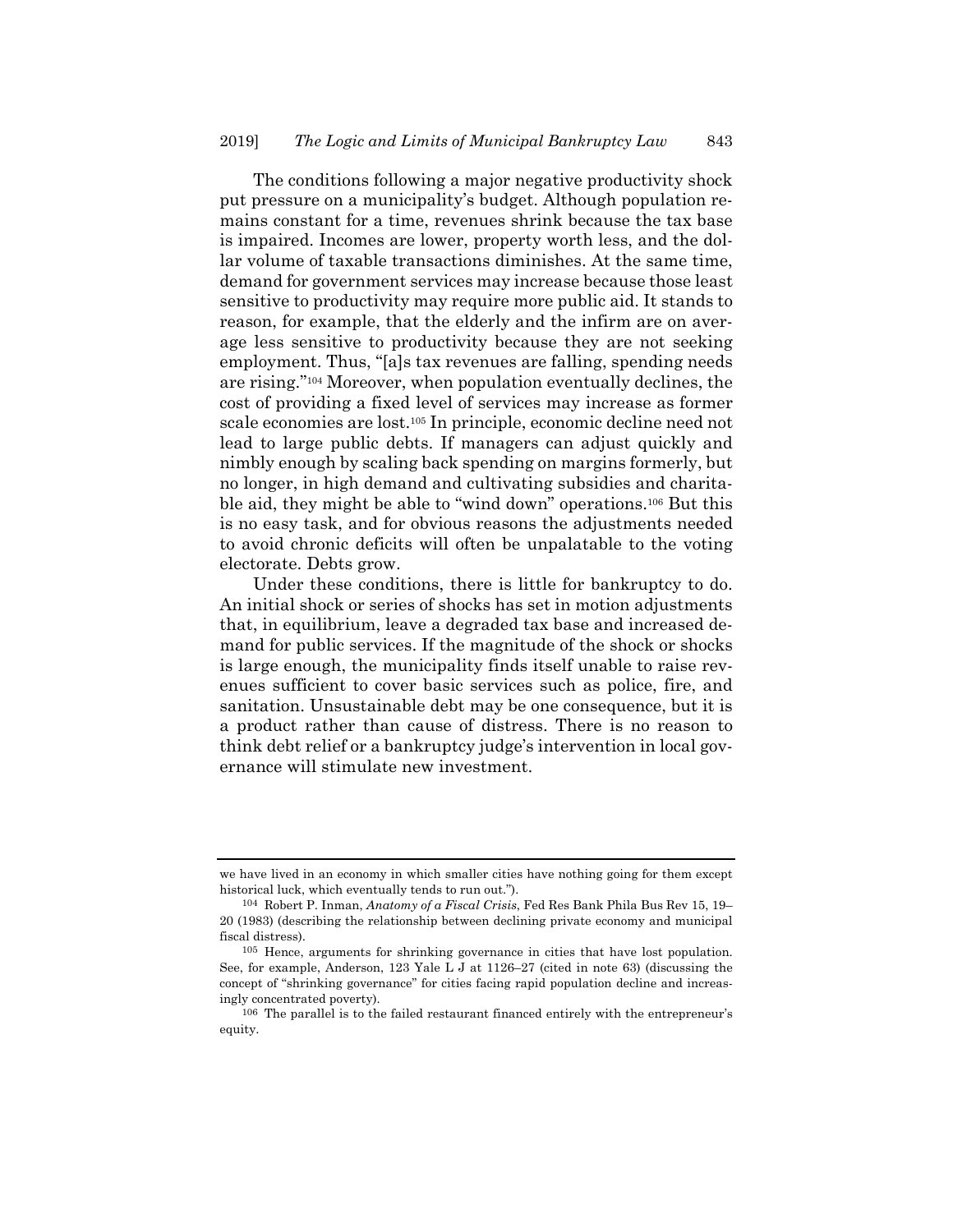# D. Municipal Financial Distress: Debt  $\rightarrow$  Underinvestment

The degree to which spatial economies are exploited depends on complementary capital investment, physical as well as human. For example, the area near deep and still water becomes valuable as a port location only when docks are built; the area near a mineral deposit becomes valuable as a mining location only when extraction facilities are built; the area near a ski mountain becomes valuable as a resort location only when a lodge is built, trails are cleared, and lifts installed. Likewise, a functioning road system makes a city a more valuable place to congregate, a more useful focal point for interaction. Spatial economies are likely to depend as well on investments in goods such as schools, sanitation, law enforcement, and real estate improvements of all kinds, as well as investments not mediated by market exchange, such as the founding of clubs and religious and cultural associations. All else equal, most people prefer to be clean, safe, and comfortably housed. These goods are costly, of course, and the law of diminishing marginal returns defines an upward limit on the wisdom of their procurement, but the fact is that investment is needed to enhance and exploit spatial economies.

A corollary to this proposition is that underinvestment threatens to erode or dissipate spatial economies. The port whose harbor is inadequately dredged becomes a less valuable conduit of trade; the city whose roads have too many potholes becomes, on the margin, a less useful place to congregate. Locations compete with one another for economic activity, whether explicitly or not. As a location's spatial economies are dissipated by underinvestment, the people and firms most sensitive to its productivity loss will be tempted to leave. In other words, underinvestment is one path to economic dysfunction.

Large public debts can cause underinvestment. Municipal financial distress describes the condition when they threaten to do so. What bankruptcy can do, in principle, is truncate those debts and so prevent financial distress from turning into, or creating, economic distress. But one needs to be careful about the mechanism. As Part III explains, the wisdom of a more aggressive municipal bankruptcy regime depends on the ability to identify cases of financial distress accurately, and to do that, one needs to grasp how exactly municipal debt is apt to discourage investment. The propensity for underinvestment has a public and a private side, and I take these in order.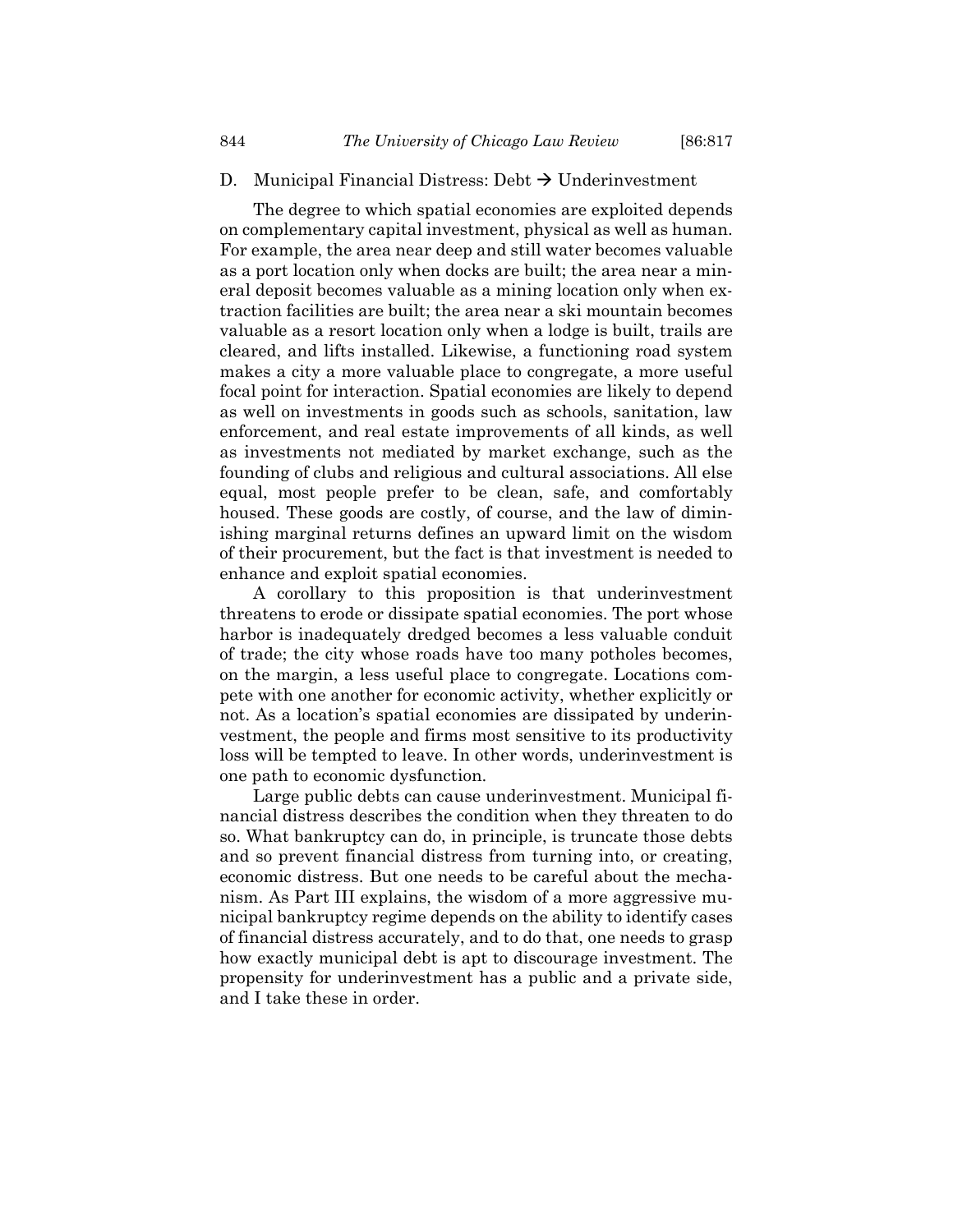# 1. Public underinvestment.

The place to start is with the proposition that large municipal debts discourage public investment in valuable infrastructure. It is because a city faces so much debt, the thought goes, that it skimps on cost-justified expenditures on transit and police and the like—penny-wise savings that are pound-foolish because underinvestment erodes spatial economies. This, at any rate, is an effect municipal bankruptcy could in principle ameliorate.

Why should debt have such an effect? The general mechanism is given by what the corporate finance literatures calls "debt overhang." Debt overhang describes a condition in which an entity's existing obligations blunt investors' willingness to contribute new capital to finance new investment.107 This can cause it to fail to exploit even opportunities that all investors expect to be socially valuable. Speaking generally, is a consequence of the fact that existing creditors have first dibs on cash flows. Junior investors, because they do not fully internalize the creditors' interests, are disinclined to fund the gamble.

To illustrate, start with a simple example in the corporate setting. Suppose that Acme Corporation is deciding whether to raise capital for a new investment. The project costs 80 today and will pay out either 200 or nothing tomorrow, after which Acme's investors will settle their affairs. Success and failure of the project are equally likely.

If Acme has no debt, then its stockholders will expect the investment to make them better off by 20:

 $[0.5(200) + 0.5(0)] - 80 = 20.$ 

<sup>107</sup> The identification of debt overhang is usually traced to Stewart C. Myers, *Determinants of Corporate Borrowing*, 5 J Fin Econ 147 (1977). Somewhat confusingly, the term has sometimes been used in the development economics literature to signify a related but different phenomenon. See, for example, Paul Krugman, *Financing vs. Forgiving a Debt Overhang*, 29 J Dev Econ 253, 254–55 (1988) (defining a country as having a debt overhang problem "when the expected present value of potential future resource transfers [to creditors] is less than its debt"). The conception in the corporate finance literature is broader than Krugman's conception, which applies only to scenarios in which a debtor is "balancesheet" insolvent—that is, when in expectation the borrower will be unable to pay its debts in full. As I use the term, consistent with its use in corporate finance, debt overhang describes any case in which the fact of outstanding debt blunts investment incentives. A debtor need not be insolvent for its debt to have this effect. Consider Vincent S.J. Buccola, *Beyond Insolvency*, 62 U Kan L Rev 1 (2013) (discussing implications for law of recognizing solvency as a continuous rather than discrete variable).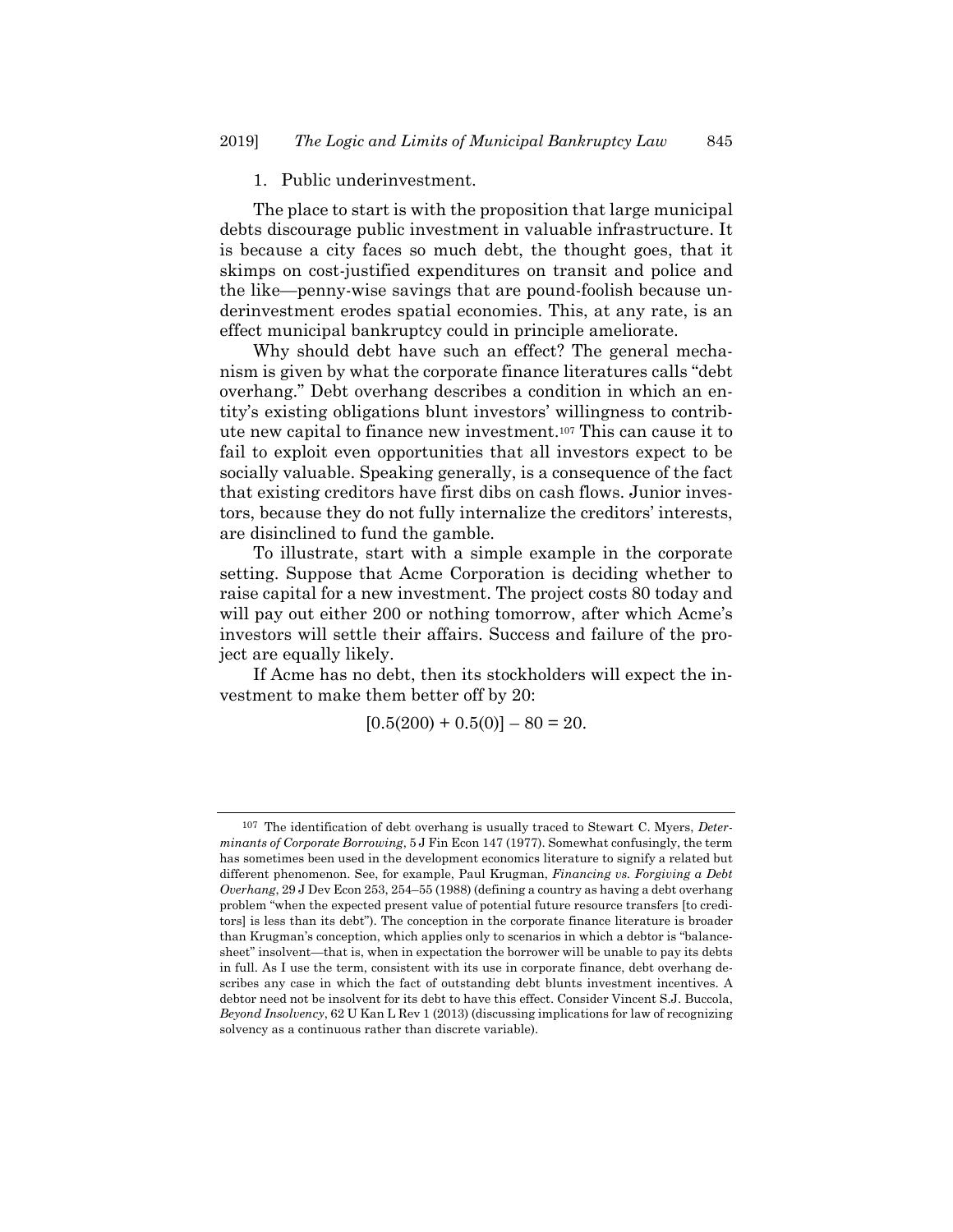Stockholders who are indifferent to risk will want to contribute the necessary capital because the project will, in expectation, generate revenues in excess of costs.

But if, on the other hand, Acme has debt, then its stockholders might wish to forgo the new investment. Suppose that Acme owes its creditors 50 at the time the new project is considered. If the project is undertaken and proves successful, the creditors will lay claim to 50 of the proceeds, leaving 150 for the stockholders. If the project is undertaken and proves unsuccessful, then, of course, the creditors and stockholders both take 0.108 On this specification, Acme's stockholders will not wish to contribute the necessary capital because they expect the investment to make them worse off by 5:

 $[0.5(200 - 50) + 0.5(0)] - 80 = -5.$ 

The project is socially valuable, but the stockholders, to the extent they are in control, will prevent the investment from being made.109 More generally, debt overhang implies that risk-neutral stockholders will seek to invest in a new project only to the extent its expected value is positive *net of* the face value of the company's debts.110 The bigger those debts are relative to the company's equity cushion, the more valuable investment opportunities the company is likely to pass up.

The translation of a corporate model of debt overhang to the municipal context is imperfect but important to effect because, in many relevant respects, firms and towns can be expected to behave similarly. After all, in both cases, the primary residual beneficiaries of successful investment elect officials to mediate relationships

<sup>108</sup> The stockholders in this example are assumed to have limited liability. If they were liable for Acme's debts, the debt overhang problem would disappear. This is because debt overhang arises from the fragmentation of investors' interests in the company's success. See Myers, 5 J Fin Econ at 156–57 (cited in note 107) (specifying limited liability as a property of the debt contracts underlying the basic model).

<sup>109</sup> Note that this is so only if Coasean bargaining is impossible. In an ideal world, the creditors would "bribe" the stockholders to undertake the project, perhaps in the form of partial debt relief, or would loan Acme funds to pursue the project. The project is worth 25 to the creditors in expectation. (If the project is undertaken, they have a 50 percent chance of receiving 50; if it is not undertaken, they have no chance of receiving anything.) A bargain between them and the stockholders would yield a surplus of 20—that is, the social value of the project.

<sup>110</sup> For the same reason, new debt financing is hard to come by unless it takes priority over existing debt. One function of bankruptcy is to relax the liquidity constraint associated with existing debt by authorizing new, priming loans subject to judicial approval. See 11 USC § 364. For discussion of the tradeoff associated with priming loans, see generally George G. Triantis, *A Theory of the Regulation of Debtor-in-Possession Financing*, 46 Vand L Rev 901 (1993).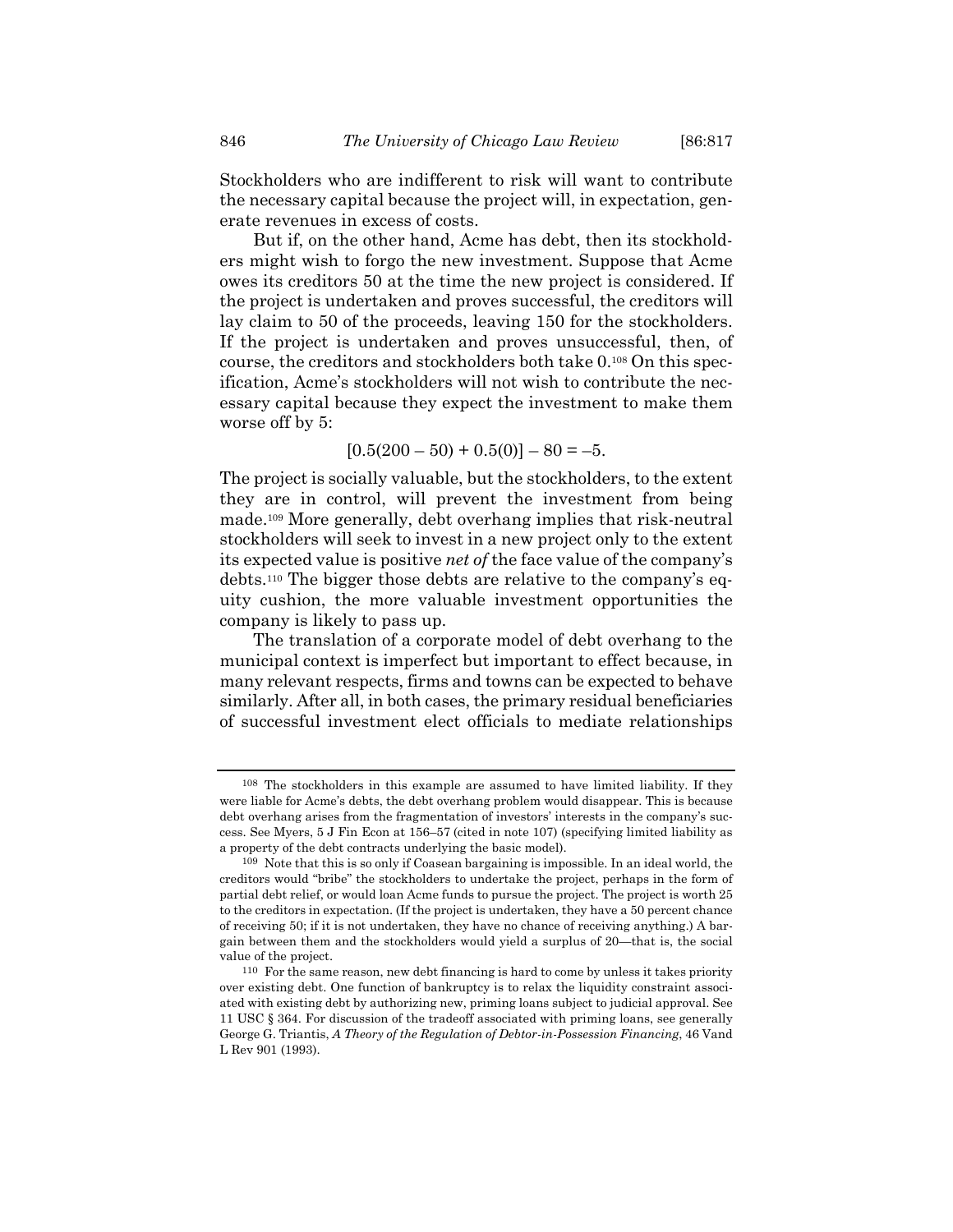between and among themselves and the entity's lenders, employees, and other constituents. In the corporate case, stockholders bear the primary residual interest in activities overseen by the board of directors they choose because the value of equity depends on the profitability of corporate investment. In the municipal case, residents and (especially) landowners bear the primary residual interest in activities overseen by the mayor or council they elect because the value of local real estate depends on, among other things, the relationship between taxes and the municipal infrastructure they procure.111 The value of operations is capitalized in equity securities in one case and in real estate in the other.112 In both cases, those with a residual interest in operations will tend to support investments they believe are likely to enhance the value of what they have, even if they must "pay for" these investments, and will tend to disapprove investments whose costs they expect to exceed the benefits *to them*.113

This is just what is needed to produce debt overhang in the face of large entity-level debts. Because, under these conditions, creditors stand to capture a disproportionate share of the value of new investments, those who are junior to them in the pecking order may find it in their private interest not to fund even valuable new projects. In the corporate context, stockholders decline to contribute new capital to fund profitable projects. In the municipal context, residents and (especially) landowners decline to support taxes to develop or renew cost-justified infrastructure and

<sup>111</sup> There are important differences between contexts, of course. Municipalities have no stockholders, and they don't typically return the profits from public investments to their taxpayers or residents. Indeed, one of the principal reasons for public investment is that the benefits of infrastructure are difficult to capture fully in market transactions. The costs and benefits of municipal investments are unevenly distributed both across geographic territory and among those who are able to influence municipal policy. The franchise is ascribed according to residency, even though landowners bear a disproportionate financial interest in the residual value of municipal investment. These differences mean that highly stylized models of the corporate setting appear to fit the municipality poorly. But the differences may be less important than one suspects. Stylized models are, after all, inaccurate in the corporate setting, too. In fact, stockholders do not necessarily benefit ratably from corporate action, and they certainly do not exert equal influence over policy. And while a wedge between residents and landowners can and probably does sometimes complicate the picture, available evidence suggests that landowners participate disproportionately in local politics. See generally, for example, Fischel, *The Homevoter Hypothesis* (cited in note 87).

<sup>112</sup> This is an approximate statement. All constituents can be expected to benefit to some extent from a growing surplus.

<sup>113</sup> This logic is most fully elaborated, in accessible terms, in Fischel, *The Homevoter Hypothesis* (cited in note 87).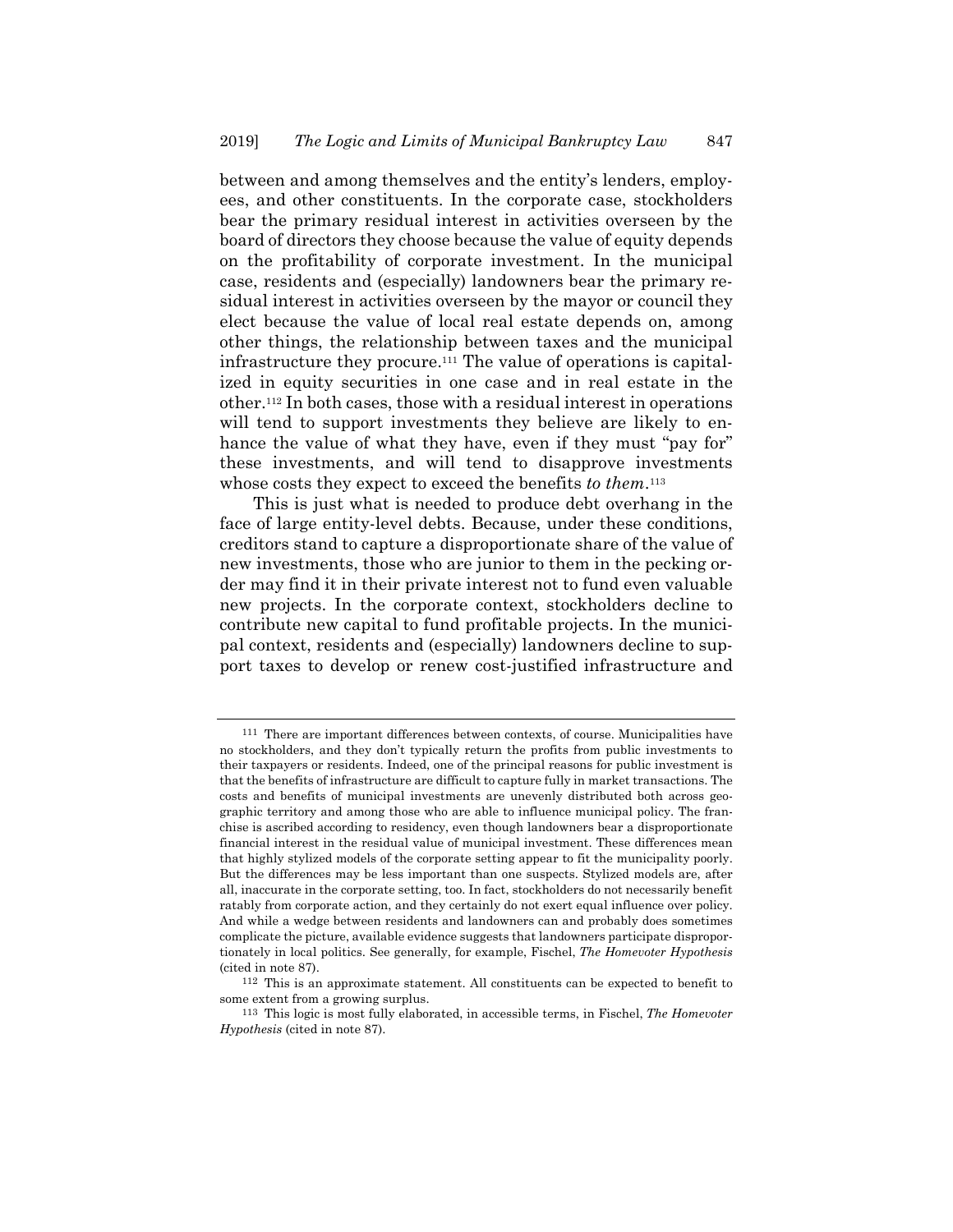other quasi-public goods. Debt overhang can thus lead to underinvestment in both contexts, at least in principle.

Scholars have long recognized a version of this insight, and some have sought to justify municipal bankruptcy partially in reference to it.114 An important qualification to the analogy between stockholders and landowners needs to be made, however. Compared to stockholders, landowners have relatively strong private reasons to pay down entity-level debts, through special assessments if necessary, if they believe that those debts are likely to thwart efficient public investments.

To see why, recall that the basic model of corporate debt overhang is driven by stockholders' limited liability.<sup>115</sup> The stockholders have reason to forgo profitable new corporate investment opportunities only because they are not personally responsible for the company's debts.116 If they were so responsible, they would fully internalize the harmful effect underinvestment has on the company's creditors. Put differently, it is just because stockholders' exposure to the consequences of poor corporate performance is truncated that they do not bear the full consequences of underinvestment.117

Landowners have limited liability, too, of course, in the sense that they are not held to personal account for a municipality's debts.118 But landowners are financially exposed to poor municipal performance well apart from their responsibility for municipal debts. This is because their investment, real estate, is apt to have value independent of municipal behavior—it would have value even if the municipality were to vanish.119 Unlike a stock, whose

<sup>114</sup> McConnell and Picker were the first to identify something like debt overhang in the municipal context. They located a basis for bankruptcy in the "fresh start" policy, which could be useful because, as they put it, "the taxpayers of a city will cease to pay taxes if rates are too high and the citizens get none of the benefit." McConnell and Picker, 60 U Chi L Rev at 470 (cited in note 9).

<sup>115</sup> See note 108.

<sup>&</sup>lt;sup>116</sup> See note 107 and accompanying text.<br><sup>117</sup> For the most thorough, recent discussion of stockholder limited liability, see generally Stephen M. Bainbridge and M. Todd Henderson, *Limited Liability: A Legal and Economic Analysis* (Edward Elgar 2016).

<sup>118</sup> But see McConnell and Picker, 60 U Chi L Rev at 437 (cited in note 9) (discussing the New England rule, now outmoded, under which residents' property could be seized to make good on municipal debts).

<sup>119</sup> For example, suppose that the efficient provider of drinking water to a particular parcel of real estate is the municipality. If the municipality provides the water, the parcel is worth 100. This does not mean the value goes to zero if the municipality ceases to provide water. Instead the property owner is likely to switch to a second-best method of getting water—drilling a well, say, or arranging for periodic delivery from a tanker. The parcel's value drops to 90, say, not to 0. To be sure, real estate values may approach zero in cases of extreme economic distress. Tales of nearly free real estate are common in such cases.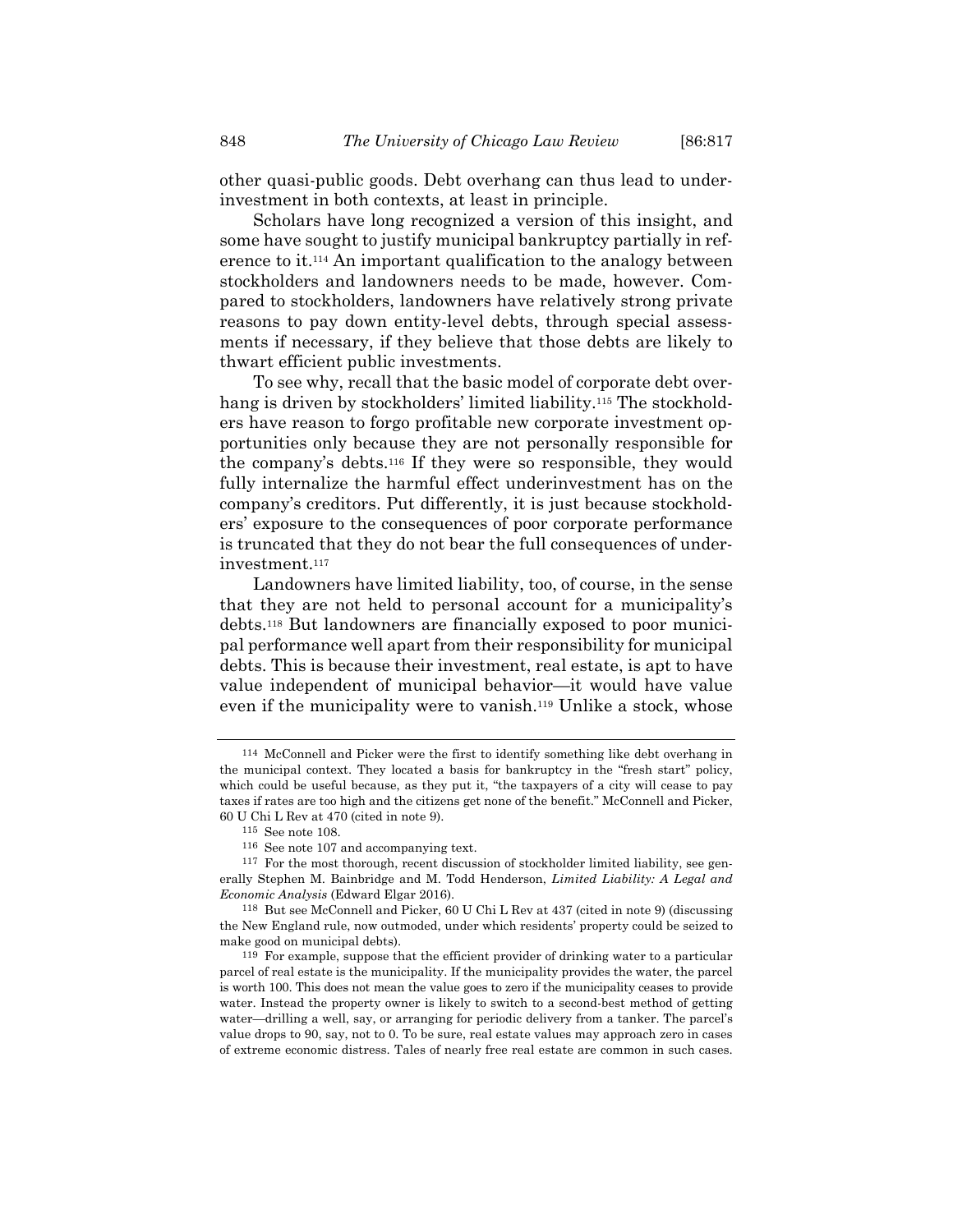worth is wholly derivative of the issuer's financial condition, a parcel of land may be desirable for its natural beauty, for the usevalue of improvements built on it, or for other reasons. Landowners' downside in case of municipal economic distress is apt to be extensive, and consequently they have an incentive to see public debts paid down if doing so can be expected to spur cost-justified public investment.120 At first approximation, then, even large municipal debts should not be expected to produce public underinvestment.

This qualification suggests that, when municipal debt overhang becomes a practical problem that bankruptcy could usefully address, it is likely to be accompanied by some other economic or political pathology, or a combination of multiple.121 There are a number of possible explanations. One kind of explanation looks to facts about a municipality's residents and especially its landowners; another looks to sources of political dysfunction. The following are four important species of political friction:

*a) Liquidity constraints*. A municipality's taxpayers and landowners may be liquidity constrained. They may see that paying down municipal debts would be wise, because new public investments would be valuable, yet lack the funds to do so. This kind of explanation is most plausible in times of macroeconomic stress, especially when, as in the Great Depression, liquidity constraints are coupled with deflation. Between 1930 and 1932, the dollar deflated by approximately 30 percent.<sup>122</sup> Because bonds

See, for example, Drew Philp, *Why I Bought a House in Detroit for \$500* (BuzzFeed, Jan 9, 2014), archived at http://perma.cc/JH5E-B7F3. This just means that landowners' downside exposure to municipal performance is extensive but not unlimited.

<sup>120</sup> This is just a way of saying that landowners ought to be, and generally are, willing to pay taxes, the proceeds of which will be used to invest in infrastructure that, in turn, will increase the land values. See generally Fischel, *The Homevoter Hypothesis* (cited in note 87). Theory coincides with a sizeable empirical literature that suggests more is capitalized than casual observers would probably suspect. For example, there is evidence that expected rent-seeking by public-sector unions is capitalized in real estate. See generally Gyourko and Tracy, 19 Regional Sci & Urban Econ 493 (cited in note 93). On the other hand, there is some evidence that unfunded pension obligations are not fully capitalized. See Dennis Epple and Katherine Schipper, *Municipal Pension Funding: A Theory and Some Evidence*, 37 Pub Choice 141, 147–51 (1981). See also generally Robert P. Inman, *Public Employee Pensions and the Local Labor Budget*, 19 J Pub Econ 49 (1982).

<sup>121</sup> Moreover, municipal residents and landowners might be able to finance efficient investment with revenue bonds or by having a "special purpose entity" chartered even if the municipality's general obligations are swollen. See also Adam J. Levitin, *Bankrupt Politics and the Politics of Bankruptcy*, 97 Cornell L Rev 1399, 1433–38 (2012) (making a similar point with respect to state rather than municipal governments).

<sup>122</sup> See Stephen G. Cecchetti, *Prices during the Great Depression: Was the Deflation of 1930–1932 Really Unanticipated?*, 82 Am Econ Rev 141, 141 (1992).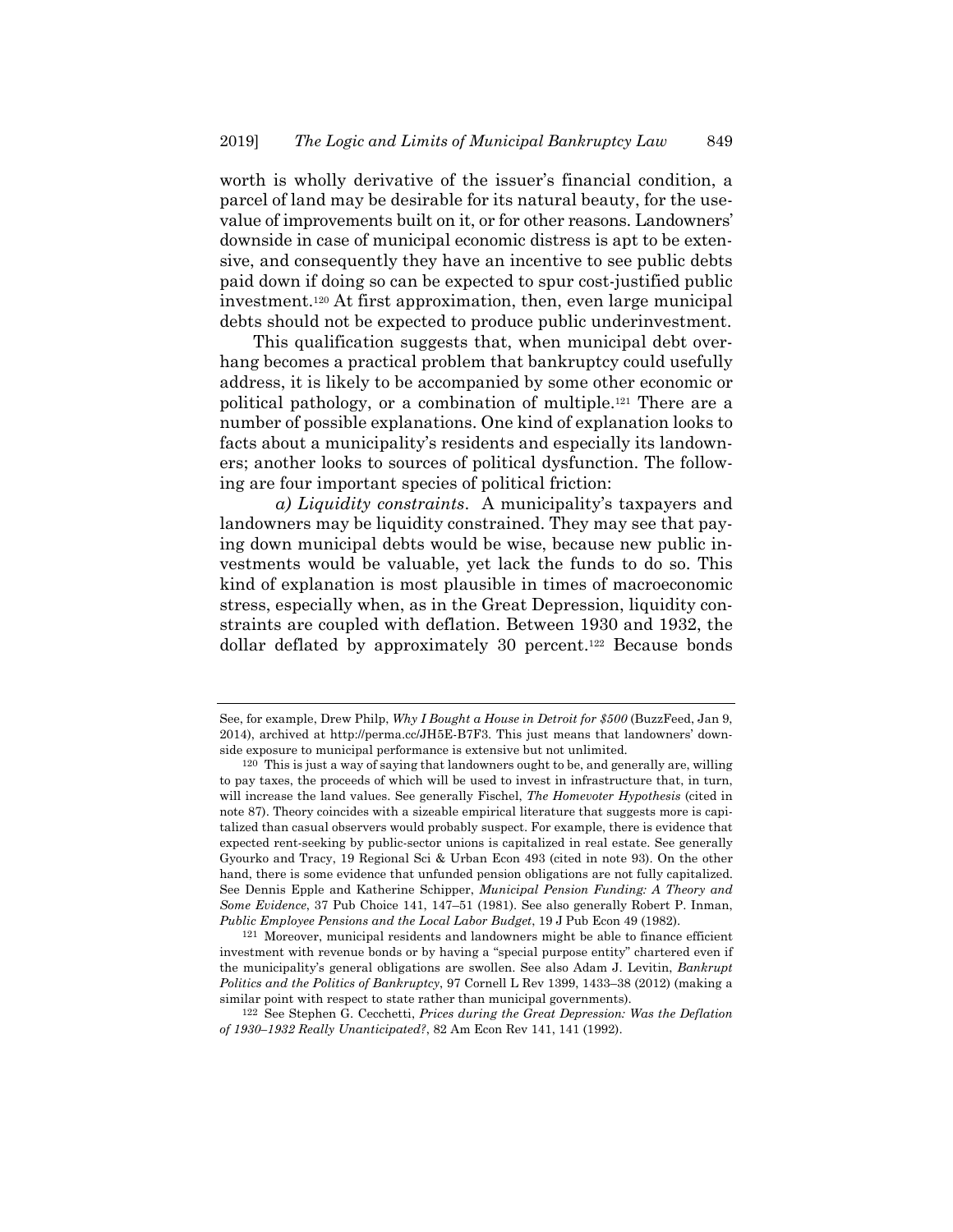were written in nominal terms, municipal debts jumped proportionally in real terms. This effect, combined with the general reduction in output, meant that many debts simply could not be paid.123 And this notwithstanding whatever residents might have thought about the merits of infrastructure investment.124

*b) Leveraged ownership*. Landowners in a municipality might have leveraged positions in their real estate. Concretely, much of the value of their property might be mortgaged to a lender so that the owner herself has little equity in the land. This is not the same as saying the land has little value, as in the case of an economically distressed location. The land could be valuable, but if much of the claim to that value is mortgaged, then titleholders, who hold the immediate political influence, face relatively little downside to municipal dysfunction and so can be expected to behave like stockholders under conditions of debt overhang.

*c) Legal barriers to taxation*. State law might make raising taxes difficult or impossible and so prevent a municipality's residents and landowners from paying down public debts efficiently. California's Proposition 13 is only the most well-known friction of this kind.125 That constitutional amendment limited the rate at which property in the state could be taxed, $126$  with certain exceptions, as well as the rate at which the assessed value of such property could increase.127 California law permits municipalities to levy other kinds of taxes and special assessments with voter (often supermajority) approval,<sup>128</sup> and these could be used as imperfect substitutes for a tax on real estate. But because landowners are the primary residual beneficiaries of municipal investment, it is they who have the greatest interest in resolving excessive public debts. More generally, legal barriers to a municipality's raising revenue magnify the significance of its debt.

<sup>123</sup> See id. And these two phenomena appear to go together. See Irving Fisher, *The Debt-Deflation Theory of Great Depressions*, 1 Econometrica 337, 342 (1933).

<sup>124</sup> The first municipal bankruptcy law was enacted in 1934. Act of May 24, 1934, 48 Stat 798. When it was introduced in Congress, the case made for it was precisely this prototypical scenario. See generally *Amend the Bankruptcy Act—Municipal Indebtedness*, HR Rep No 207, 73d Cong, 1st Sess 1 (1933).

<sup>125</sup> See Cal Const Art XIII A (codifying Proposition 13).

<sup>126</sup> Cal Const Art XIII A, § 1(a) ("The maximum amount of any ad valorem tax on real property shall not exceed One percent (1%) of the full cash value of such property. The one percent (1%) tax to be collected by the counties and apportioned according to law to the districts within the counties.").

 $127$  Cal Const Art XIII A,  $\S$  2(b) (allowing assessed values to increase at a capped annual inflationary rate).

<sup>128</sup> See, for example, Cal Const Art XIII A, § 4 ("Cities, Counties and special districts, by a two-thirds vote of the qualified electors of such district, may impose special taxes on such district.").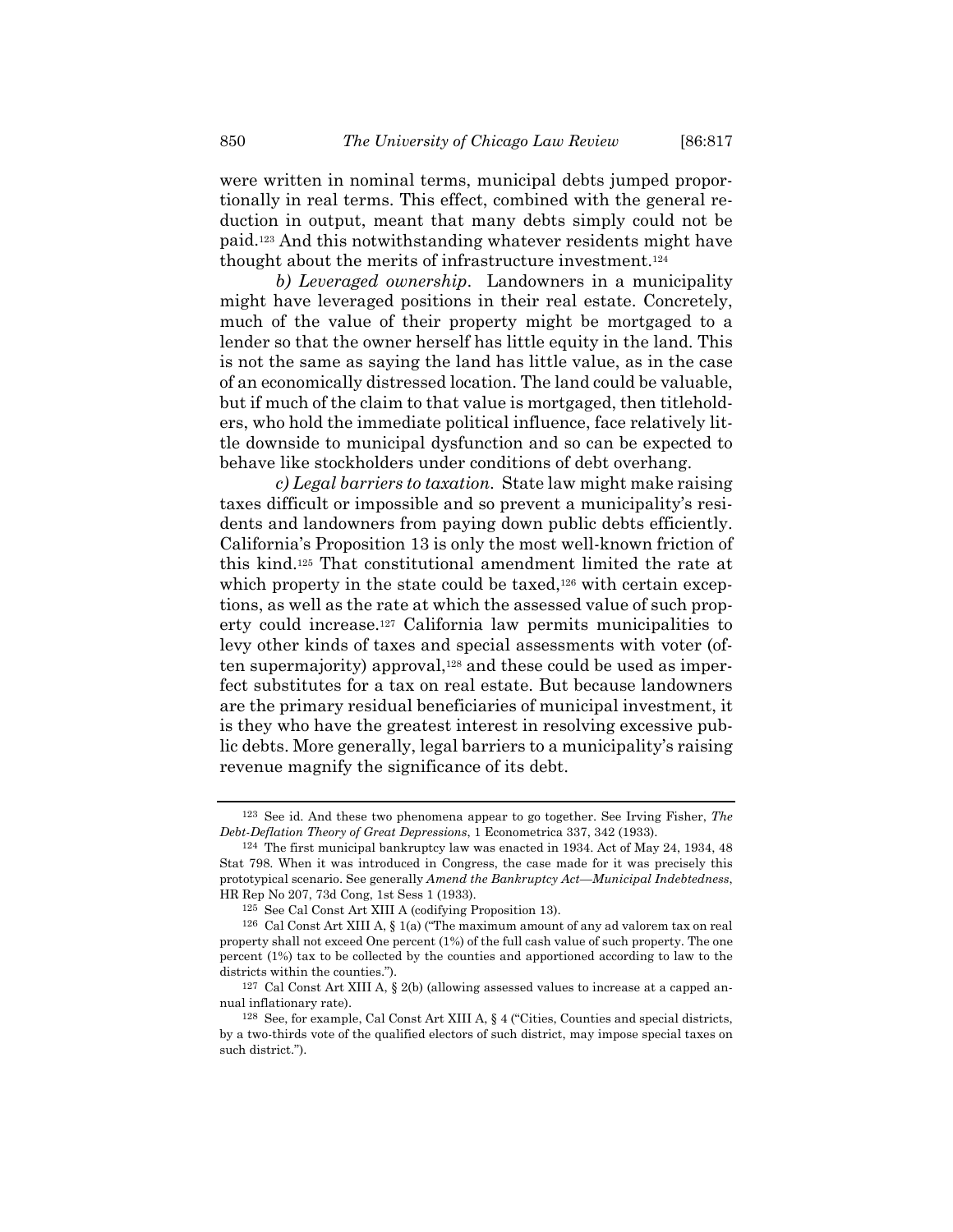*d) Political barriers to taxation*. The vicissitudes of electoral politics might prevent excessive debts from being paid down even when no legal barrier outright prohibits efficient taxation. Municipal voters are not a homogeneous bloc. They do not share equally from the gains associated with efficient investment; they do not share equally in the costs associated with paying for investment; some may lose coming and going. The central lesson of coalition formation is that multiple equilibria are possible. Moreover, some systems of municipal government are more apt than others to produce inefficient budget practices.129

2. Private underinvestment.

Spatial economies are sustained not only by the public or quasi-public goods traditionally provided by the public sector, such as roads and police, but also by goods traditionally provided by the private sector. Improvements to real estate—residential, commercial, industrial—are the most important examples.130 If large public debts discourage private investment, whether by incumbent residents or prospective new entrants, as well as public investment, this effect would be an important feature of municipal financial distress. And there is reason to think public debts can have just such an effect, especially on relatively fixed investments. Two channels are apparent:

*a) Fear of debt overhang*. The first is a derivative of the problem just discussed—namely public underinvestment. Suppose our friend Acme Corporation is deciding where to locate a new headquarters. It must choose between two municipalities, Springfield and Shady Grove, identical in every respect but one: Springfield has large debts; Shady Grove has none. Where will Acme choose to invest?

At first approximation, Acme should be indifferent. The expectation of future tax burdens in Springfield ought to be higher because the town's expected future revenue needs will be higher; and this fact ought to make the purchase price of land in Springfield

<sup>129</sup> See generally Clayton P. Gillette, *Can Municipal Political Structure Improve Fiscal Performance?*, 33 Rev Bank & Fin L 571 (2014); Gillette, 114 Colum L Rev 1373 (cited in note 59).

<sup>130</sup> Private investment is also an (imperfect) substitute for public investment. This is true both because the private sector can provide public and quasi-public goods, even if less efficiently than government, and also because private goods are partial substitutes for public and quasi-public goods. For example, my well-tended garden is an imperfect substitute for a well-tended but much larger public park.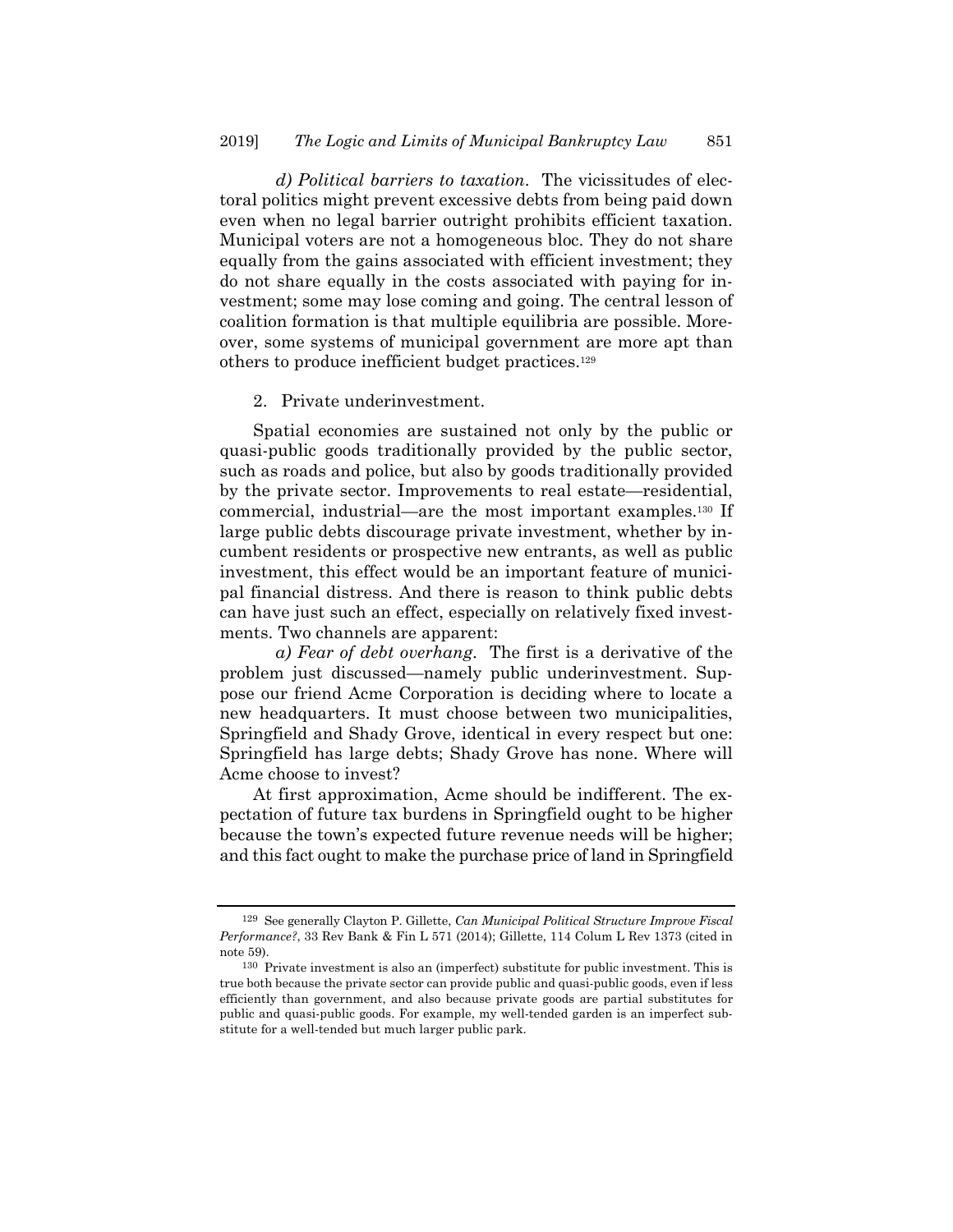cheaper than an identical parcel in Shady Grove by an amount equal to the present value of the difference in expected future taxes. But as we have seen, first approximations might be misleading. Frictions might exist such that Springfield's debt overhang in fact leads to public underinvestment in valuable infrastructure. Springfield's roads or schools or water quality might deteriorate relative to Shady Grove's. Shady Grove's spatial economies might in turn come to dominate Springfield's.

This future is uncertain, of course. But uncertainty augurs in favor of Shady Grove. One might expect the price of real estate in Springfield to reflect the greater risk associated with its fortunes and so be correspondingly cheaper than it otherwise would be, restoring parity. And indeed uncertainty might be capitalized in land prices to some extent. But uncertainty discourages relatively fixed investments, like physical plant, more than it does relatively mobile investments for the (definitional) reason that mobile investments can be repurposed if, in the future, an unfavorable state of the world is realized. To illustrate, suppose the property Acme is considering is a large warehouse complex. Acme's plan is to refit the complex into state of the art office space at a cost of millions of dollars. An alternative potential buyer, Logistics Incorporated, would use the existing structures as a shipping depot. It would house millions of dollars of merchandise there at any given time, all of which could be loaded into trucks on short notice. Even if office space is the more valuable use of the land, *on average*, Logistics may be the high bidder under uncertainty because it can simply reroute its shipments if municipal conditions become dire. If things turn south, Logistics will lose only the warehouses' purchase price; Acme will lose that plus the millions of dollars in renovation costs it must also spend. Uncertainty costs Acme more because its proposed investment is relatively fixed. In this way, large public debts can be expected to discourage valuable *fixed* private investments in particular.<sup>131</sup>

<sup>131</sup> The underinvestment in this example, and indeed the underinvestment that follows debt overhang more generally, can be understood as a consequence of Tieboutian sorting. See generally Charles M. Tiebout, *A Pure Theory of Local Expenditures*, 64 J Polit Econ 416 (1956). Residents' exposure to municipal debt is a legal phenomenon, a policy dimension according to which mobile capital providers can be expected to sort themselves. In the hypothetical, Logistics is less sensitive than Acme to municipal debt and so locates where the debt is bigger—even though this location choice might fail to fully exploit spatial economies. Professor Schleicher has shown that policy-based sorting *in general* can undermine agglomeration economies. See generally David Schleicher, *The City as a Law and Economic Subject*, 2010 U Ill L Rev 1507. See also generally David Schleicher, *City Unplanning*, 122 Yale L J 1670 (2013) (showing how zoning rules in particular can undermine agglomeration economies). Debt can thus be understood as a special case of a more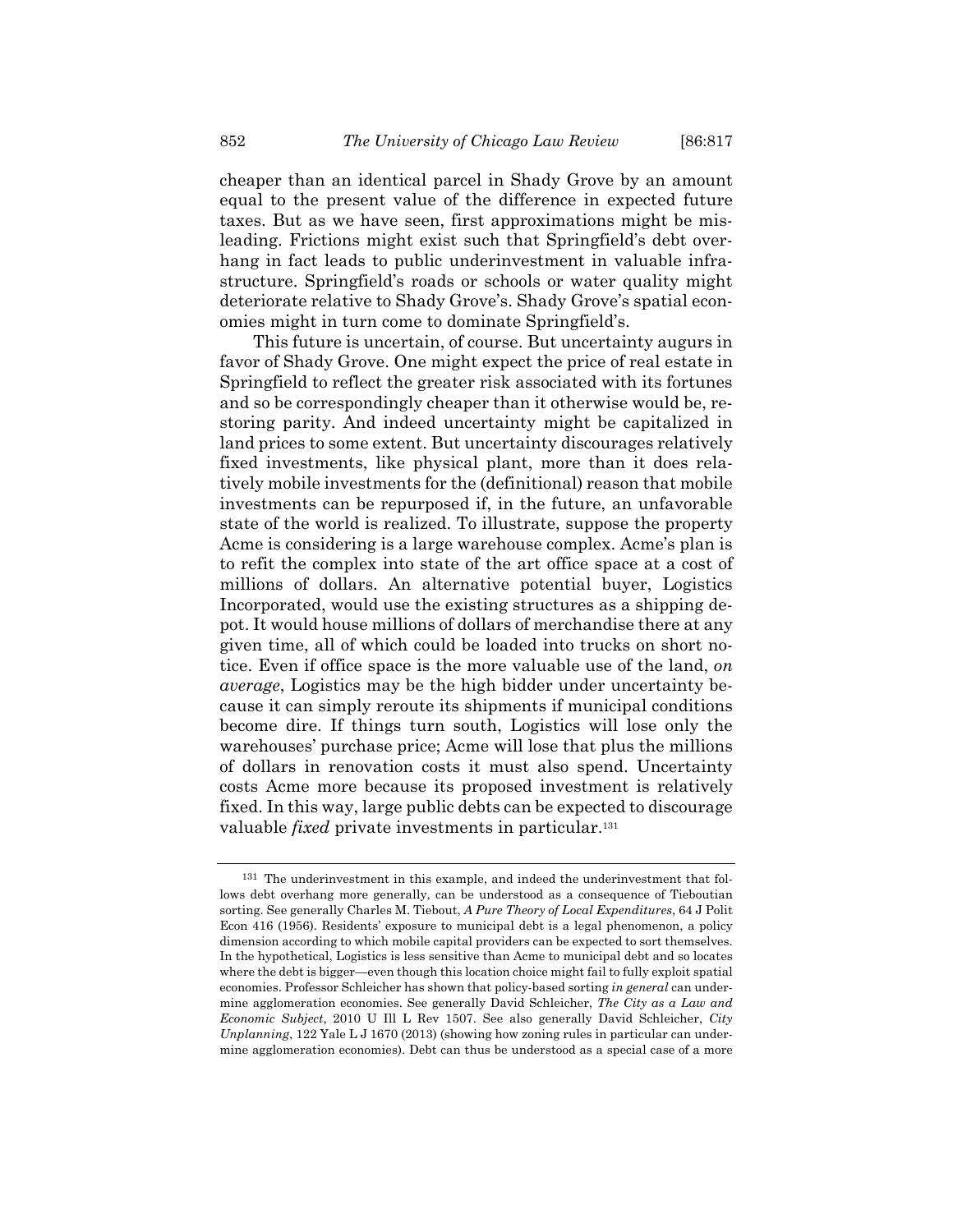*b) Fear of discrimination*. Large public debts might alternatively discourage the most valuable private investments by inducing fear of discriminatory treatment. If Springfield must pay down a large debt, it might need to increase revenues. This it can do most effectively by taxing the owners of immobile capital disproportionately. Fixed investments are easier to tax because, by definition, they are less prone to flight from the jurisdiction in case of a rate increase.132 Projecting that endgame, potential investors of relatively fixed capital, like Acme, might prefer less indebted locations. The result is that local real estate systematically stays in the hands of less productive enterprises.

If these channels of private underinvestment seem abstract, consider the location choice Amazon faced for its so-called "HQ2." The \$5 billion the company plans to spend building a new campus133—or two—is a highly immobile investment. It follows that Amazon needed to evaluate not only the geographic attributes of potential locations, their spatial economies, but also what it calls "[a] stable and business-friendly environment and tax structure."134 Places that are too heavily indebted risk being unable to promise stability and so become unattractive sites for investment. Amazon's prospective investment is unusually big, but the basic mechanism affects the location choices of individuals and smaller businesses as well.

\* \* \*

Where, then, do we stand? When a municipality such as Springfield faces large debts, these debts can discourage investment and so lead over time to the dissipation of the qualities that make the place productive. In such cases, stagnation and decline represent a wasted opportunity for municipal constituents as a group—including sometimes for creditors.135 It follows that mu-

general phenomenon, in which a place's geographic and legal characteristics trade off against one another in parties' location calculus.

<sup>132</sup> An immense literature considers the relationship between capital mobility and fiscal policy. For an introduction to the problem in the municipal context, see generally Richard C. Schragger, *Mobile Capital, Local Economic Regulation, and the Democratic City*, 123 Harv L Rev 482 (2009).

<sup>133</sup> See *Amazon Announces Candidates for HQ2* (Business Wire, Jan 18, 2018), archived at http://perma.cc/PD7J-H84X.

<sup>134</sup> *Amazon HQ2 RFP* \*5 (Amazon), archived at http://perma.cc/5W6X-635V.

<sup>135</sup> Consider in this regard the numerical example of debt overhang provided above in Part II.D.1. See also Part III.A.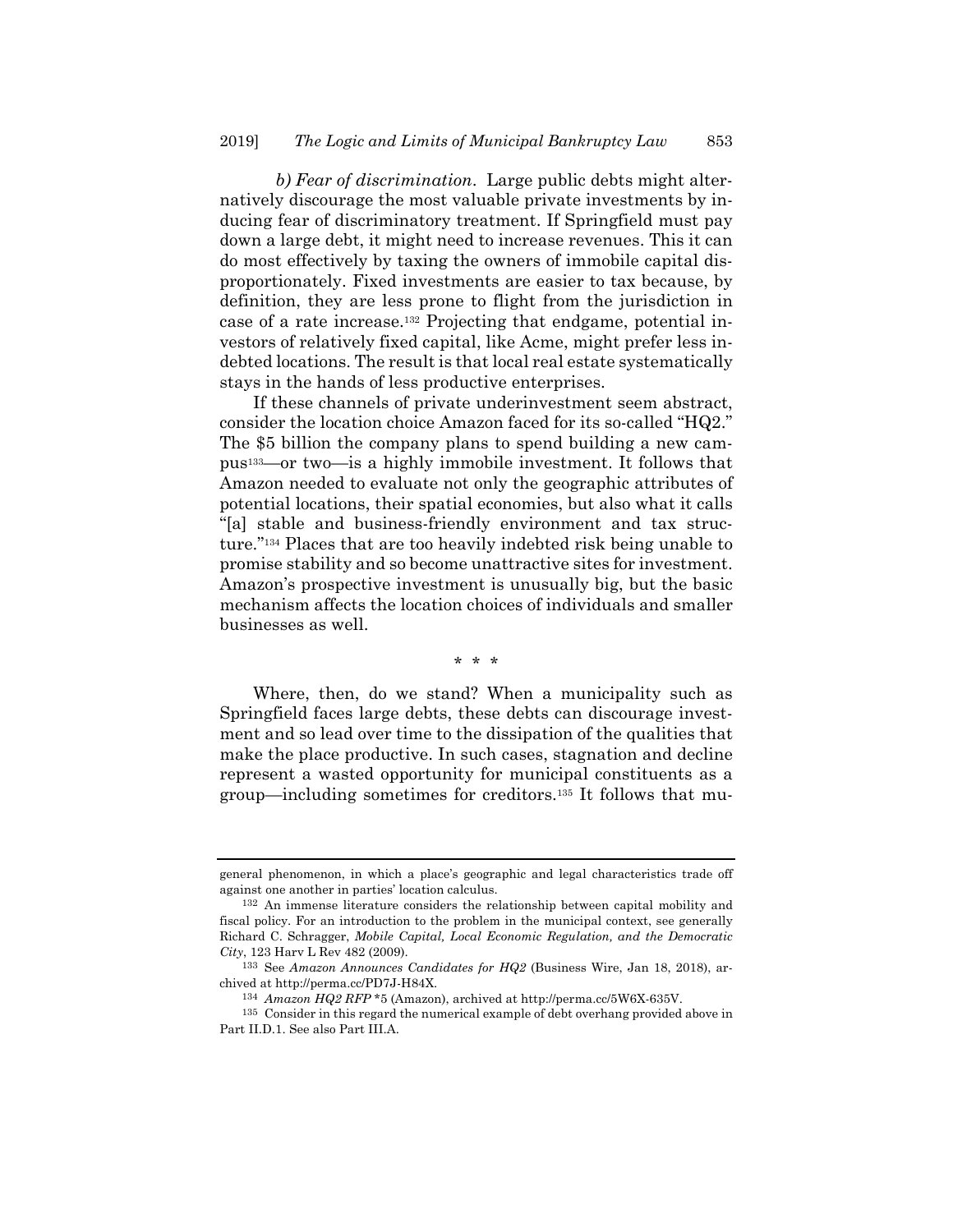nicipal constituents could, in principle, bargain around debt's pernicious effects. But for familiar reasons, coordination is difficult and frequently impossible. This is when bankruptcy in its ideal form would intervene to write down claims against the municipality—when debt threatens investment, long before spatial economies are so eroded that servicing debt in the near term is impossible. The real world is not ideal, however, and it remains to be considered how the law might nevertheless be useful.

#### III. CHAPTER 9 RECONSIDERED

If municipal bankruptcy is to be more than an unpredictable, ad hoc, and expensive to deliver subsidy mechanism, it needs to target the debt of local governments in financial, not economic, distress. To date, however, the general purpose cities and towns that have entered Chapter 9 have been economically distressed.136 In her study of the twenty-eight local governments that entered bankruptcy or receivership between 2008 and 2013, Professor Michelle Wilde Anderson finds that widespread poverty was a consistent theme.137 The bankruptcies also tended to follow significant depopulation.138 Thus, Anderson reports that half of the cities and towns she studied had more than a quarter fewer residents than they had fifty years earlier.139 Because depopulation typically lags behind large negative productivity shocks,140 these data paint a bleak picture of the economic viability of the general purpose municipalities that enter Chapter 9 (at least on a familiar scale of operations). As things stand, then, we can conclude that intervention comes only after debt has metastasized and, along with other factors, caused economic dysfunction. The rub is

<sup>136</sup> Most Chapter 9 cases, by number although not by social importance, involve "special purpose" instrumentalities and taxing districts. See note 17 and accompanying text. These present different considerations. They frequently resemble the commercial firms that file under Chapter 11 more than they do general purpose municipalities. Indeed, it is sometimes hard to tell whether such a debtor is better classified as a business or a municipal entity. Compare *In re Las Vegas Monorail Co*, 429 Bankr Rptr 770, 795–800 (Bankr D Nev 2010) (holding that, although debtor's bonds were tax exempt, debtor did not possess characteristics of municipality for Chapter 9 eligibility), with *In re New York City Off-Track Betting Corp*, 427 Bankr Rptr 256, 265–66 (Bankr SDNY 2010) (holding that debtor, a public benefit corporation, was a municipality for Chapter 9 eligibility). Chapter 9 may work reasonably well for most special purpose debtors.

<sup>137</sup> See Anderson, 123 Yale L J at 1124–26 (cited in note 63) (reporting the results of a study of municipalities with populations above fifteen thousand that entered bankruptcy or receivership between 2008 and 2013).

<sup>138</sup> See id.

<sup>139</sup> Id at 1137–38.

<sup>140</sup> See Glaeser and Gyourko, 113 J Polit Econ at 346–47 (cited in note 98). See also notes 98–101 and accompanying text.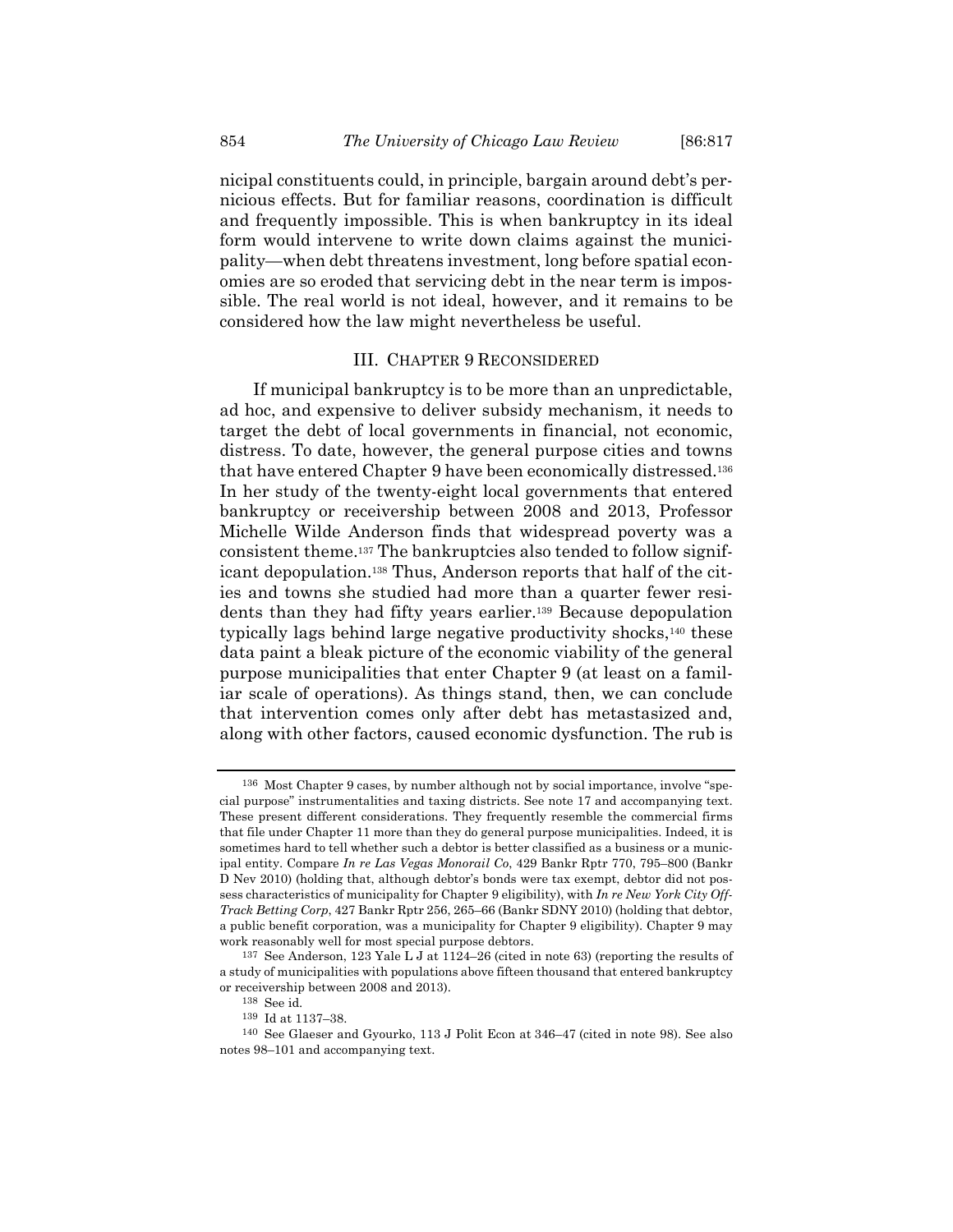that, by the time a city has become unable to deliver basic services, such as law enforcement and sanitation, its density economies are likely to have dissipated. Mobile people and capital will have left for greener pastures, and they may have no reason to return. Debt relief must come sooner to be effective.

At the same time, the case for liberal municipal debt relief is not straightforward. One needs to reckon with the costs and benefits a more liberal regime would likely entail and trade them off against one another. This is not a simple task. A change in the availability of debt relief is of course likely to affect borrowing costs for municipalities going forward. But one cannot even say a priori what directional effect it is likely to have. If, for example, the law were to permit a debtor to cancel debts at will for good reason, bad reason, or no reason at all, lenders would understandably become slower to lend. Compared to a world in which debt relief is unavailable, a rule of unilateral jubilee could be expected to depress the likelihood of full repayment and, consequently, lenders would need to charge higher interest rates, or deny credit to more borrowers, or both to compensate. But debt relief rules can also *increase* creditors' expected recoveries compared to a world in which debt relief is unavailable and so make municipal borrowing a cheaper prospect.

The wisdom of a particular bankruptcy regime depends on its real-world capacity to distinguish cases. The remainder of this Part addresses this difficulty. It begins by setting out in general terms the costs and benefits debt relief can entail under realworld conditions—that is, when facts about the debtor's prospects cannot be established with certainty. I then argue that modern patterns of municipal finance and operations, which in terms of complexity dwarf those of the era when Congress first established municipal bankruptcy, have heightened both the risks and potential benefits associated with more liberal debt relief. Finally, I outline some concrete changes to the law that could be expected to hasten debt relief and so help municipal bankruptcy better achieve its aim. These I offer not as uniquely optimal rule changes but in the spirit of suggestion, as a spur to further thought and analysis.

# A. The Prospect of Debt Relief: General Considerations

A debt relief rule can manifest in three basic ways:

First, debt relief can act as a simple wealth transfer from creditor to debtor, reducing creditors' expected recoveries without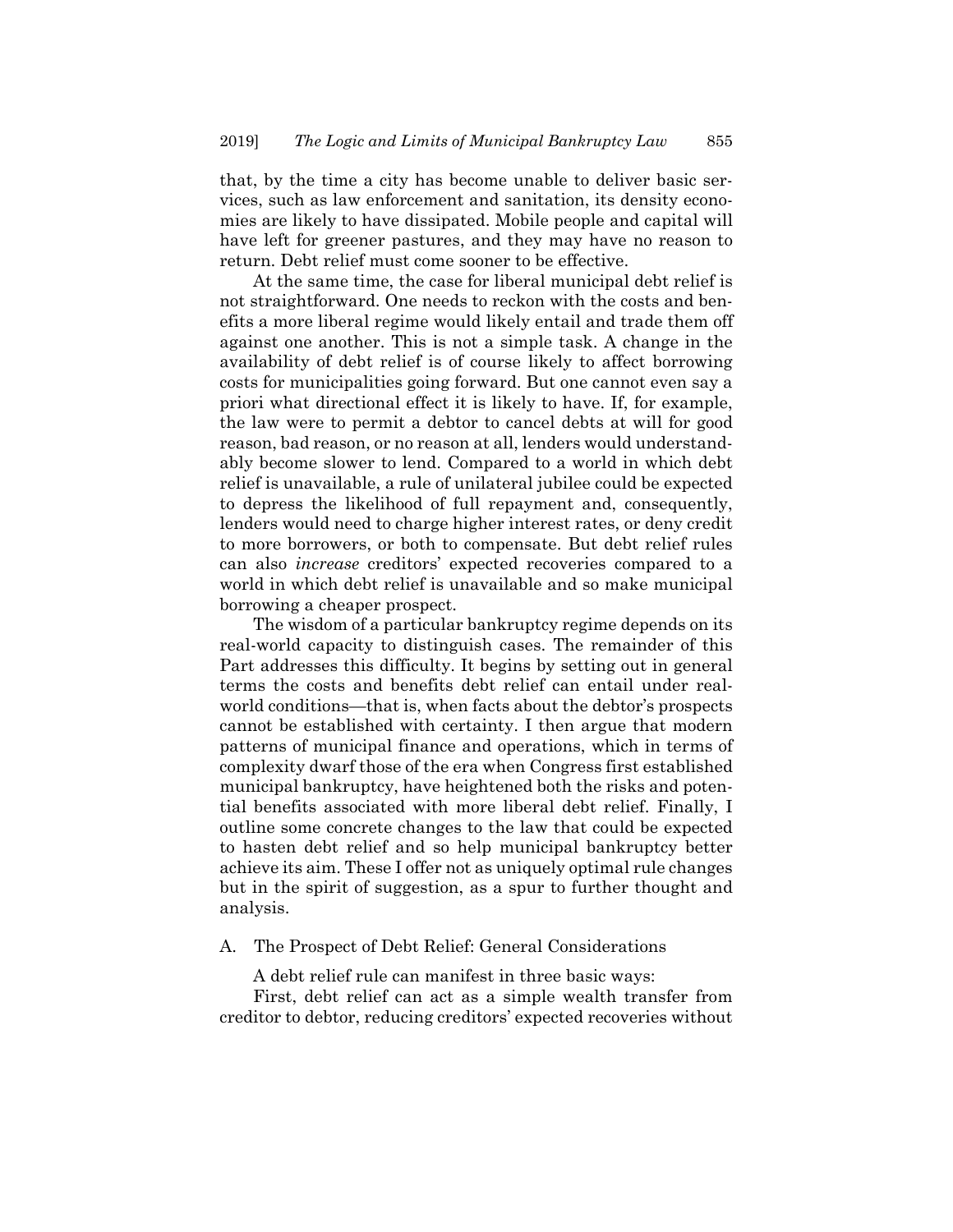much improving investment incentives (Scenario 1). This is easy to imagine. It is what debtors try to accomplish when they make fraudulent transfers, and, from the economic perspective, it is lose-lose relative to a world in which debt relief is unavailable. It increases the cost of capital ex ante and does nothing to improve investment incentives ex post.

Second, debt relief can improve investment incentives and increase creditors' expected recoveries (Scenario 2). This scenario is less intuitively obvious but follows from the possibility of debt overhang. To illustrate, let us return to Acme Corporation and the project it considered and rejected above.141 To refresh: Acme faced an investment opportunity that would cost its stockholders 80 today and would pay out either 200 or 0, with equal likelihood, tomorrow. Because Acme owed its creditors 50, the project had a negative expected value *for the stockholders*, and they declined to contribute the needed capital:

 $[0.5(200 - 50) + 0.5(0)] - 80 = -5.$ 

The creditors in this scenario recovered nothing (and there was no investment).

But now suppose bankruptcy were to intervene and write down three-fifths of Acme's debts. Acme now owes its creditors only 20, and the stockholders will find the investment profitable:

$$
[0.5(200 - 20) + 0.5(0)] - 80 = 10.
$$

The creditors are better off for having had their debts written down. Because the stockholders have been induced to invest, the creditors now have a 50 percent chance of recovering 20 instead of a 100 percent chance of recovering nothing.

This kind of debt relief is win-win relative to a world in which debt relief is unavailable. It reduces borrowing costs ex ante and encourages efficient investment decisions ex post.142 An example of this kind of adjustment can be found in the facts of an important case from the Great Depression, *Faitoute Iron & Steel Co v City of Asbury Park*.143 In the 1920s, Asbury Park borrowed extensively to fund improvements to its boardwalk. The Depression led the city to default. Under New Jersey law at the time, the

<sup>141</sup> See Part II.D.1.

<sup>142</sup> Notice that in this hypothetical a range of levels of debt relief will induce the efficient investment. The investment will be made as long as Acme's debt is less than 40. From the economic point of view, the distribution of the surplus achieved by making the efficient investment is immaterial. But the allocation of more or less of the surplus to the creditors will affect borrowing costs.

<sup>143 316</sup> US 502 (1942).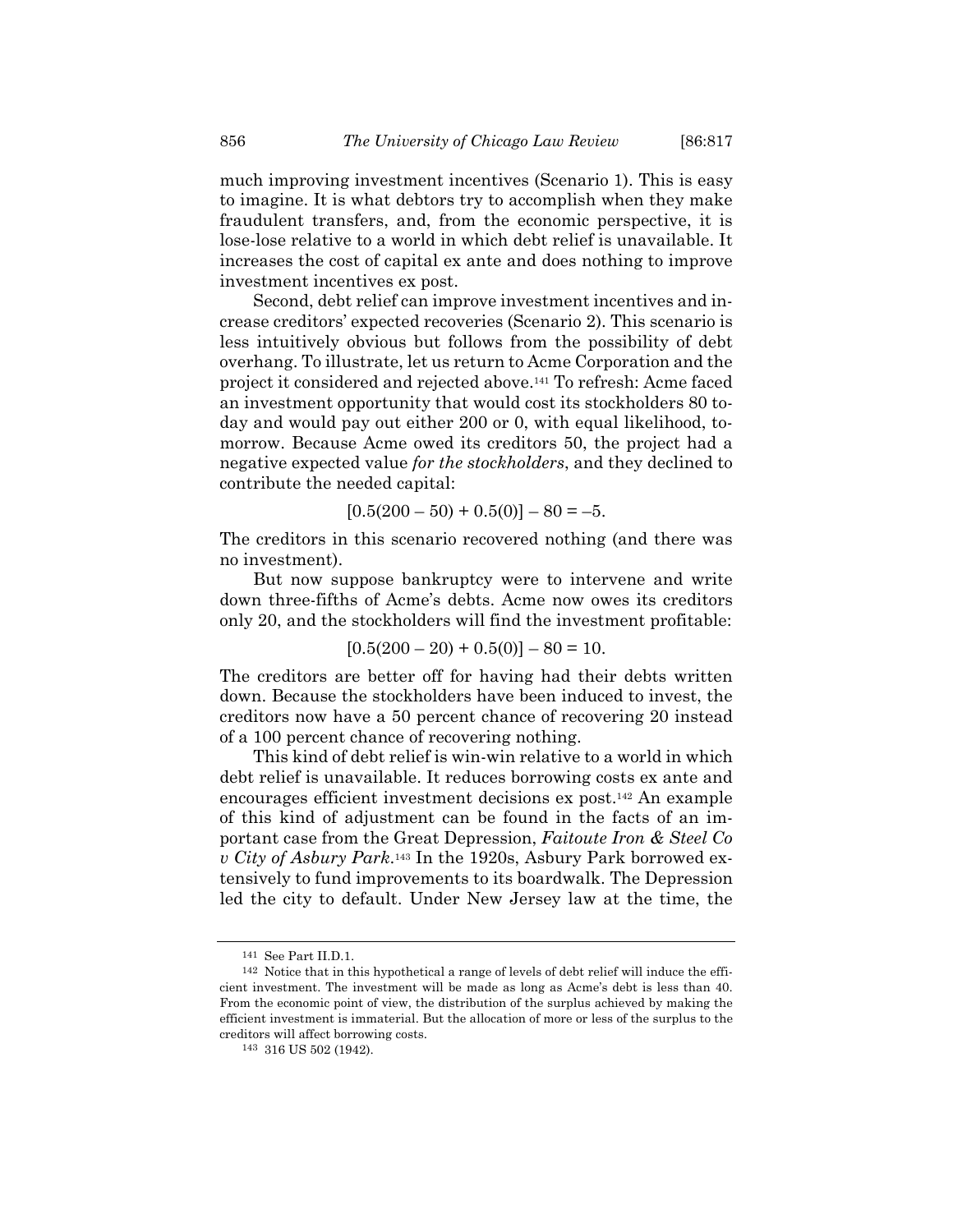state's supreme court was permitted to effect a composition of municipal debts if 85 percent of the bondholders (by value) consented. The court did just that after Asbury Park procured the requisite consents, and the Supreme Court of the United States affirmed the decree over dissenting bondholders' Contract Clause objections.144 The justices leaned heavily on the fact that a supermajority of bondholders had accepted the restructuring, their acquiescence being evidence that investors could not realistically have hoped for more absent the adjustment.<sup>145</sup> Reducing the bonds' nominal value had, the Court observed, increased their market value.

Third, debt relief can improve investment incentives but reduce (at least some) creditors' expected recoveries (Scenario 3). This can occur if creditors are unable to reach the fruits of the investments that debt relief encourages due to contracting or other frictions. Suppose, for example, a debtor has cash flows sufficient to pay near-term obligations in full but only at the expense of investments that will yield benefits in the long term. Even a modest haircut to the short-term creditor will reduce her recovery. Yet that might be just what is needed to induce valuable investments that could forestall municipal decline. It may be theoretically possible but practically unworkable to compensate the frustrated creditor with a long-dated, zero-coupon claim. Debt relief in this scenario can be lose-win. It can increase borrowing costs ex ante—but efficiently so, in the sense that the higher cost of capital may preserve a valuable option to default ex post.

In an ideal world, bankruptcy would provide relief in cases resembling Scenario 2, and perhaps Scenario 3, but not Scenario 1. In the real world, however, sorting cases may not be so easy. It is one thing to draw up hypotheticals that stipulate the range of possible investments, the probability distributions of payouts of those investments, and unanimous opinion about the same. It is quite another to discover these facts in the real world, where much is unknown and the parties may have private reasons to hide or mislead about the rest. The basic difficulty of a more liberal municipal debt relief regime is the prospect of strategic filings, by which I mean the invocation of bankruptcy machinery to effect a wealth transfer (Scenario 1) rather than to resolve financial distress (Scenarios 2 or 3). Strategic filings are at heart a

<sup>144</sup> See id at 515–16.

<sup>145</sup> Congress quickly abrogated the decision, leaving federal law as the sole means to effect a composition of municipal debt. See 11 USC § 903.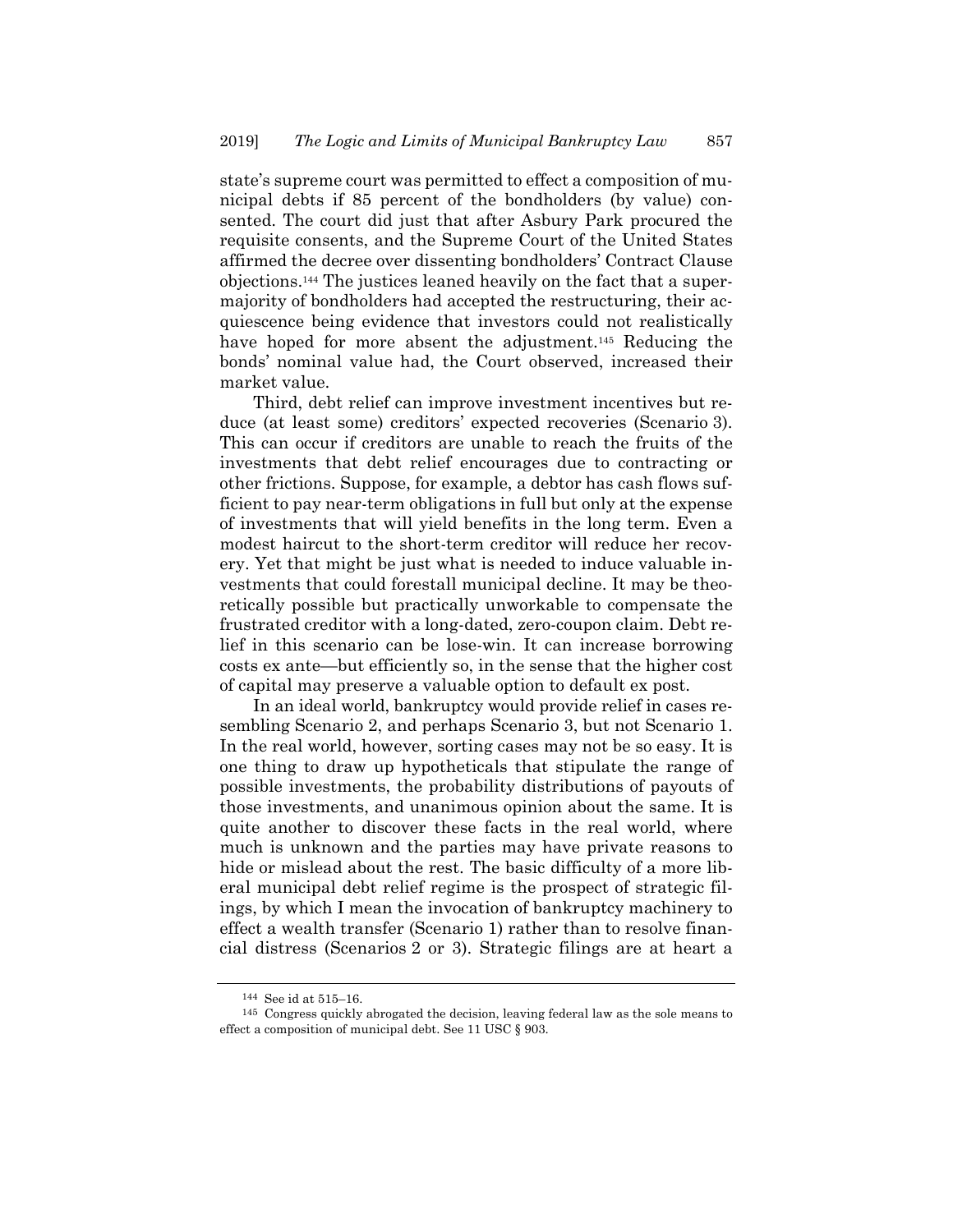problem of limited information. The practical utility of more liberal municipal bankruptcy law will depend on bankruptcy's capacity to weed out cases of strategic default or, put differently, to accurately identify cases of bona fide financial distress.

# B. Municipal Capital Structures and the Design of Chapter 9

When Congress introduced municipal bankruptcy for the first time, at the height of the Great Depression, the law was well calibrated to distinguish cases of bona fide financial distress from those of opportunistic default.146 The law's primary target was the debt of a vast number of improvement districts—special purpose municipalities incorporated to build agricultural and other infrastructure—hobbled by the macroeconomic downturn and especially the collapse of commodity prices.147 These districts usually had simple capital structures. They were financed primarily by unsecured bonds, the principal and interest on which were to be paid out of the surplus property tax revenues the infrastructural improvements were expected to generate as a matter of course. This meant that creditors would face a straightforward calculation in the event of a proposed debt composition. Was the debtor

1937 Act § 81, 50 Stat at 654.

<sup>146</sup> The first municipal bankruptcy law was enacted in 1934. Act of May 24, 1934, 48 Stat 798. The Supreme Court held the law unconstitutional two years later. *Ashton v Cameron County Water Improvement District No 1*, 298 US 513, 530–32 (1936). Congress quickly responded with a new law nearly identical to the first. Act of Aug 16, 1937, 50 Stat 653 (1937 Act). This time the Court upheld the law's constitutionality. See *United States v Bekins*, 304 US 27, 51 (1938).

<sup>147</sup> Municipalities of every description were included in the law's ambit, but the agricultural sector, hard hit by declining commodity prices, was the impetus. The 1937 Act's enumeration of the subjects of its protection is telling. The law extended to the composition of debt of:

<sup>(1)</sup> Drainage, drainage and levee, levee, levee and drainage, reclamation, water, irrigation, or other similar districts commonly designated as agricultural improvement districts or local improvement districts, organized or created for the purpose of constructing, improving, maintaining, and operating certain improvements or projects devoted chiefly to the improvement of lands therein for agricultural purposes; or (2) local improvement districts such as sewer, paving, sanitary, or other similar districts, organized or created for the purposes designated by their respective names; or (3) local improvement districts such as road, highway, or other similar districts, organized or created for the purpose of grading, paving, or otherwise improving public streets, roads, or highways; or (4) publicschool districts or public-school authorities organized or created for the purpose of constructing, maintaining, and operating public schools or public-school facilities; or (5) local improvement districts such as port, navigation, or other similar districts, organized or created for the purpose of constructing , improving, maintaining, or operating ports and port facilities; or (6) any city, town, village, borough, township, or other municipality.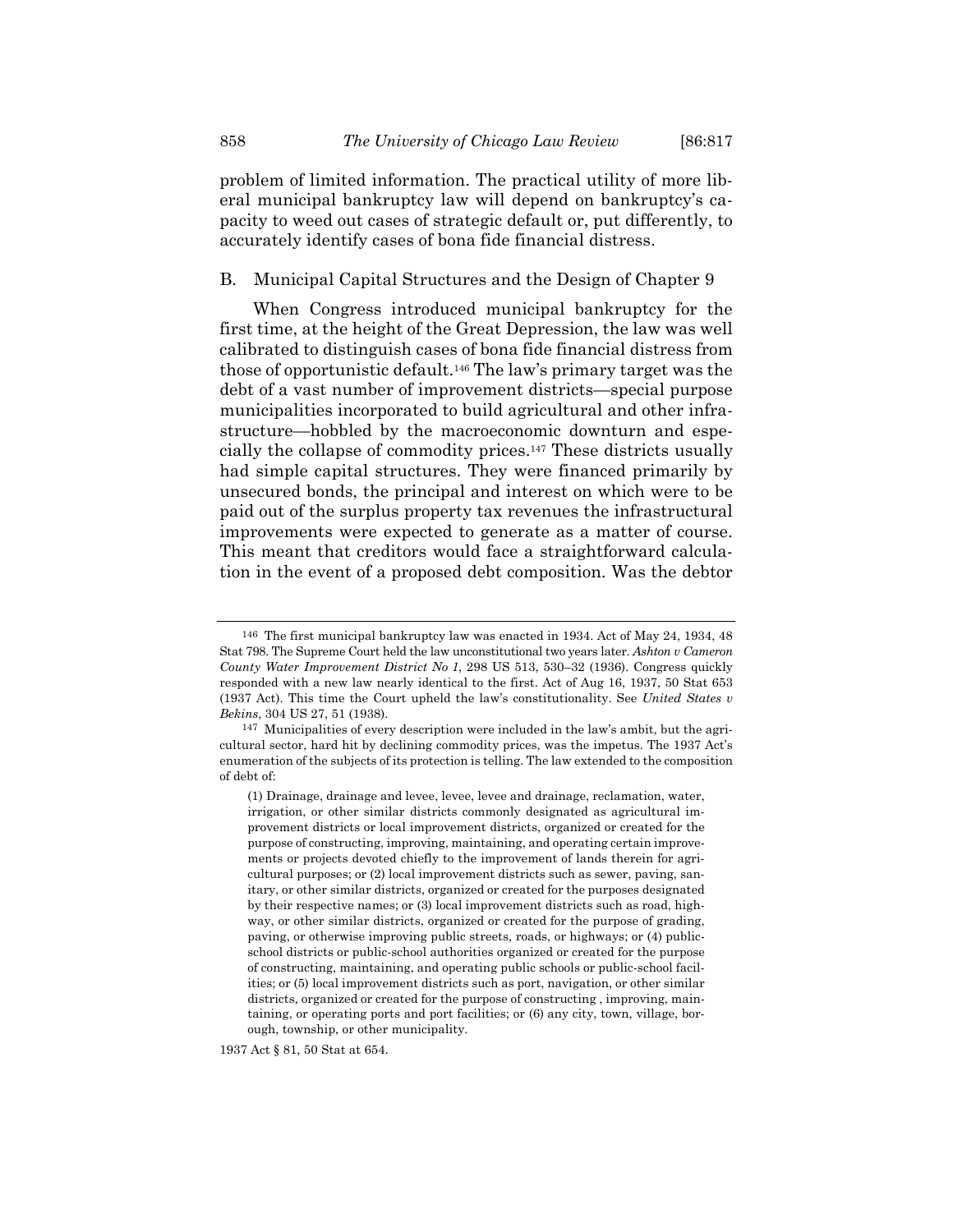trying to default opportunistically, or was there a genuine debt overhang problem? Scenario 1 or Scenario 2? Individual creditors might reach different conclusions, but the question posed was itself uncomplicated. And because creditors typically shared a financial interest, the law could sensibly overcome holdout problems by binding all to a supermajority vote.

Cameron County Water Improvement District Number One, the subject of the first constitutional challenge to municipal bankruptcy legislation,148 was for most of the last eighty years also the paradigmatic municipal debtor. In the late nineteenth century, the economy around Brownsville, Texas, depended principally on ranching and trade (especially as a point of departure for smuggling operations into Mexico). In 1904, however, the St. Louis, Brownsville, and Mexico Railway connected Cameron County with parts north and encouraged farmers from the Midwest to settle the region. (Cameron County's population quintupled between 1900 and 1930.149) The Texas legislature incorporated the district to accommodate the migration, as a vehicle to finance the irrigation of more than forty thousand acres previously suitable only for cattle.150 To raise funds for a canal system, the district sold two issues of 6 percent bonds with face value of approximately \$800,000 in total.151 Irrigation would allow ranchlands to be turned to more profitable uses, especially to the production of citrus fruits and cotton. Landowners would then use (some of) their newfound productivity to pay down the bonds. But the Depression frustrated plans. Commodity prices plummeted, and local farmers found it difficult or impossible to pay their taxes. Many preferred to surrender their land outright rather than work it for the benefit of bondholders, and the district defaulted and sought a reprieve.152

The question for the district's bondholders, as for the creditors of so many special districts, was what to do. Were they better off writing down some of the debt in the hope that doing so would encourage local farmers to stay and work the land? Or should they continue to demand full payment and hope that the economy would turn around or that the farmers were bluffing? The law

<sup>148</sup> See generally *Ashton*, 298 US 513.

<sup>149</sup> See Alicia A. Garza and Christopher Long, *Cameron County* (Texas State Historical Association, June 12, 2010) archived at http://perma.cc/F2QG-9SMP.

<sup>150</sup> *Ashton*, 298 US at 523, 527; id at 533 (Cardozo dissenting).

<sup>151</sup> Id at 523, 527.

<sup>152</sup> See id at 533 (Cardozo dissenting).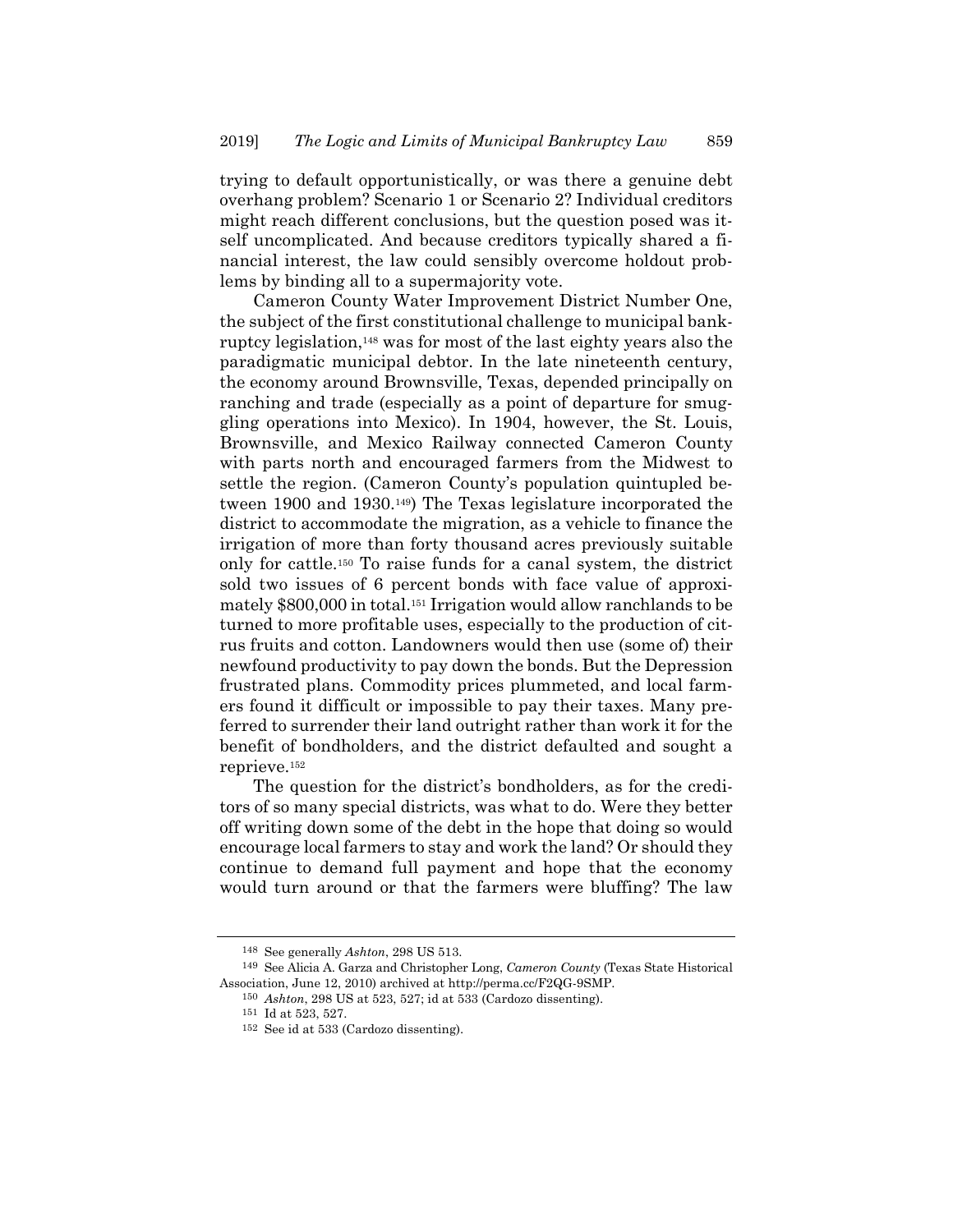encouraged resolutions to questions like this in two ways. It mandated, first, that all of a municipality's general unsecured creditors receive equal treatment under a plan of composition and, second, that the creditors vote together as a single class on the plan's advisability.153 Because all general unsecured creditors would be treated alike, there was no use in anyone trying to jockey for special treatment by threatening to scuttle a sensible plan. Moreover, facts on the ground were relatively easy to observe. Tax delinquencies and foreclosures, to say nothing of prevailing agricultural prices, were matters of public record, and creditors could plausibly be charged with reaching a judgment about the significance of these facts for the outlook on their bonds. In short, in the setting for which municipal bankruptcy was initially designed, the law likely did a good job identifying cases of debt overhang and distinguishing them from cases of opportunistic default.

Much in the landscape has changed, and the changes suggest both (i) that distinguishing strategic filings from filings designed to relieve debt overhang may be more difficult than it once was and also (ii) that Scenario 3 cases have become much more plausible. Circumstances today furnish a stronger case for the efficiency of municipal debt relief even when some, and perhaps even a large fraction of, creditors correctly anticipate that debt relief will harm *them*. The risk associated with a more forgiving municipal bankruptcy law is thus likely greater than it once was, but the social reward from such a law is also likely much greater.

Part of the change is traceable to the simple fact that general purpose towns, cities, and counties, some quite large, now access bankruptcy as well as special purpose districts. This first became conceivable in 1976. Before then, a municipality could not even file a petition until it had lined up support from the holders of 51 percent of all securities to be affected by a composition.154 This

<sup>153 1937</sup> Act § 83(b), 50 Stat at 656:

<sup>[</sup>T]he judge shall classify [a debtor's] creditors according to the nature of their respective claims and interests: *Provided, however*, That the holders of all claims, regardless of the manner in which they are evidenced, which are payable without preference out of funds derived from the same source or sources shall be of one class.

In cases with a capital structure like the district's, a simple two-thirds vote of all creditors was sufficient to accept a composition (subject to judicial discretion). 1937 Act § 83(d), 50 Stat at 657.

<sup>154</sup> See 1937 Act § 83(a), 50 Stat at 655–56. The 1976 amendments permitted a municipality to file if it had made a good faith attempt to negotiate with creditors holding 51 percent of affected claims *or* if "such negotiation [was] impracticable." Act of Apr 8, 1976 § 84, Pub L No 94-260, 90 Stat 315, 317, codified as amended at 11 USC § 109(c).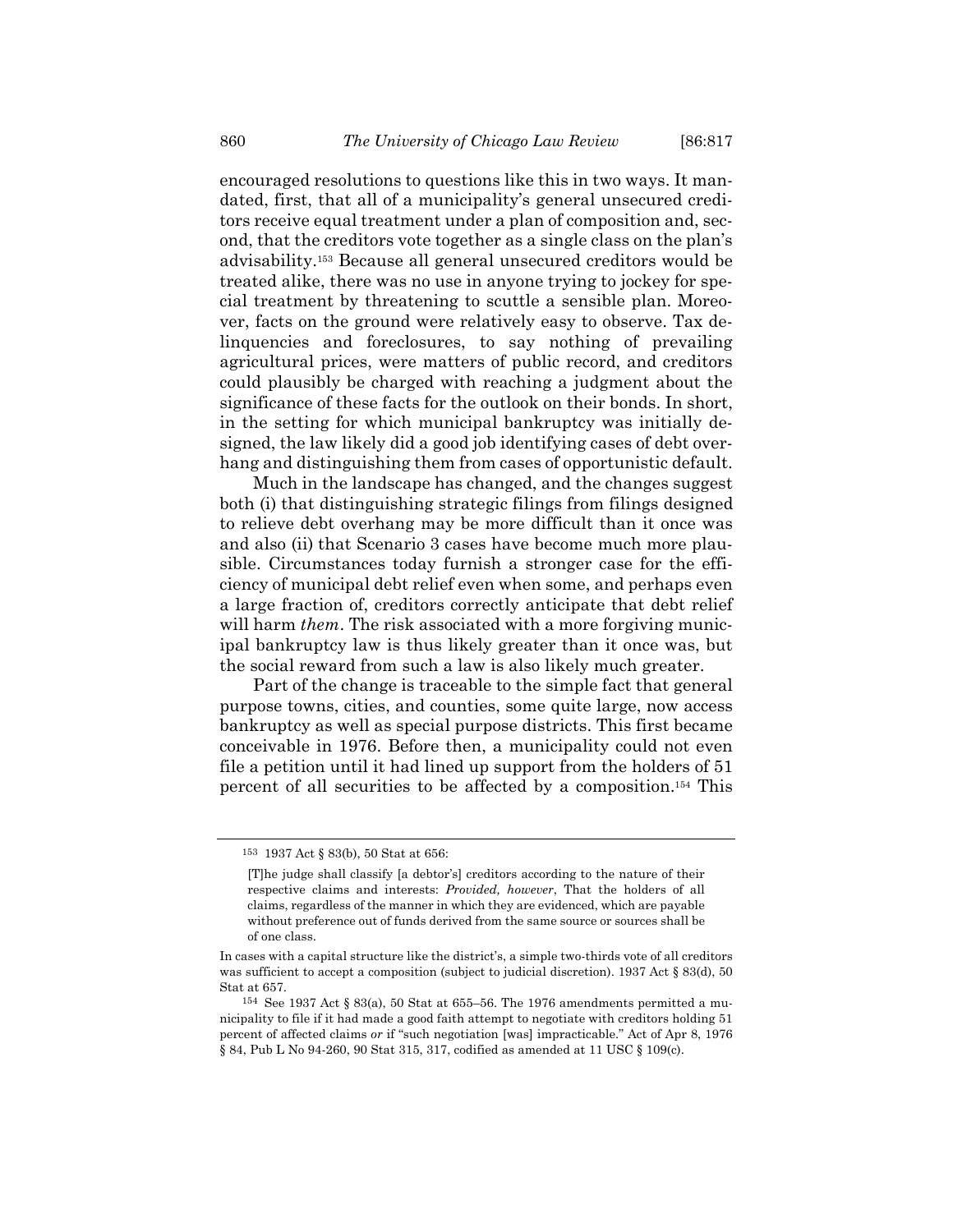requirement alone foreclosed the possibility of bankruptcy for all but the most rudimentary general purpose municipalities. But whatever the theoretical possibility, bankruptcy remained the province of special districts until Bridgeport tried and Orange County succeeded in making a case in the 1990s.

The operational and financial complexity of the modern, general purpose municipality effectively guarantee genuine (as opposed to merely strategic) disagreement among investors about the municipality's affairs. A city's capital structure was always more complex than an irrigation district's. But the financing arrangements of even modestly sized municipalities have become increasingly fractured. A large share of most municipalities' obligations are owed not to financial creditors but to current and former employees (or their representatives), in the form of pension and healthcare obligations. Even limiting the picture to financial creditors, municipal capital structures have become far more complex than they once were. The full story is beyond the scope of this Article, but it is worth noting just some of the important developments: reliance on short-term credit markets; sale-leaseback transactions; derivative investments; certificates of participation; and revenue bonds (which support project finance without the need for incorporating a special purpose district).

The interests of these various claimants are apt to diverge in the event of a city's financial distress. Some constituents wear multiple hats. Municipal employees, for example, frequently are also residents and homeowners, and this complicates their aims *as creditors*. Even creditors who wear a single hat face differential prospects. Their contracts may promise payment at different times, from different pools of funds, with different interest rates, with different kinds of recourse, and subject to different conditions. A plan of adjustment need not treat these various creditors uniformly even if they enjoy equal formal priority.155 (And a plan that does grant uniform treatment may be good for some creditors and bad for others.) Because this is true and known to be true, holdup reemerges as a real barrier to consensual debt restructuring. The key thing to see is that, in the modern setting, there are lots of ways for a negotiated debt relief plan to fail even when relief would increase total wealth. The Coasean bargain is simply difficult to broker. And this means there are potentially many

<sup>155</sup> For discussion of the significance of priority equality in Chapter 9, see David A. Skeel Jr, *The Empty Idea of "Equality of Creditors"*, 166 U Pa L Rev 699, 718–20 (2017); Hynes and Walt, 33 Rev Bank & Fin L at 635 (cited in note 54).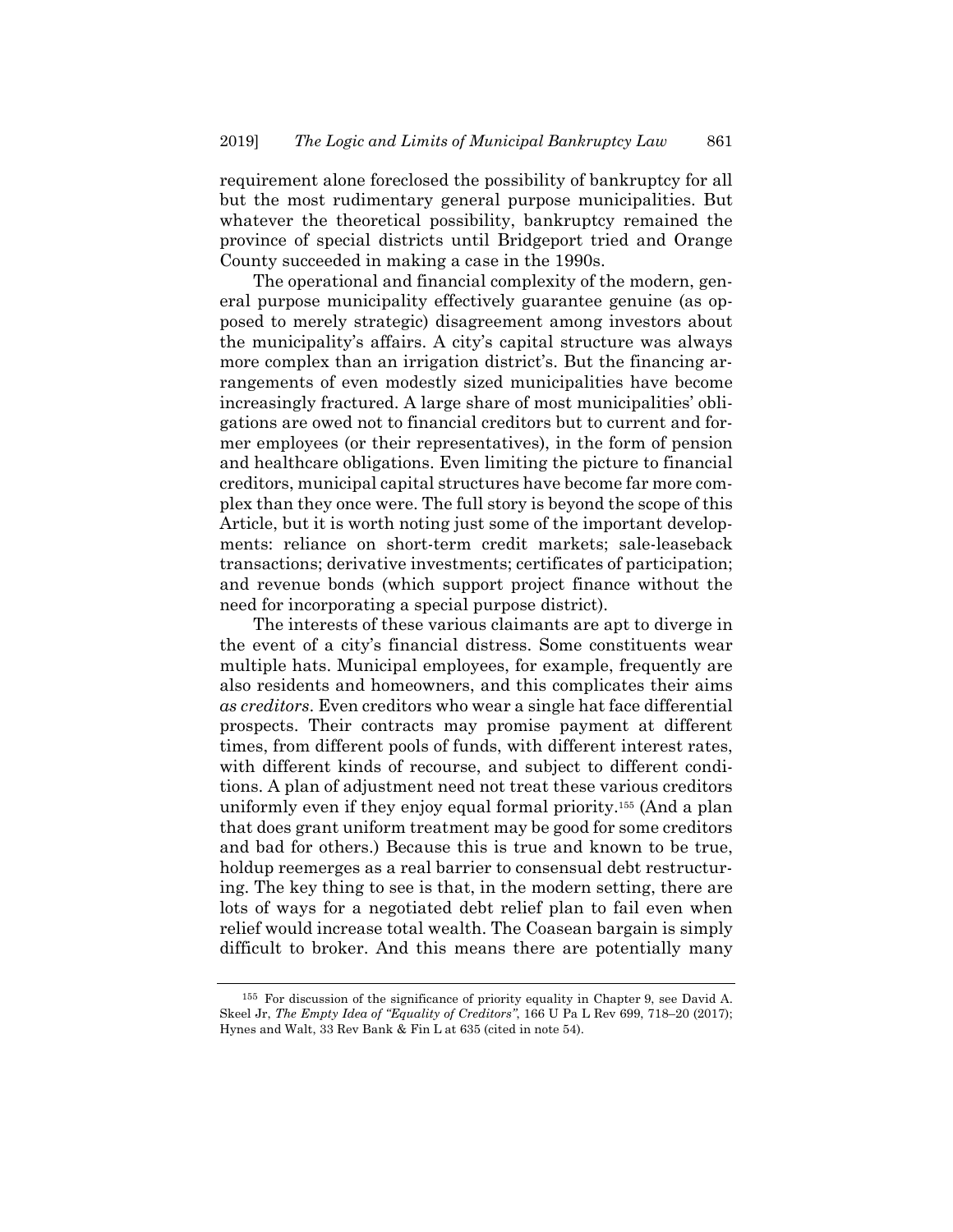cases in which municipal decline could be nipped in the bud if the legal infrastructure were in place to facilitate debt adjustment.

The same factors make it difficult to know, however, whether a plea for debt relief is strategic. A third-party observer such as a judge can no longer, as in the past, infer much from the creditors' professed attitudes.156 And the municipal setting is potentially rich soil for strategic gambits. This is because municipal bankruptcy lacks the notion of the "estate,"157 an identifiable pool of resources to which creditors are entitled to look for satisfaction.158 Instead, all is up for grabs, with the bankruptcy judge assigned the task of deciding whether a proposed debt adjustment is in creditors' "best interests."159 Too easy a policy of debt relief risks licensing mere wealth transfers to the ultimate detriment of lenders and borrowers alike. Yet the risk of strategic municipal bankruptcy can easily be overstated. Strategic filing is not unique to the municipal context. Bankruptcy judges have been dealing with it in the consumer and corporate settings for a long time.160 Experience with the basic dynamic probably means bankruptcy judges

<sup>156</sup> But see Vincent S.J. Buccola, *The Janus Faces of Reorganization Law*, 44 J Corp L 1, 23–27 (2018) (setting out conditions under which bankruptcy judges can rationally infer facts about the efficiency of debtor conduct from creditors' professions).

<sup>157</sup> See 11 USC § 541.

<sup>158</sup> For an excellent discussion of the notable lack of recourse to property in municipal finance, and of the implications of such a regime for bankruptcy, see generally Juliet M. Moringiello, *Decision-Making and the Shaky Property Foundations of Municipal Bankruptcy Law*, 12 Brooklyn J Corp, Fin & Comm L 5 (2017).

<sup>159</sup> See Buccola, 38 Cardozo L Rev at 1318–22 (cited in note 30) (discussing "best interests" standard as it applies to Chapter 9). For the view that "best interests" has an ambiguous sense as applied to Chapter 9, see generally Baird, *Statutory Interpretation* (cited in note 2).

<sup>160</sup> In the consumer setting, for example, one thinks of the scandalous use of generous homestead exemptions in some cases before 2005. The debtor in these cases was able to pay her debts without compromising future earning potential, but she preferred not to pay and sought a discharge instead. The Bankruptcy Code allows individual debtors to exempt certain property from the bankruptcy estate, from which creditors are paid. 11 USC § 522(b). Depending on the contours of state law, debtors may choose between a slate of *federal* exemptions and a slate of *state* exemptions. 11 USC § 522(b)(3). Before 2005, some states offered a homestead exemption that allowed debtors to exempt an unlimited amount of equity in a home. A heavily indebted but solvent debtor could strategically invoke bankruptcy to write down debts while sheltering millions of dollars in a newly purchased Florida or Texas mansion. In 2005, Congress capped the homestead exemption for debtors whose homesteads were purchased shortly before bankruptcy. See Bankruptcy Abuse Prevention and Consumer Protection Act of 2005 § 308, Pub L No 109-8, 119 Stat 23, codified as amended at 11 USC § 522. Fewer opportunities for strategic bankruptcy are available in the corporate setting because creditors are entitled to payment in full before equity investors retain value, 11 USC § 1129(b), but some opportunism persists. Consider, for example, lien stripping and similar practices that appropriate option value belonging to others outside bankruptcy.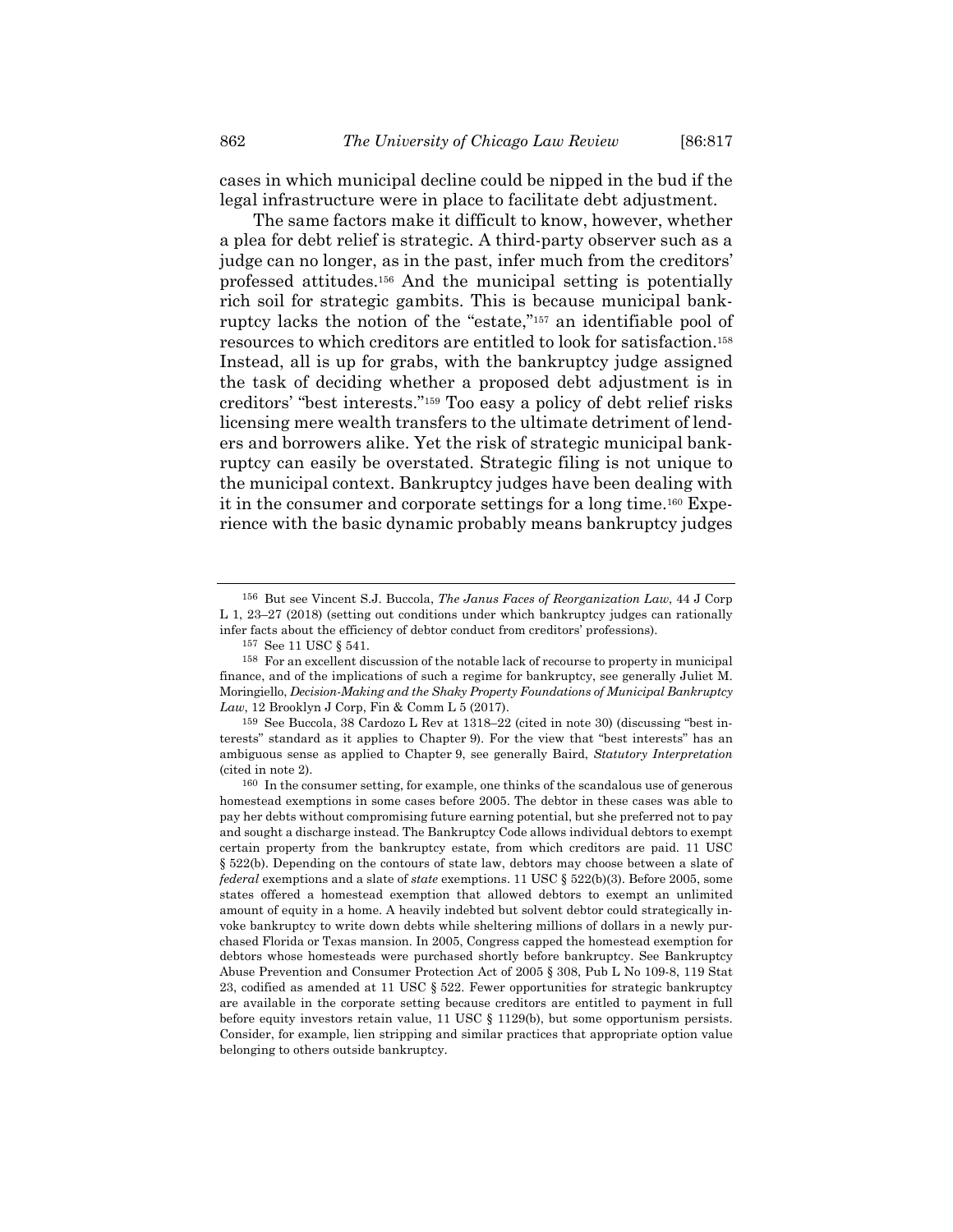are better at identifying it than many would suppose.161 Moreover, people generally prefer to pay their debts. Even for strictly game theoretical reasons, repeat players in the capital markets are often best served paying their debts whether they feel obliged to or not.162 A rough parallel to the sovereign debt markets is worth drawing. Sovereign borrowers can default without even needing to persuade a bankruptcy judge of the soundness of their reasons. Yet they default remarkably rarely.<sup>163</sup> Whether this empirical regularity is best explained by national honor or rational calculation is uncertain. But it is a regularity.

#### C. Encouraging Earlier Debt Relief

Financial distress precedes economic distress. For some municipalities, the dissipation of spatial economies may occur swiftly and irreversibly. Consider a mill town after the local timber industry moves abroad. As soon as the mill shutters, proximity to it loses appeal. But for other municipalities, there may be a longer period of financial distress during which density economies are slowly eroded by chronic underinvestment. Take, for example, Chicago? Bankruptcy must intervene before economic distress takes root if it is to help resolve financial distress, and that means it may need to intervene before conditions on the ground look dire.

<sup>161</sup> The court's handling of the bankruptcy of Boise County, Idaho, is exemplary. At the close of 2010, rural Boise County, population seven thousand, was tagged with a \$4 million judgment on a suit brought under the Fair Housing Act. *In re Boise County*, 465 Bankr Rptr 156, 161 (Bankr D Idaho 2011). It soon filed a Chapter 9 petition seeking to write down all but \$500,000 of the amount owed. Id at 166. (The Fair Housing Act judgment together with contested attorneys' fees represented fully three-quarters of the county's total debts. See id at 163–64.) The county's liquid assets were more than \$2 million in excess of its debts, but it argued that it could not pay the judgment while continuing operations. Id at 169–70, 172–73. The court dug into the financials and came to a different conclusion, dismissing the case on the ground that the county could use warrants to cover the difference between its projected revenues and costs during the present fiscal year. Id at 174–75. The decision concerned solvency as the Bankruptcy Code currently defines it, of course, not the county's financial distress. But Chief Judge Terry L. Myers's conclusion seems to have rested on something like the view that the county's filing was strategic. See id at 179 ("In short, the County has not convinced the Court of legal impediments to the issuance of registered warrants, the creation of a warrant redemption fund, and the transfer, at the appropriate time under the statute, of the surplus moneys."). To pay the judgment, the county would have to assess its residents more than they would like and more than they were used to giving; but there was no reason to think the one-time charge would dissipate investment in the county.

<sup>162</sup> See Kordana, 83 Va L Rev at 1077 & n 204 (cited in note 58).

<sup>163</sup> See Michael Tomz and Mark L.J. Wright, *Empirical Research on Sovereign Debt and Default*, 5 Ann Rev Econ 247, 255–63 (2013).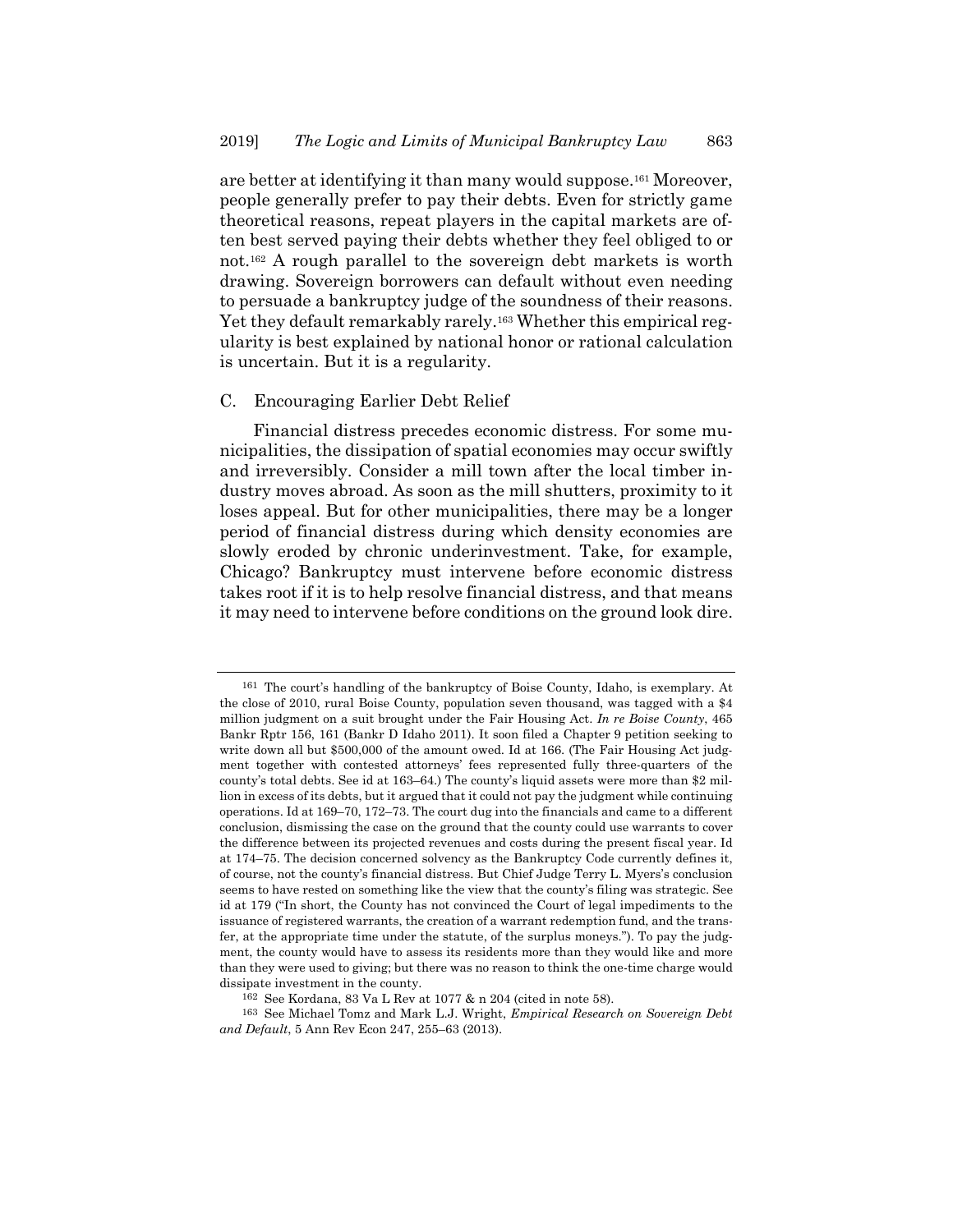The following suggestions are consequently directed at encouraging bankruptcy's use, so that unsustainable debts can be written down before they manifest in underinvestment, and at encouraging responsible parties to take advantage of those relaxed standards.

The principal obstacle to earlier municipal debt relief is the Bankruptcy Code's requirement that a Chapter 9 debtor be "insolvent" to seek relief.164 Insolvency in this context is defined to mean the financial condition in which a municipality either is "generally not paying" or is "unable to pay its debts as they become due."165 As I have explained, bankruptcy courts have plausibly read a temporal specification into the definition. If a municipality will run out of money within a fiscal year, it is insolvent. If, on the other hand, a municipality can scrape together enough liquidity to service its debts for another year, it is ineligible for Chapter 9.166 This hard standard was perhaps relaxed modestly in the Stockton and Detroit cases, which introduced the notion of "service delivery insolvency."167 If, the judges in these cases held, a municipality can service its debts in the near term only at the expense of basic municipal functions, such as providing sanitation and police and fire protection, then the municipality is "unable to pay its debts" within the Code's meaning. But this innovation, such as it is, just acknowledges that, at some point before operations have ceased entirely, a municipality will have eaten enough seed corn to merit relief.

In any case, the Code's definition of insolvency is too restrictive. It could be loosened or better yet discarded altogether. Individuals and businesses are eligible for bankruptcy relief without being insolvent, to say nothing of measuring their insolvency under the restrictive standard municipalities face, and bankruptcy works tolerably well for them.168 The basic problem is that financial distress is likely to cause underinvestment long before a municipality runs out of property it can tax, services it can cut, or

<sup>164 11</sup> USC § 109(c)(3).

<sup>165 11</sup> USC § 101(32)(C).

<sup>166</sup> See notes 27–31 and accompanying text.

<sup>167</sup> See *In re City of Stockton*, 493 Bankr Rptr 772, 789 (Bankr ED Cal 2013); *In re City of Detroit*, 504 Bankr Rptr 97, 169–70 (Bankr ED Mich 2013).

<sup>168</sup> Rather than condition eligibility on insolvency in these cases, the Code permits bankruptcy judges to dismiss petitions prosecuted in bad faith—that is, for a purpose other than resolving financial distress. See, for example, *In re Integrated Telecom Express, Inc*, 384 F3d 108, 118–20 (3d Cir 2004) (construing 11 USC § 1112(b)); *In re Myers*, 491 F3d 120, 125 (3d Cir 2007) (construing 11 USC  $\S$  1307(c)). A good faith requirement applies explicitly in Chapter 9. 11 USC  $\S 921(c)$ . Bankruptcy judges could use it rather than a solvency test to weed out cases prosecuted for reasons other than dealing with debt overhang.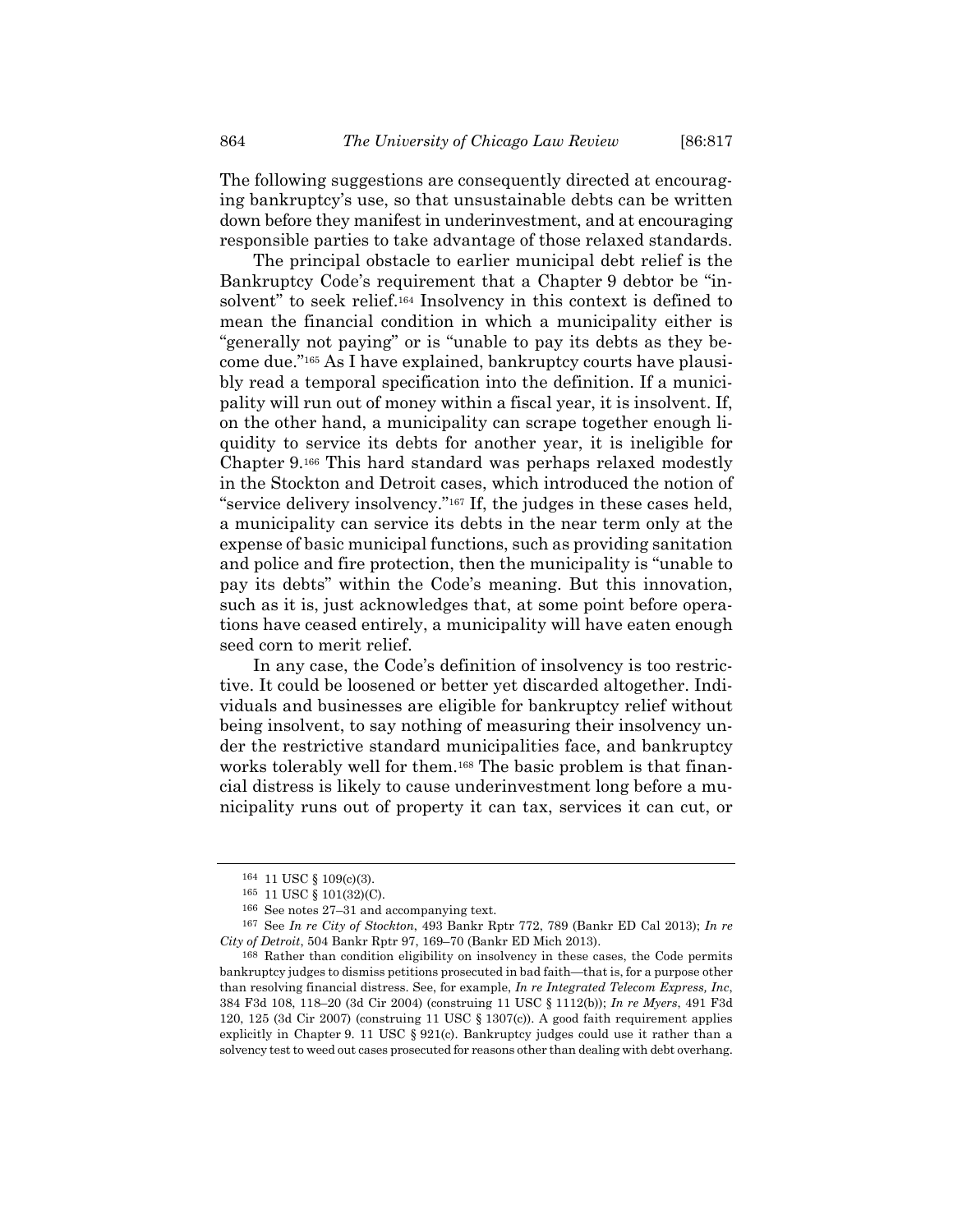franchises it can sell.169 Debt relief must come sooner to be useful.170 The insolvency requirement was meant to prevent strategic filings. It has achieved that end, but mainly by preventing meritorious filings, too, and so ensuring that municipal bankruptcy has a limited office. The insolvency requirement must be relaxed if Chapter 9 is to become a serious tool for addressing municipal financial distress.

Even if the insolvency requirement were repealed, municipal bankruptcy would be underused. Additional changes to the law are probably needed. This is because current law vests multiple people and institutions with effective veto power, the unilateral ability to block a filing or plan of adjustment if they believe the terms would be unfavorable to them or their constituents.171 The most prominent "veto players" are municipal and state officials. A mayor or city council can decline to file a petition; a state legislature can cancel their ability to file; under the law of many states, the governor or another appointed official can also unilaterally block access to bankruptcy.172 And the bankruptcy judge herself has ample discretion to prevent a debt adjustment she disfavors. The result is a regime in which bankruptcy can restructure municipal obligations only if each of multiple institutions agrees, after the fashion of legislation in a multicameral body.

<sup>169</sup> Privatization is a source of liquidity that can be tapped irrespective of its efficiency consequences. For an excellent discussion, see generally Julie A. Roin, *Privatization and the Sale of Tax Revenues*, 95 Minn L Rev 1965 (2011).

<sup>170</sup> Sometimes, as I have noted, financial distress derives from a municipality's political failure to raise taxes rather than from the strict *inability* of its residents and landowners to pay down public debts. For this reason, debt relief can in principle involve the imposition of a tax as well as the reduction or restructuring of amounts owed. Some commentators think it might be wise policy to allow bankruptcy judges to impose taxes. See, for example, Gillette, *Fiscal Federalism*, 79 U Chi L Rev at 291–92, 326–29 (cited in note 58). And some think such a power would be constitutionally permissible. See generally, for example, Hunt, 34 Yale J Reg 391 (cited in note 58). On the latter issue I am not persuaded. The imposition of a tax has been traditionally understood as a legislative function. This is why creditors' remedy against a recalcitrant municipality has always been a writ of mandamus directing a competent official to impose a tax sufficient to pay the debt, *not* a decree imposing the tax directly. See McConnell and Picker, 60 U Chi L Rev at 445–50 (cited in note 9). And it is why the Supreme Court has repeatedly held that federal courts cannot appoint a receiver to take control of municipal affairs. See, for example, *Meriwether v Garrett*, 102 US 472, 520–21 (1880); *East St. Louis v Zebley*, 110 US 321, 324 (1884). But see *Supervisors v Rogers*, 74 US (7 Wall) 175, 180 (1868) (finding an exception when state law affirmatively permitted jilted creditor to seek appointment of a receiver in any court of competent jurisdiction).

<sup>171</sup> See Buccola, 38 Cardozo L Rev at 1322–37 (cited in note 30) (identifying Chapter 9 veto players and discussing implications of their veto rights).

<sup>172</sup> See id.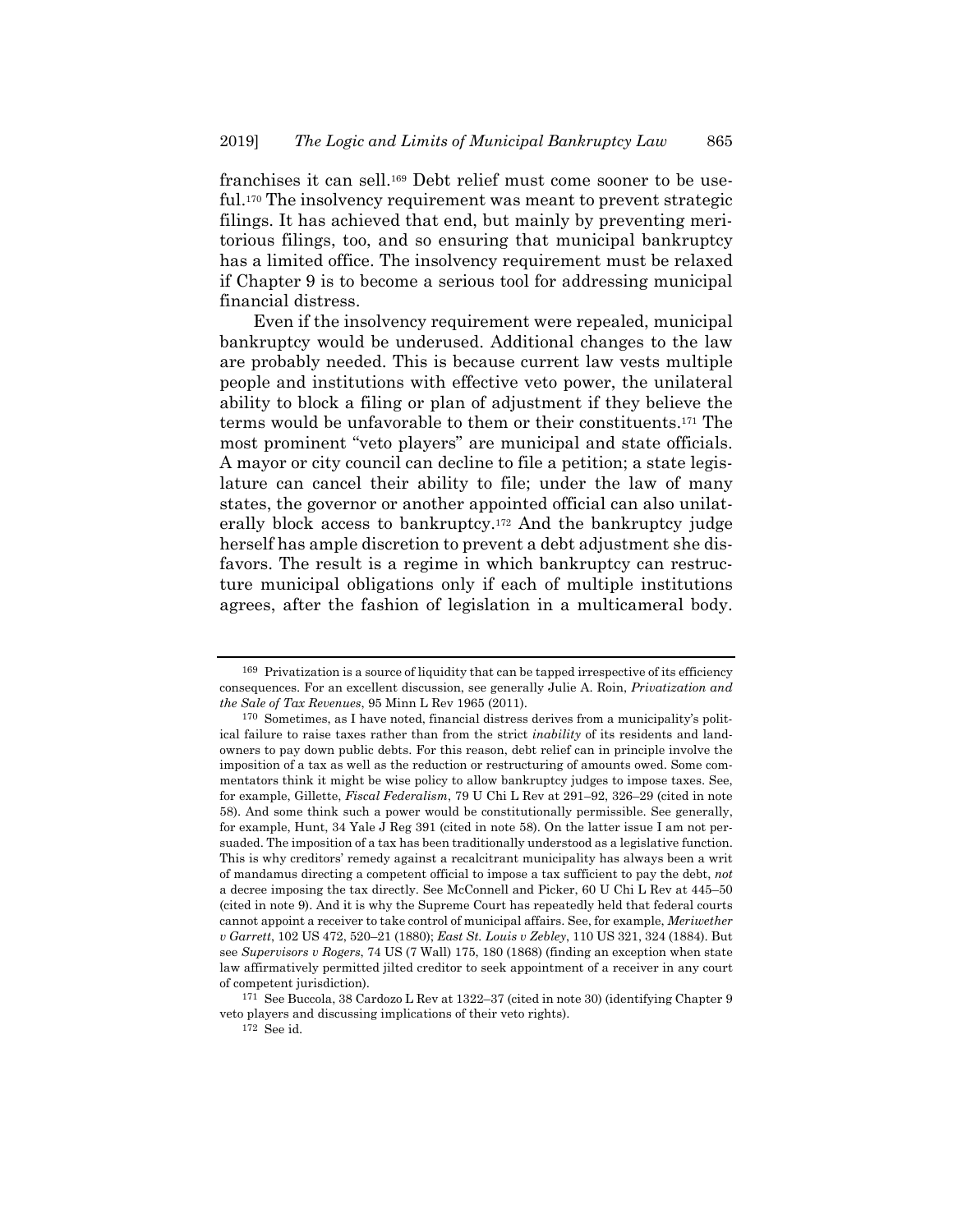Would-be holdouts need persuade only one veto player of the righteousness of their cause to scuttle a deal that would be advantageous for municipal constituents as a group. On top of the prospect of capture, elected officials appear to be systematically unwilling even to acknowledge major fiscal problems, let alone to hasten a restructuring process that might end their political tenure.173 Reducing the number of veto players is a worthy goal.174

To that end, two related innovations ought to be considered: introducing involuntary bankruptcy for municipalities and establishing bankruptcy-specific creditor priorities.175 In combination, they could lead to timelier and in that sense more useful reckonings.

An involuntary mechanism would permit creditors to initiate bankruptcy, irrespective of what state or local officials might want, and to propose a plan of adjustment if the debtor is unable or unwilling to propose a viable plan itself. There are a number of ways such a mechanism might look, but the involuntary procedures already in place for reorganizing business debtors provide a useful model. The Bankruptcy Code allows creditors holding at least \$10,000 of claims to put a debtor into Chapter 11.176 Under current law, the bankruptcy judge is to issue an order for relief over the debtor's objection only if the debtor "is generally not paying [its] debts as such debts become due."177 This limitation would need to be relaxed for municipal debtors. It is the same formulation that defines municipal insolvency, and we have just seen why it is too restrictive. A metric aimed at determining *future* ability to pay, such as a ratio between annual revenues and total outstanding debt, or a suite of such metrics, is more suitable for municipalities.

<sup>173</sup> See Julie A. Roin, *Retroactive Taxation, Unfunded Pensions, and Shadow Bankruptcies*, 102 Iowa L Rev 559, 560–61, 573–74 (2017).

<sup>174</sup> In this sense, the legislation introduced in 2017 by then-Congressman John Conyers would move the law in exactly the wrong direction. See Protecting Employees and Retirees in Municipal Bankruptcies Act of 2017, HR 139, 115th Cong, 1st Sess, in 163 Cong Rec E4 (Jan 3, 2017) (giving union representatives veto power over plans of adjustment that modify collective bargaining agreements, and heightening evidentiary requirement for proof of municipal eligibility).

<sup>175</sup> Some will think any proposal for involuntary municipal bankruptcy flatly illegal, and not for nothing. The Supreme Court held the first municipal bankruptcy statute unconstitutional, in a 1936 opinion never formally overruled, precisely because it asserted too much federal control over a state creation—and that was a *voluntary* bankruptcy law. See *Ashton*, 298 US at 530–32; note 146. My research, still in progress, suggests otherwise, and I plan to publish an argument that the Constitution permits an involuntary municipal bankruptcy law.

<sup>176</sup> See 11 USC § 303(b)(1)–(2) (setting out criteria for involuntary cases under Chapters 7 and 11).

<sup>177 11</sup> USC § 303(h)(1).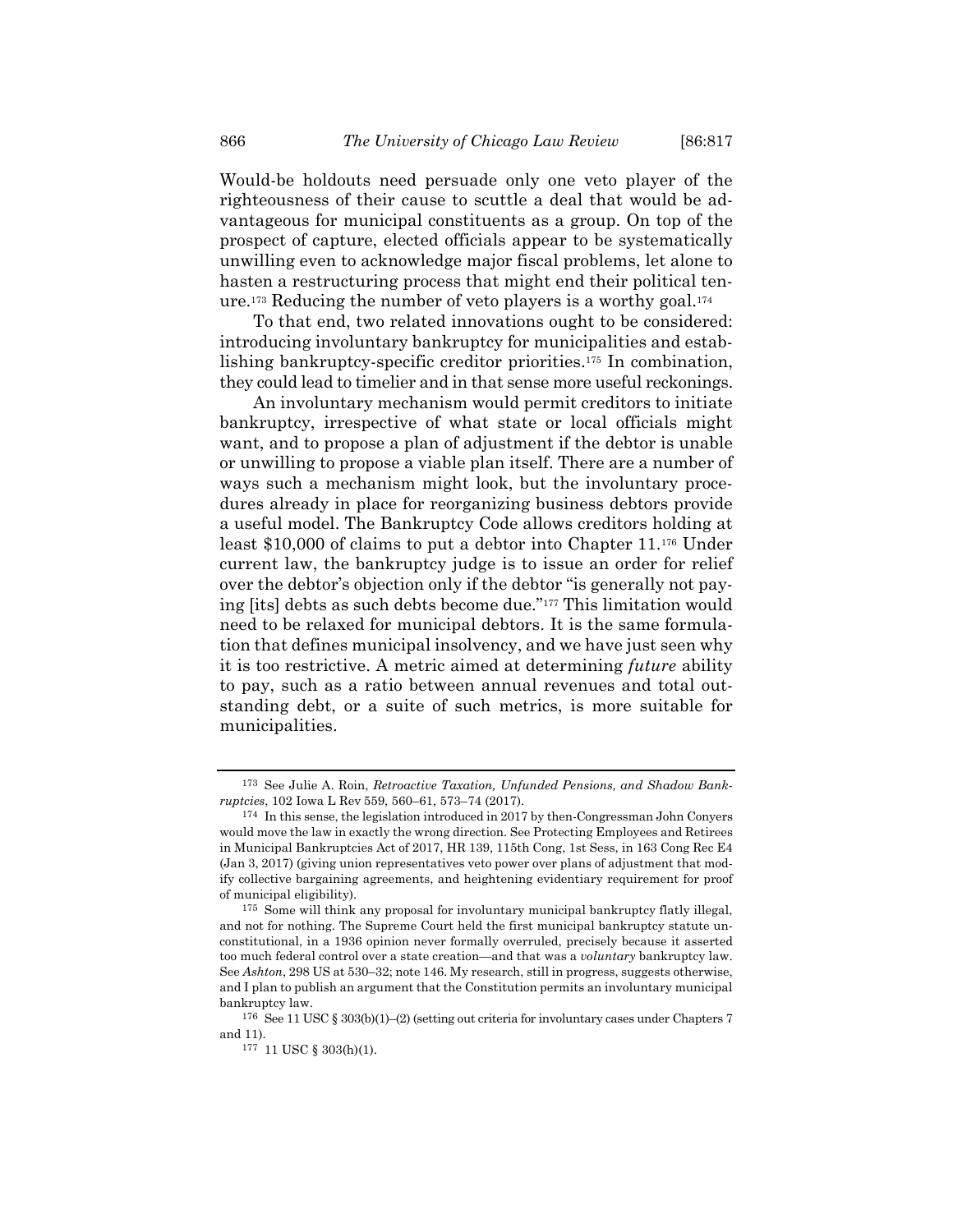Once a case begins in earnest, whether voluntary or not, the recalcitrant debtor cannot win by sandbagging. A Chapter 11 debtor has the exclusive right to propose a plan of reorganization for 120 days.178 After that, or earlier if the judge so orders,179 any party in interest may propose a plan.180 Creditor-sponsored plans are uncommon, but only because their prospect spurs managers to assert agenda control by proposing a viable plan first. The rules for plan confirmation are the same whether a case is voluntary or not. The aim of an involuntary proceeding is not to change substantive entitlements, only to force a reckoning. In particular, Chapter 9's criteria for plan confirmation needn't change to capture the benefits of an involuntary mechanism.

Involuntary business bankruptcies are exceedingly rare,181 and one might be tempted to infer that involuntary processes are by nature useless. That would be wrong. The infrequency of involuntary business cases is a function of the background norms of creditor-debtor law. Business creditors, enjoying as they do relatively robust collection rights under state law, are usually happy to pursue their interests unilaterally rather than in a bankruptcy forum. Anticipating the practical effectiveness of individual creditors' remedial powers, the managers of distressed businesses are apt to file for relief themselves—if not to delay the inevitable, then at least to choose the time and place of reckoning. It stands to reason that an involuntary mechanism would be more prominent in the municipal context, precisely because creditors' collection rights under ordinary state law are so weak. In business cases, a generic creditor can usually maximize her personal recovery by unilaterally foreclosing, or suing, or threatening to do one or the other. But in municipal cases, a creditor's best hope might be to have *other* debts written down, thereby reducing the debtor's leverage and the competition for its scarce resources.

Which brings us to bankruptcy-specific priorities. An involuntary procedure can reduce municipal debt in a timely fashion only to the extent creditors—or at least a subset of them—are keen on the idea. Someone must invoke the process and drive the case. That may be unlikely given the uncertain priority scheme

<sup>178 11</sup> USC § 1121(b).

<sup>179 11</sup> USC § 1121(d)(1).

<sup>180 11</sup> USC § 1121(c). See also 11 USC § 941 (permitting only the debtor to file a plan).

<sup>181</sup> See Richard M. Hynes and Steven D. Walt, *Bankruptcy Bounties* \*22 (University of Virginia School of Law, Law and Economics Paper Series 2018-15, Oct 30, 2018), archived at http://perma.cc/E8KB-HF5T.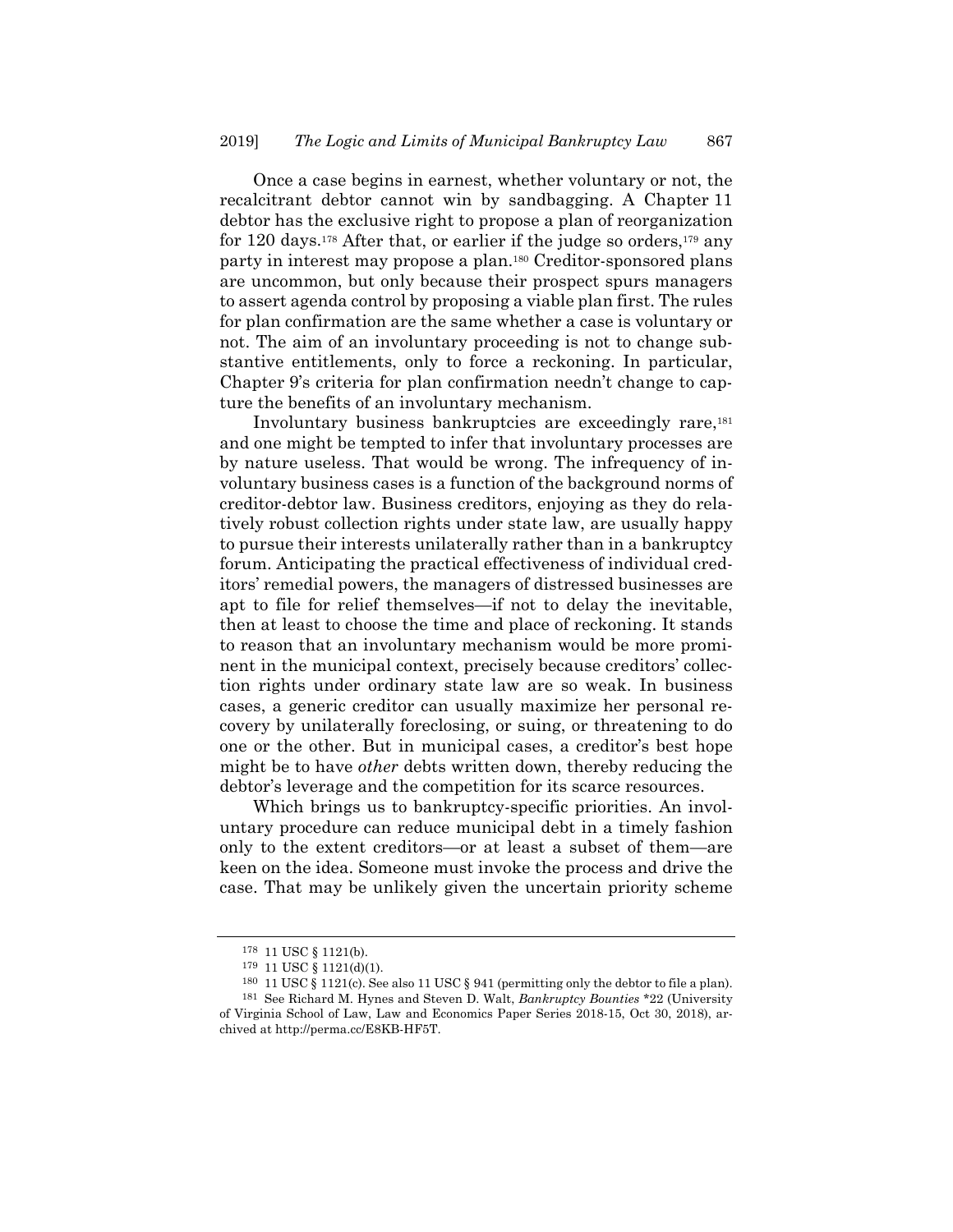now in place. In particular, an involuntary mechanism is unlikely to induce earlier filings in what above I call Scenario 3 cases—in which debt relief is expected to stimulate investment but to *decrease* creditor recoveries. Especially if creditors believe a bailout is possible if conditions deteriorate far enough, they may rationally prefer a wait-and-see strategy. Things could always turn around; and anyway someone else might be left holding the bag.

If Scenario 3 cases seem likely, a bankruptcy-specific priority scheme is worth considering. This would stratify categories of municipal debt in bankruptcy that are treated outside bankruptcy as having identical priority (for example, as general unsecured obligations).182 The idea is to privilege certain creditors and so give them special reason to prefer the bankruptcy forum, to cause an involuntary petition to be filed or to lobby for a voluntary one. The standard economic wisdom objects to bankruptcy-specific priorities for just this reason: they give an incentive to those most advantaged by the special rules to jockey for bankruptcy administration.183 But that would be precisely the aim of this intervention. It would induce those who do best under a bankruptcy reckoning to seek one before time dissipates too many local resources.184

A plausible priority rule might, for example, give pension claims priority over general obligation bonds.185 The rule would provide that a plan of adjustment, to be confirmable over the objection of an impaired class, must wipe out general obligation

<sup>182</sup> Bankruptcy-specific priorities are staples of the Bankruptcy Code. For example, the Code declares that the unsecured claims of people "engaged in the production or raising of grain" have priority over the unsecured claims of "governmental units" even though the two kinds of claims have identical status outside bankruptcy. Compare 11 USC  $\S 507(a)(6)(A)$ , with 11 USC  $\S 507(a)(8)$ .

<sup>183</sup> See, for example, Douglas G. Baird, *Loss Distribution, Forum Shopping, and Bankruptcy: A Reply to Warren*, 54 U Chi L Rev 815, 817–18 (1987).

<sup>184</sup> A priority scheme might have the added benefits of reducing uncertainty and improving lender monitoring against fiscal irresponsibility and distress. See Buccola, 38 Cardozo L Rev at 1316–22 (cited in note 30) (arguing that uncertainty about creditors' substantive entitlements in Chapter 9 increases municipal borrowing costs ex ante); Clayton P. Gillette, *Bondholders and Financially Stressed Municipalities*, 39 Fordham Urban L J 639, 654–70 (2012) (arguing that municipal bondholders are superior monitors to residents of the municipality). But see Richard C. Schragger, *Citizens versus Bondholders*, 39 Fordham Urban L J 787, 789–93 (2012) (arguing that municipal bondholders are weak monitors).

<sup>185</sup> For normative arguments that bondholders ought to bear the risk of municipal default, see Gillette, 39 Fordham Urban L J at 654–70 (cited in note 183); Schragger, *Citizens versus Bondholders*, 39 Fordham Urban L J at 789–93 (cited in note 183).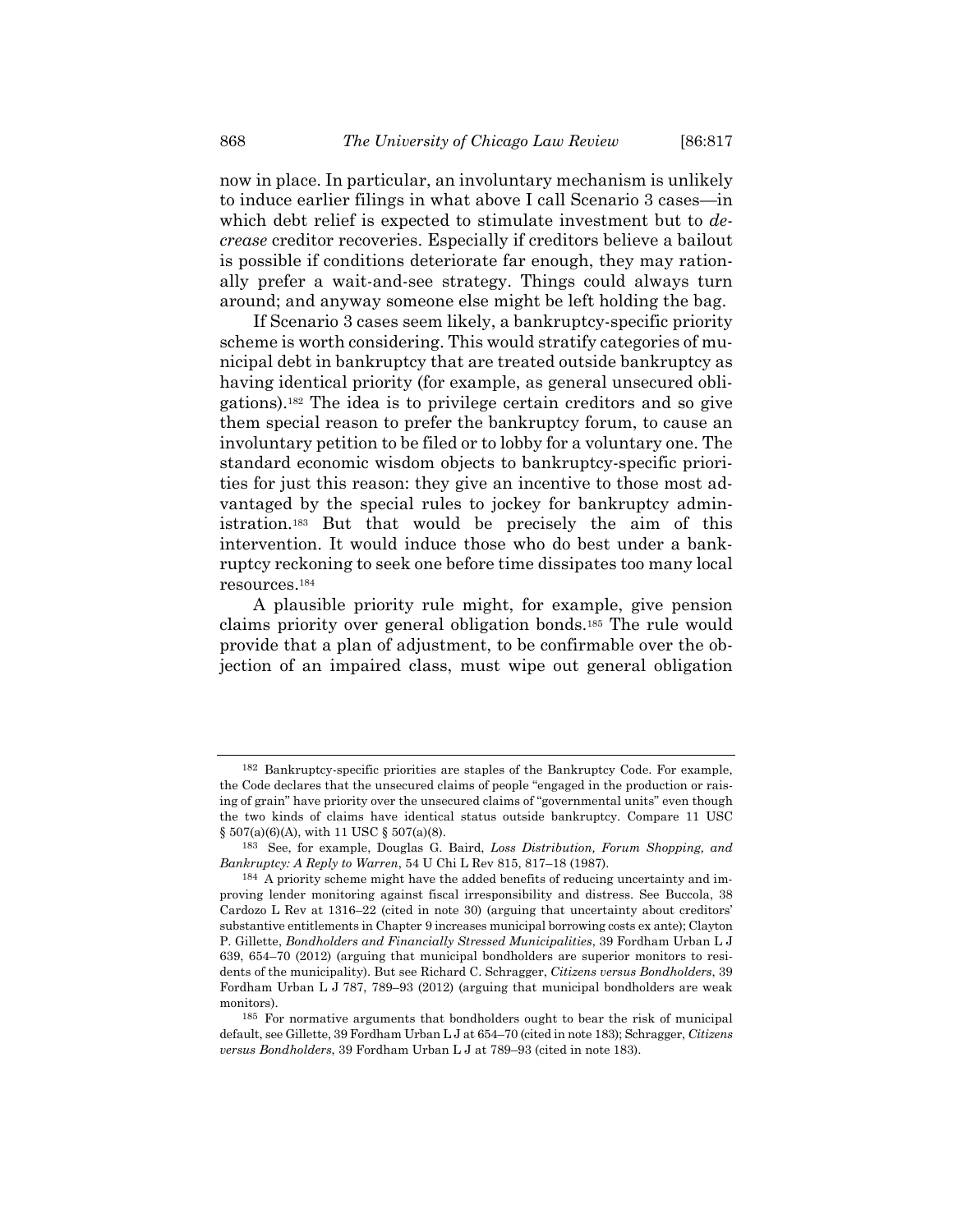bond debt before impairing pensions claims at all.186 The rule's primary effect would be to ensure pensioners that their own claims will not be affected by an adjustment of the municipality's overall debt burden. Its secondary effect, but from the economic point of view the crucial one, would be to encourage pensioners to lobby for earlier bankruptcy. If in a given case reducing outstanding bond debt could be expected to stimulate local infrastructure investment (Scenarios 2 or 3), then pensioners would view themselves as better off for having caused a reckoning early, if only because the reckoning increases the chance they will encounter a solvent municipality in the future.187 This result would, of course, affect the terms on which municipalities can sell bonds; but the prospect of Scenario 3—municipal financial distress, really—implies that higher borrowing costs might be preferable.

#### **CONCLUSION**

The process of technological and cultural change implies that once-prosperous municipalities, like business firms, will sometimes go bust. Serious social dislocations can follow, as many people are unable or unwilling to adjust. Law may have a role to play in dampening the effect of such dislocations. Whether place-based subsidies or person-based supports make wiser policy is an open question. But in any case, one needs to reckon with reality. In a market economy, local decay is as inevitable as innovation. Some places will become unable to generate the wealth needed to pay for infrastructure and public goods that most Americans deem

<sup>186</sup> In principle, of course, the use of secured debt and the pledge of special revenues could undermine the effectiveness of a bankruptcy-specific priority scheme. But in practice, most municipalities have limited property that can be effectively encumbered.

<sup>187</sup> An alternative, bankruptcy-specific priority scheme would do the opposite and subordinate unfunded pension liabilities to general obligation debt. As Professor David Skeel has argued, such a rule might induce public employees to lobby for the full funding of their postemployment benefits, unwinding some of the agency problems associated with public-sector bargaining and, perhaps, encouraging more balanced government budgets. See, for example, David A. Skeel Jr, *States of Bankruptcy*, 79 U Chi L Rev 677, 692–93 (2012) (suggesting that the restructuring of pension obligations at the state level might have this salutary effect); David A. Skeel Jr, *Is Bankruptcy the Answer for Troubled Cities and States?*, 50 Houston L Rev 1063, 1073–74 (2013) (same). This alternative scheme suggests a possible downside to subordinating general obligation debt: an incremental disincentive for public employees to attend to the adequacy of pension funding. But in my view, the subordination of public-employee benefits, however theoretically satisfactory a strategy, is politically unthinkable ex post when push comes to shove—at least on a wide scale. And if that is true and known to be true (in other words, a matter of common knowledge), then the supposed incentive benefits of declaring ex ante that unfunded pension liabilities will be subordinated are likely to be illusory.